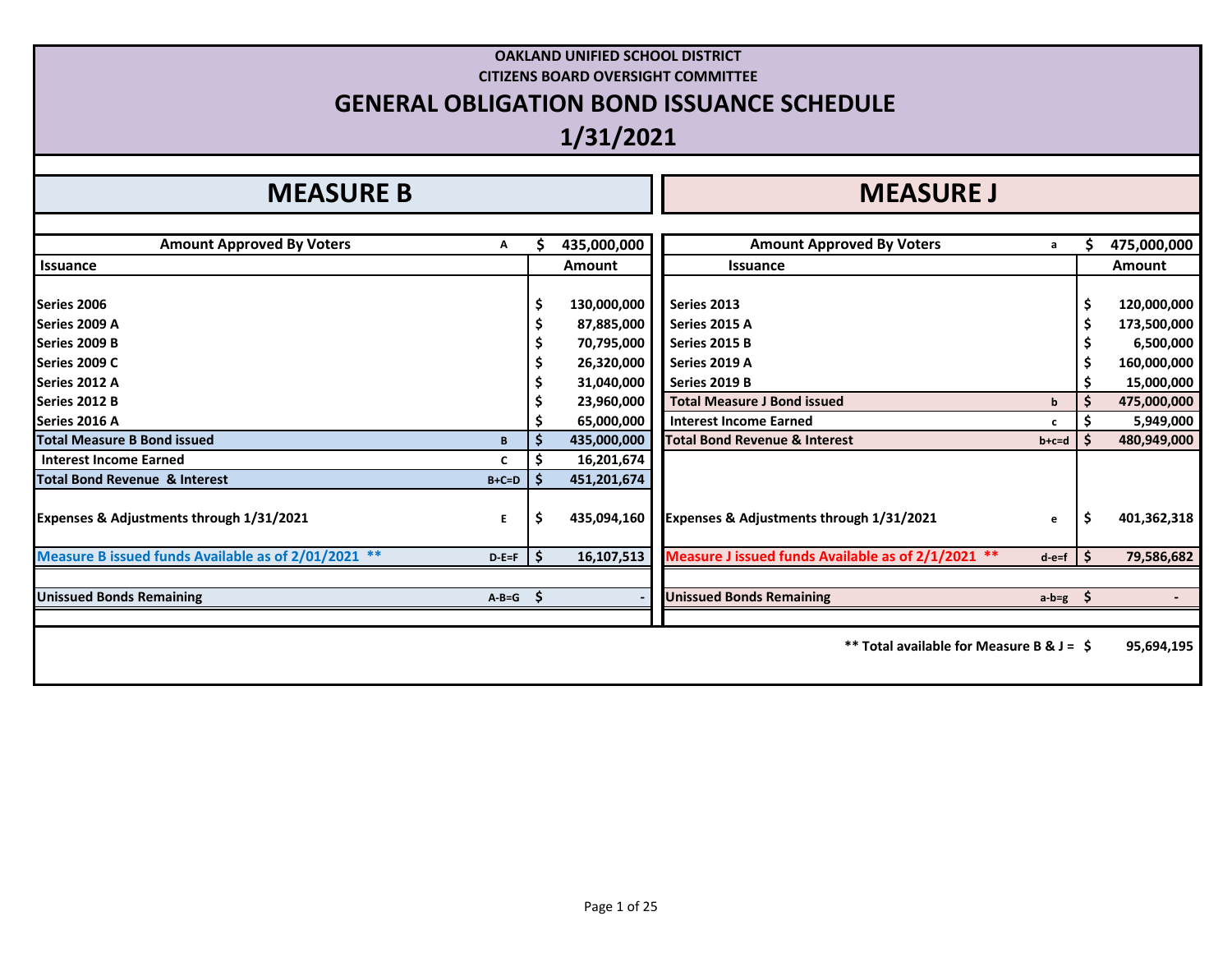|                                              |                                          |                          |                                                          |                                               | <b>MEASURE J - 1/31/2021</b>                              |                                                                 |                                            |                                                                 |                                                   |                                 |                                         |
|----------------------------------------------|------------------------------------------|--------------------------|----------------------------------------------------------|-----------------------------------------------|-----------------------------------------------------------|-----------------------------------------------------------------|--------------------------------------------|-----------------------------------------------------------------|---------------------------------------------------|---------------------------------|-----------------------------------------|
| <b>Sites</b>                                 | Projects                                 | Project<br><b>Number</b> | <b>Budget Per</b><br>August 2018<br><b>Spending Plan</b> | Cumulative<br>Changes in the<br><b>Budget</b> | <b>Budget Per</b><br>January 2021<br><b>Spending Plan</b> | <b>Cumulative</b><br><b>Expenditure</b><br>through<br>6/30/2020 | Current<br>FY 20/21<br><b>Expenditures</b> | <b>Cumulative</b><br><b>Expenditure</b><br>through<br>1/31/2021 | <b>Spending Plan to</b><br><b>Actual Variance</b> | Expenditure as<br>a % of Budget | <b>Current Project</b><br><b>Status</b> |
| 900 High Street                              | Roof Replacement                         | N/A                      | \$<br>100,000                                            | $\mathbf{\hat{s}}$<br>$\blacksquare$          | 100,000                                                   | $\mathbf{f}$                                                    |                                            |                                                                 | \$<br>100,000                                     | 0%                              | Not started                             |
| 955 High Street                              | Paving                                   | 13135                    | 2,062,396<br>\$                                          | $\mathbf{0}$                                  | 2,062,396<br>l \$                                         | 2,062,396                                                       |                                            | 2,062,396                                                       | \$<br>$\sim$                                      | 100%                            | Completed                               |
| <b>Acorn Woodland ES</b>                     | Playmatting and<br>Playstructures        | 19130                    | \$<br>116,185                                            | l \$                                          | 116,185<br>\$                                             | $\mathbf{s}$<br>98                                              | 91,899<br>$\mathbf{s}$                     | 91,998                                                          | \$<br>24,187                                      | 79%                             | Construction                            |
| Allendale, Garfield, Maxwell<br>Park, Parker | <b>Restroom Renovations</b>              | 13191                    | \$<br>752,484                                            | $\mathbf{s}$                                  | 752,484<br>\$                                             | 752,484<br>$\mathbf{s}$                                         |                                            | 752,484                                                         | $\mathbf{0}$<br>\$                                | 100%                            | Completed                               |
| <b>Bella Vista</b>                           | Portable Removal                         | 15116                    | 573,998                                                  | $\mathbf{0}$                                  | 573,998                                                   | 573,998<br>\$                                                   |                                            | 573,998                                                         | \$<br>$\sim$                                      | 100%                            | Completed                               |
| <b>Bret Harte MS</b>                         | Field                                    | 16100                    | 100,000<br>\$                                            | - \$                                          | 100,000<br>s                                              | 98,638                                                          |                                            | 98,638                                                          | 1,362<br>\$                                       | 99%                             | Completed                               |
| <b>Bridges Academy</b>                       | Playmatting and<br>Playstructures        | 16112                    | 92,228<br>\$                                             | $\mathbf{s}$                                  | 92,228<br>\$                                              | 92,228<br>\$                                                    |                                            | 92,228                                                          | \$<br>$\sim$                                      | 100%                            | Completed                               |
| <b>Brookfield ES</b>                         | Intensive support                        | 15103                    | \$<br>2,500,000                                          | $\mathbf{s}$                                  | 2,500,000<br>\$                                           | 225,296                                                         |                                            | 225,296                                                         | 2,274,704<br>s.                                   | 9%                              | Design                                  |
| <b>Burbank ES</b>                            | Site Improvement                         | 13194                    | 2,078,000<br>\$                                          | <b>S</b>                                      | 2,078,000<br>\$                                           | 2,077,547                                                       |                                            | 2,077,547                                                       | 453<br>\$                                         | 100%                            | Completed                               |
| <b>Carl Munck</b>                            | Playmatting and<br><b>Playstructures</b> | 16116                    | 96,834<br>\$                                             | l \$                                          | 96,834<br>\$                                              | \$<br>96,834                                                    |                                            | 96,834                                                          | \$                                                | 100%                            | Completed                               |
| <b>Castlemont HS</b>                         | Intensive Support<br>Scoreboard          | 15104<br>15136           | 4,000,000<br>29,750                                      | $\sim$<br>$\blacksquare$                      | 4,000,000<br>29,750                                       | 2,414,370<br>29,750                                             |                                            | 2,414,370<br>29,750                                             | 1,585,630<br>-S<br>$\sim$                         | 60%<br>100%                     | Construction<br>Completed               |
| Castlemont & McClymonds HS                   | <b>Turf Field Replacement</b>            | 17115                    | \$<br>2,400,000                                          | $\mathbf{s}$                                  | \$<br>2,400,000                                           | $\mathbf{\hat{S}}$<br>546,282                                   | 208,881                                    | 755,163<br><b>S</b>                                             | \$<br>1,644,837                                   | 31%                             | Design                                  |
| Chabot                                       | Playmatting and<br>Playstructures        | 17129                    | 101,037<br>\$                                            | $\mathbf{s}$                                  | 101,037<br>\$                                             | $\mathbf{s}$<br>100,061                                         |                                            | 100,061                                                         | 976<br>\$                                         | 99%                             | Completed                               |
|                                              | Security Video                           | 20109                    | 21,000                                                   | $\sim$                                        | 21,000                                                    | 19,500                                                          | 1,500                                      | 21,000                                                          | $\sim$                                            | 100%                            | Completed                               |
| <b>Claremont MS</b>                          | Kitchen & Cafeteria Fire<br>Repair       | 15127                    | \$<br>1,500,000                                          | $\mathbf{s}$<br>$\blacksquare$                | 1,500,000                                                 | 987,672<br>\$                                                   | $22,646$ \$<br>\$                          | $1,010,318$ \$                                                  | 489,682                                           | 67%                             | Construction                            |
|                                              | Field                                    | 16126                    | 1,100,000                                                | $\blacksquare$                                | 1,100,000                                                 | 770,797                                                         |                                            | 770,797                                                         | 329,203                                           | 70%                             | Construction                            |
| Cleveland                                    | Prop 39 Energy<br>Playmatting and        | 17145                    | 200,000                                                  | $\sim$                                        | 200,000                                                   | 120,260                                                         |                                            | 120,260                                                         | 79,740                                            | 60%                             | Construction                            |
|                                              | Playstructures                           | 17123                    | \$<br>50,000                                             | $\mathbf{s}$                                  | 50,000<br>\$                                              | \$                                                              |                                            |                                                                 | \$<br>50,000                                      | 0%                              | Not started                             |
| <b>Cole Administration Center</b>            | <b>New Construction</b>                  | 19119                    | \$<br>7,000,000                                          | $(2,880,000)$ \$<br>\$                        | 4,120,000                                                 | 2,086,850                                                       | 915,297                                    | 3,002,147                                                       | \$<br>1,117,853                                   | 73%                             | Design                                  |
| <b>Crocker Highland</b>                      | Playmatting and<br><b>Playstructures</b> | 16111                    | 132,030<br>\$                                            | <b>S</b>                                      | 132,030<br>s                                              | 132,030<br>- \$                                                 |                                            | 132,030                                                         | \$<br>$\sim$                                      | 100%                            | Completed                               |
| Dewey (Marcus Foster)                        | <b>Education Learning</b><br>Complex     | 15124                    | \$<br>7,620,000                                          | $(120,000)$ \$<br>$\mathbf{\hat{s}}$          | 7,500,000                                                 | 7,226,312<br>\$                                                 | 1,806<br>\$                                | 7,228,118<br>ΙS                                                 | S.<br>271,882                                     | 96%                             | Completed                               |
| <b>East Oakland Pride</b>                    | Playmatting and<br>Playstructure         | 17117                    | \$<br>90,000                                             | l \$                                          | \$<br>90,000                                              | $\mathbf{s}$                                                    |                                            |                                                                 | \$<br>90,000                                      | 0%                              | Design                                  |
| <b>Edna Brewer MS</b>                        | Field                                    | 15129                    | \$<br>1,000,000                                          | l \$<br>$\blacksquare$                        | \$<br>1,000,000                                           | $\mathbf{s}$<br>934,824                                         |                                            | 934,824                                                         | 65,176<br>\$                                      | 93%                             | Completed                               |
|                                              | Paving                                   | 13130                    | 1,468,599                                                | (0)                                           | 1,468,599                                                 | 1,468,599                                                       |                                            | 1,468,599                                                       | $\sim$                                            | 100%                            | Completed                               |
| <b>Elmhurst</b>                              | Prop 39E Boiler<br>Replacement           | 15120                    | 1,600,000<br>\$                                          |                                               | 1,600,000<br>\$                                           | 1,329,719                                                       | 58,521                                     | 1,388,241<br>- \$                                               | 211,759<br>\$                                     | 87%                             | Construction                            |
|                                              | Restroom Renovation                      | 13160                    | 665,250                                                  |                                               | 665,250                                                   | 665,250                                                         |                                            | 665,250                                                         | 0                                                 | 100%                            | Completed                               |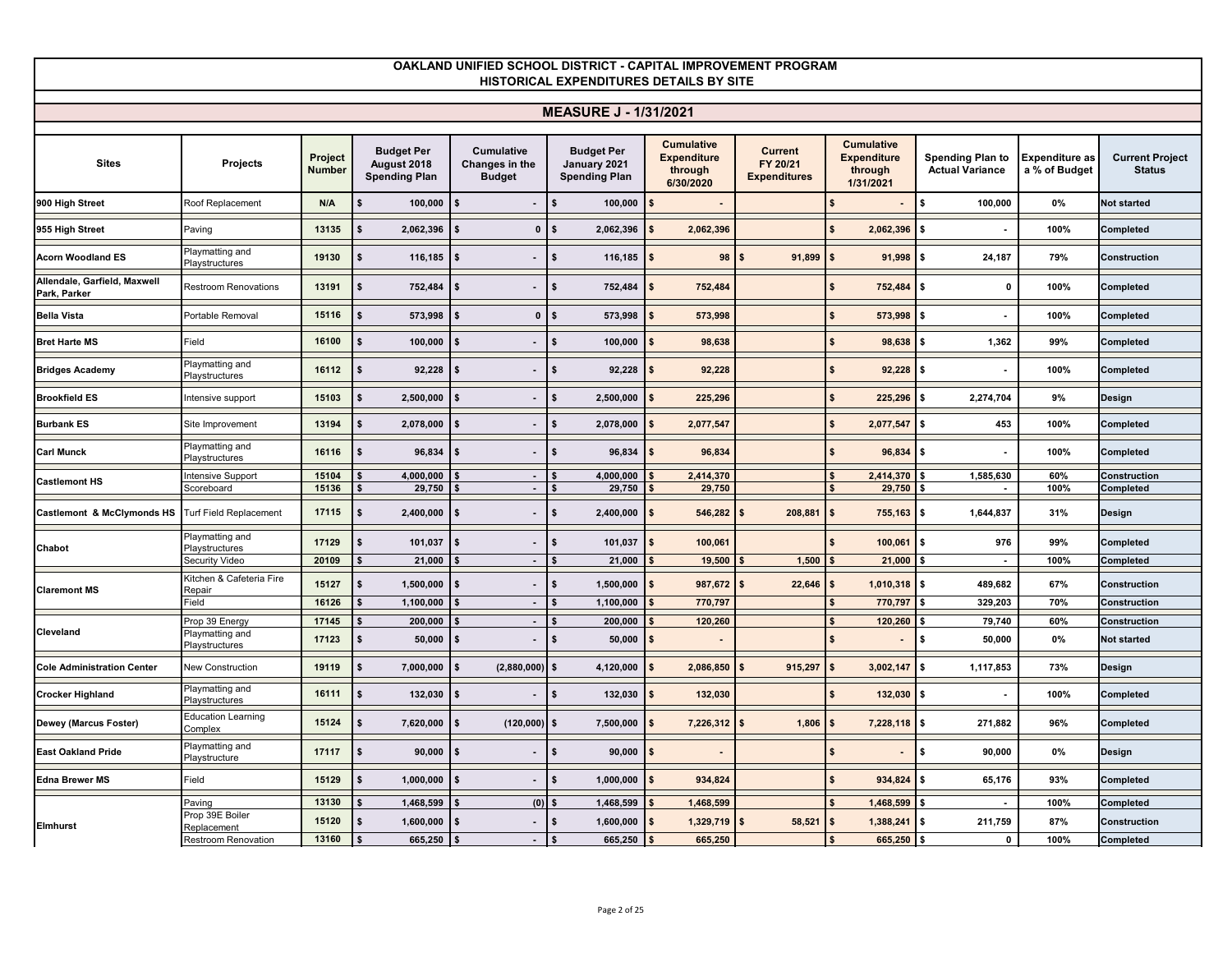|                      |                                     |                          |                                                          |                                               | <b>MEASURE J - 1/31/2021</b>                              |                                                                 |                                                   |                                                                 |                                                   |                                        |                                         |
|----------------------|-------------------------------------|--------------------------|----------------------------------------------------------|-----------------------------------------------|-----------------------------------------------------------|-----------------------------------------------------------------|---------------------------------------------------|-----------------------------------------------------------------|---------------------------------------------------|----------------------------------------|-----------------------------------------|
| <b>Sites</b>         | Projects                            | Project<br><b>Number</b> | <b>Budget Per</b><br>August 2018<br><b>Spending Plan</b> | Cumulative<br>Changes in the<br><b>Budget</b> | <b>Budget Per</b><br>January 2021<br><b>Spending Plan</b> | <b>Cumulative</b><br><b>Expenditure</b><br>through<br>6/30/2020 | <b>Current</b><br>FY 20/21<br><b>Expenditures</b> | <b>Cumulative</b><br><b>Expenditure</b><br>through<br>1/31/2021 | <b>Spending Plan to</b><br><b>Actual Variance</b> | <b>Expenditure as</b><br>a % of Budget | <b>Current Project</b><br><b>Status</b> |
|                      | Field                               | 15128                    | 1,100,000                                                | $\sim$                                        | 1,100,000                                                 | 1,098,431                                                       |                                                   | 1,098,431                                                       | 1,569                                             | 100%                                   | Completed                               |
| <b>Emerson CDC</b>   | Playmatting and<br>Playstructures   | 19131                    | 60,585<br>\$                                             | \$                                            | 60,585                                                    | 237<br>\$                                                       | 13,199<br>\$                                      | 13,436<br><b>S</b>                                              | \$<br>47,149                                      | 22%                                    | Construction                            |
| <b>Emerson MS</b>    | Field                               | 17111                    | \$<br>2,000,000                                          | 905,359<br>$\mathbf{\hat{s}}$                 | 2,905,359                                                 | 1,331,717<br>\$                                                 | \$<br>1,573,642                                   | 2,905,359                                                       | \$<br>$\sim$                                      | 100%                                   | <b>Construction</b>                     |
| <b>Esperanza</b>     | Security Video                      | 20110                    | 10,430<br>\$                                             | \$                                            | 10,430<br>\$                                              | 10,430<br>\$                                                    |                                                   | 10,430                                                          | \$                                                | 100%                                   | Completed                               |
| Franklin             | Playmatting and<br>Plavstructure    | 17118                    | 50,000                                                   | $\mathbf{s}$                                  | \$<br>50,000                                              | $\mathbf{s}$                                                    |                                                   |                                                                 | \$<br>50,000                                      | 0%                                     | Design                                  |
| <b>Fremont HS</b>    | Modernization & New<br>Construction | 13158                    | \$<br>117,000,000                                        | <b>S</b>                                      | \$<br>117,000,000                                         | $\sim$<br>65,761,926                                            | $\sim$<br>$19,722,689$ \$                         | 85,484,615 \$                                                   | 31,515,385                                        | 73%                                    | Construction                            |
| <b>Frick MS</b>      | Field                               | 15139                    | 1,025,000                                                | 6.000                                         | 1,031,000                                                 | 1.030.150                                                       |                                                   | 1,030,150                                                       | 850                                               | 100%                                   | Completed                               |
|                      | Intensive Support                   | 15105                    | 2,000,000<br>\$                                          | $(6,000)$ \$                                  | 1,994,000                                                 | 1,912,991                                                       | 5,030                                             | 1,918,021                                                       | 75,979                                            | 96%                                    | Construction                            |
|                      | <b>Bleachers</b>                    | 13196                    | 912,740                                                  | $\mathbf{0}$                                  | 912,740                                                   | 912,740                                                         |                                                   | 912,740                                                         | $\sim$                                            | 100%                                   | Completed                               |
| <b>Fruitvale ES</b>  | Paving                              | 13136                    | 613,787                                                  | (0)                                           | 613,787                                                   | 613,787                                                         |                                                   | 613,787                                                         | Ŝ.<br>$\sim$                                      | 100%                                   | Completed                               |
|                      | Restroom Renovation                 | 13140                    | 375,748                                                  | 0 <sup>1</sup>                                | 375,748                                                   | 375,748                                                         |                                                   | 375,748                                                         | $\sim$                                            | 100%                                   | Completed                               |
| <b>Glenview ES</b>   | Modernization & New<br>Construction | 13134                    | 37,000,000<br>\$                                         | IS.                                           | l \$<br>37,000,000                                        | $\sim$<br>$30,439,697$ \$                                       | 2,562,060                                         | $33,001,757$ \$<br>$\blacksquare$                               | 3,998,243                                         | 89%                                    | Construction                            |
| <b>Global Family</b> | Playmatting and<br>Playstructure    | 17116                    | 91,305<br>\$                                             | $\sim$                                        | 91,305<br>\$                                              | 98<br>$\mathbf{s}$                                              | 54,558<br>$\mathbf{s}$                            | 54,656<br><b>S</b>                                              | 36,649<br>$\mathbf{s}$                            | 60%                                    | Design                                  |
| <b>Grass Valley</b>  | Playmatting and<br>Playstructure    | 16110                    | 113,217                                                  | $\mathbf{s}$                                  | 113,217                                                   | 113,217<br>\$                                                   |                                                   | 113,217                                                         | \$<br>$\blacksquare$                              | 100%                                   | Completed                               |
| Havenscourt          | Science Labs                        | 15118                    | 3,000,000                                                | $\sim$                                        | 3,000,000                                                 | 2,615,585                                                       | 50                                                | 2,615,635                                                       | 384,365                                           | 87%                                    | Construction                            |
|                      | Finishing Kitchen                   | 13175                    | 757,079                                                  | $\blacksquare$                                | 757,079                                                   | 702,441                                                         | 97                                                | 702,538                                                         | 54,541                                            | 93%                                    | Construction                            |
| <b>Hillcrest</b>     | Playmatting and<br>Playstructure    | 16113                    | 118<br>\$                                                | ∣\$                                           | 118<br>\$                                                 | 118<br>\$                                                       |                                                   | $118$ \$                                                        | $\blacksquare$                                    | 100%                                   | <b>Rescind</b>                          |
| <b>Hintil</b>        | Playmatting and<br>Playstructure    | 18107                    | 86,142<br>\$                                             | $\mathbf{s}$                                  | 86,142<br>\$                                              | 84,391<br>\$                                                    |                                                   | 84,391                                                          | 1,751<br>Ŝ.                                       | 98%                                    | Completed                               |
| <b>Horace Mann</b>   | Playmatting and<br>Playstructure    | 17125                    | 83,382<br>\$                                             | <b>S</b>                                      | 83,382<br>\$                                              | -\$                                                             |                                                   |                                                                 | \$<br>83,382                                      | 0%                                     | <b>Not started</b>                      |
| Howard               | Playmatting and<br>Playstructure    | 17119                    | 19,804                                                   | <b>S</b>                                      | 19,804<br>\$                                              | \$                                                              |                                                   |                                                                 | \$<br>19,804                                      | 0%                                     | Design                                  |
| Jefferson            | Playmatting and<br>Playstructure    | 18109                    | 53,842                                                   | <b>S</b>                                      | 53,842<br>\$                                              | 52,895<br>\$                                                    |                                                   | 52,895                                                          | 947<br>\$                                         | 98%                                    | Completed                               |
| Joaquin Miller ES    | Playstructure Replacement           | 13199                    | 80,917<br>\$                                             | $\overline{0}$<br><b>S</b>                    | 80,917<br>l \$                                            | 80,917<br>\$                                                    |                                                   | 80,917                                                          | \$<br>$\sim$                                      | 100%                                   | Completed                               |
|                      | Playmatting and<br>Playstructure    | 16114                    | 20,520<br>\$                                             | $\mathbf{s}$                                  | 20,520<br>\$                                              | 20,520<br>$\mathbf{s}$                                          |                                                   | 20,520                                                          | ls.<br>$\blacksquare$                             | 100%                                   | Completed                               |
| <b>Kaiser ES</b>     | Finishing Kitchen                   | 13177                    | \$<br>2,415,000                                          | $\mathbf{s}$                                  | 2,415,000<br>\$                                           | \$<br>2,067,254                                                 |                                                   | 2,067,254<br>$\mathbf{s}$                                       | 347,746<br>\$                                     | 86%                                    | Completed                               |
| <b>King Estates</b>  | <b>Portable Demolition</b>          | 19107                    | 115,000                                                  |                                               | 115,000                                                   | 88,800                                                          |                                                   | 88,800                                                          | 26,200<br>s.                                      | 77%                                    | Construction                            |
|                      | Finishing Kitchen                   | 13179                    | \$<br>$3,485,000$ \$                                     |                                               | 3,485,000<br>$\mathbf{s}$                                 | $3,402,657$ \$<br><b>S</b>                                      | $1,662$ \$                                        | $3,404,319$ \$                                                  | 80,681                                            | 98%                                    | <b>Construction</b>                     |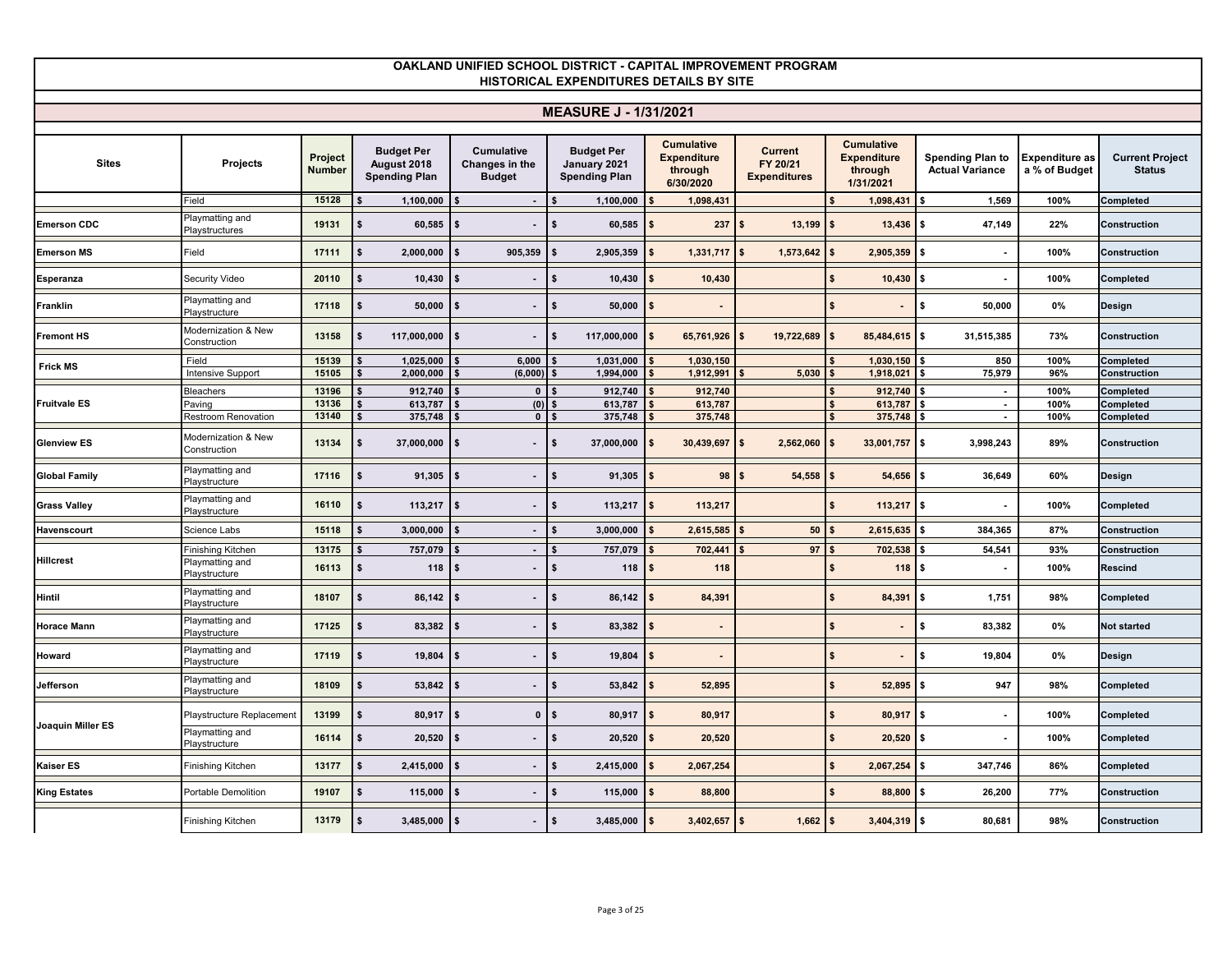#### **Sites Projects Projects Project Number Budget Per August 2018 Spending Plan Cumulative Changes in the Budget Budget Per January 2021 Spending Plan Cumulative Expenditure through 6/30/2020 Current FY 20/21 Expenditures Cumulative Expenditure through 1/31/2021 Spending Plan to Actual Variance Expenditure as a % of Budget Current Project Status OAKLAND UNIFIED SCHOOL DISTRICT - CAPITAL IMPROVEMENT PROGRAM HISTORICAL EXPENDITURES DETAILS BY SITE MEASURE J - 1/31/2021** Child Development Center **N/A \$ 3,500,000 \$ - \$ 3,500,000 \$ - \$ - \$ 3,500,000 0% Not Started** Playmatting and ้าผ<sub>ู้</sub>าและแก่บูรแล**่ 18108 \$48,500 \$ - \$48,500 \$ - \$48,500 \$ - \$ 48,500 \$ - \$ 48,500 0% Not Started<br>Playstructure Lafayette Playmatting and Playstructure** ้าผ<sub>ู้</sub>าแฉแห่งชู 16107 \$88,342 \$ - \$88,342 \$88,342 \$88,342 \$88,342 \$ 100% Completed<br>Playstructure **Lincoln**<br> **Lincoln**<br> **Lincoln**<br> **Playstructure** Playstructure **16115 \$ 61,177 \$ - \$ 61,177 \$ 61,177 \$ 61,177 \$ - 100% Completed Lockwood** Playmatting and Playstructure - Ply that the second that **17120 \$45,500 \$45,500 \$41,887 \$41,887 \$41,887 \$41,887** \$3,613 92% Completed<br>Playstructure Expansion **13124 \$ 16,100,000 \$ 1,000,000 \$ 17,100,000 \$ 16,035,222 \$ 16,035,222 \$ 1,064,778 94% Completed** Prop 39E Lighting Upgrade **15141 \$ 220,000 \$ - \$ 220,000 \$ 195,876 \$ 195,876 \$ 24,124 89% Completed Madison** Camera Installation **20107 \$ 77,800 \$ - \$ 77,800 \$ 164 \$ 67,032 \$ 67,196 \$ 10,604 86% Design Madison & Garfield** Playmatting and Plays - Playstructures **16109 \$164,271 \$164,271 \$164,271** \$164,271 \$164,271 \$164,271 \$164,271 \$164,271 \$100% Completed Playground **13201 \$ 200,000 \$ - \$ 200,000 \$ 199,964 \$ 199,964 \$ 36 100% Completed** Prop 39E Boile<mark>r</mark><br>Replacement Replacement **15119 \$ 160,000 \$ - \$ 160,000 \$ 74,241 \$ 74,241 \$ 85,759 46% Design Manzanita Seed Playmatting and Playsification** - Playstructure **17124 \$ 50,000 \$ - \$ 50,000 \$ - \$ - \$ 50,000 \$ - \$ 50,000 \$ - \$ 50,000 \$ - \$ 50,000 \$ - \$ 50,000 \$ Markham** Playmatting and<br>
Playstructure Playstructure **19140 \$ 50,000 \$ - \$ 50,000 \$ 50 \$ 51 \$ 100 \$ 49,900 0% Construction Maxwell Park** Playmatting and Playstructures Playstructures **17121 \$ 144,929 \$ - \$ 144,929 \$ 140,425 \$ 140,425 \$ 4,505 97% Completed McClymonds HS** Intensive support **15106 \$ 2,200,000 \$ (20,646) \$ 2,179,354 \$ 2,195,975 \$ 2,195,975 \$ (16,621) 101% Completed** Roofing **13151 \$ 205,237 \$ 0 \$ 205,237 \$ 205,237 \$ 205,237 \$ - 100% Completed** Boiler Replacement **20105 \$ 400,000 \$ - \$ 400,000 \$ 2,047 \$ 265,000 \$ 267,047 \$ 132,953 67% Design Montclair Playmatting and**<br>Playstructure ้า <sub>เรยา</sub>และแก่บูรแล <mark>16108 \$107,909 \$-</mark> \$107,909 \$107,909 \$107,909 \$107,909 \$- 107,909 \$107,909 \$108 **}}** {Completed<br>Playstructure **Montera MS** Field Improvement **N/A \$ 100,000 \$ (72,000) \$ 28,000 \$ - \$ - \$ 28,000 0% Not Started Multi-Site Restroom Renovation** Restroom Renovation **13144 \$ 397,777 \$ - \$ 397,777 \$ 96,169 \$ 96,169 \$ 301,608 24% Construction Oak Tech / Far West /Roosevelt/Piedmont** Restroom Renovation **13190 \$ 698,932 \$ - \$ 698,932 \$ 698,932 \$ 698,932 \$ 0 100% Completed** Prop 39E HV Replacement **15121 \$ 1,140,000 \$ - \$ 1,140,000 \$ 1,137,119 \$ 1,137,119 \$ 2,881 100% Completed** Turf Field Replacement **13154 \$ 1,843,517 \$ - \$ 1,843,517 \$ 1,843,517 \$ 1,843,517 \$ 0 100% Completed** Health center **13198 \$ 450,000 \$ (150,000) \$ 300,000 \$ 236,825 \$ 500 \$ 237,325 \$ 62,675 79% Construction** Prop 39E Lighting Upgrade **15122 \$ 920,675 \$ - \$ 920,675 \$ 920,675 \$ 920,675 \$ - 100% Completed** Scoreboard **15134 \$ 29,750 \$ - \$ 29,750 \$ 29,750 \$ 29,750 \$ - 100% Completed Madison MS Manzanita Laurel ES Melrose Oakland International HS Oakland Tech**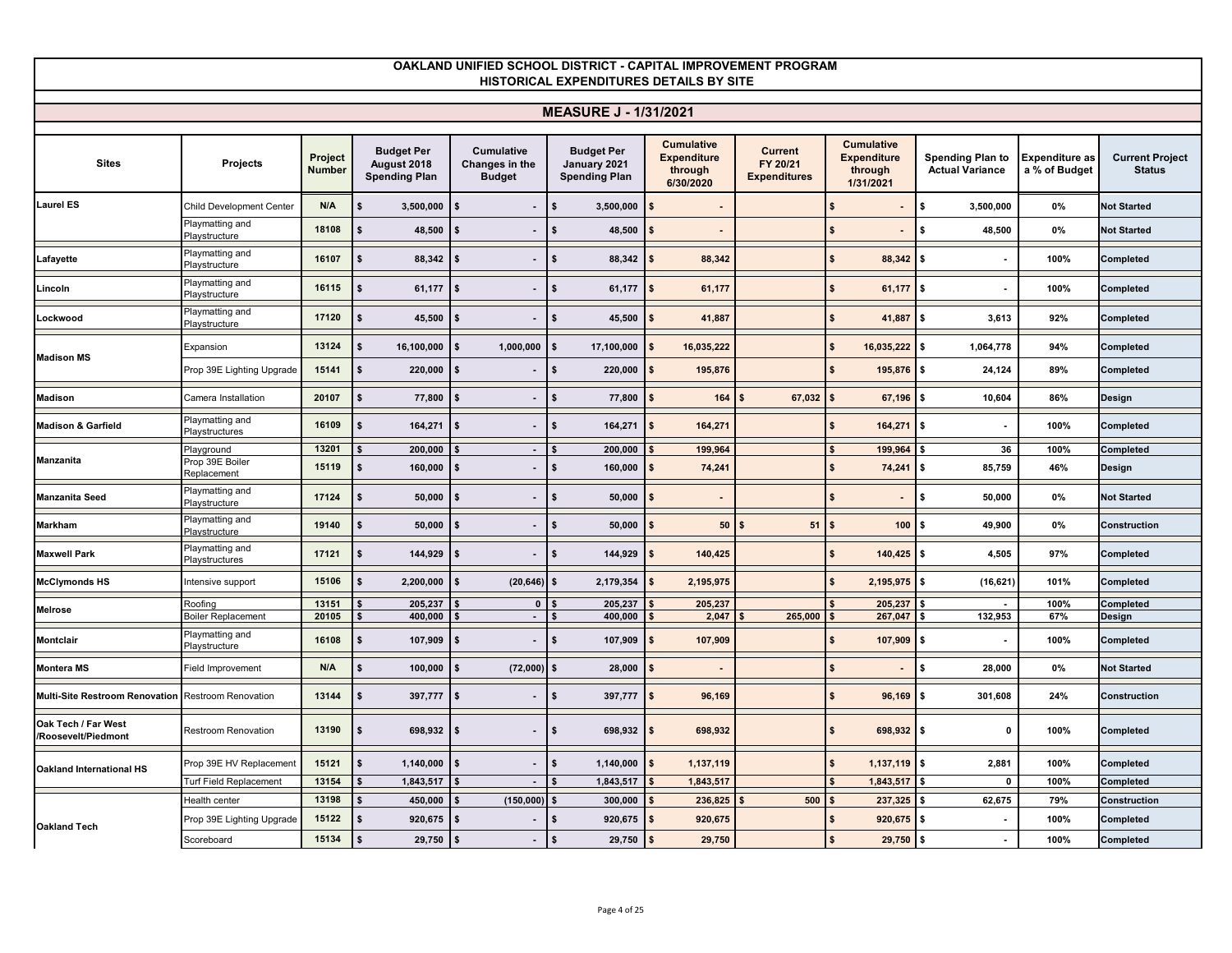|                                                     |                                               |                          |                                                          |                                                      | <b>MEASURE J - 1/31/2021</b>                              |                                                                 |                                                   |                                                                 |                                                   |                                        |                                         |
|-----------------------------------------------------|-----------------------------------------------|--------------------------|----------------------------------------------------------|------------------------------------------------------|-----------------------------------------------------------|-----------------------------------------------------------------|---------------------------------------------------|-----------------------------------------------------------------|---------------------------------------------------|----------------------------------------|-----------------------------------------|
| <b>Sites</b>                                        | Projects                                      | Project<br><b>Number</b> | <b>Budget Per</b><br>August 2018<br><b>Spending Plan</b> | <b>Cumulative</b><br>Changes in the<br><b>Budget</b> | <b>Budget Per</b><br>January 2021<br><b>Spending Plan</b> | <b>Cumulative</b><br><b>Expenditure</b><br>through<br>6/30/2020 | <b>Current</b><br>FY 20/21<br><b>Expenditures</b> | <b>Cumulative</b><br><b>Expenditure</b><br>through<br>1/31/2021 | <b>Spending Plan to</b><br><b>Actual Variance</b> | <b>Expenditure as</b><br>a % of Budget | <b>Current Project</b><br><b>Status</b> |
|                                                     | <b>Turf Field Replacement</b>                 | 15138                    |                                                          | 637,000                                              | 637,000                                                   |                                                                 |                                                   |                                                                 | 637,000                                           | 0%                                     | <b>Not Started</b>                      |
| <b>Parker ES</b>                                    | Turf Field Replacement                        | 13195                    | 1,734,160<br>\$                                          | 146<br>$\mathbf{s}$                                  | 1,734,306                                                 | 1,734,105<br>\$                                                 |                                                   | 1,734,105                                                       | 201<br>\$                                         | 100%                                   | Completed                               |
| Peralta                                             | Playmatting and<br>Playstructures             | 17122                    | 206,500<br>\$                                            | $\mathbf{s}$                                         | 206.500<br>\$                                             | $\mathbf{\hat{S}}$<br>205,404                                   |                                                   | 205,404                                                         | 1.096<br>\$                                       | 99%                                    | Completed                               |
|                                                     | Finishing Kitchen                             | 13184                    | 708,372<br>\$                                            | $\mathbf{\hat{S}}$                                   | 708,372<br>\$                                             | 641,147<br>$\mathbf{f}$                                         | 7,500<br>s.                                       | 648,647<br>l S                                                  | 59,725<br>\$                                      | 92%                                    | <b>On Hold</b>                          |
| <b>Piedmont ES</b>                                  | Playmatting and<br>Playstructures             | 19137                    | \$<br>194,985                                            | $\mathbf{s}$                                         | \$<br>194,985                                             | $\mathbf{s}$                                                    | \$<br>60,046                                      | 60,046<br>$\mathbf{S}$                                          | 134,939<br>\$                                     | 31%                                    | Design                                  |
| Prop 39 Energy Planning<br><b>Services Retrofit</b> | Prop 39E Planning/Retrofit                    | 13148                    | 460,000<br>\$                                            | l \$                                                 | 460,000<br>\$                                             | 452,432<br>-\$                                                  |                                                   | 452,432                                                         | \$<br>7,568                                       | 98%                                    | Completed                               |
|                                                     | Other Prop 39 Projects                        | N/A/1611                 | 3,924,325                                                | $(0)$   \$                                           | 3,924,325                                                 | 1,289,742                                                       | 2,186                                             | 1,291,928                                                       | 2,632,397                                         | 33%                                    | Design                                  |
| Ralph Bunche CTE                                    | <b>Culinary Kitchen</b>                       | 17114                    |                                                          | 100,000                                              | 100,000                                                   | \$                                                              |                                                   |                                                                 | 100,000<br>\$                                     | 0%                                     | <b>Not Started</b>                      |
| <b>Rudsdale</b>                                     | Roofing                                       | 13153                    | 246,245                                                  | $\mathbf 0$                                          | 246,245<br>\$                                             | 246,245<br>\$                                                   |                                                   | 246,245                                                         | \$<br>$\sim$                                      | 100%                                   | Completed                               |
| Sankofa Academy                                     | <b>Boiler Replacement</b>                     | 20106                    | 400,000<br>\$                                            | - \$                                                 | 400,000<br>\$                                             | 1,993                                                           | 195,000                                           | 196,993                                                         | 203,007<br>\$                                     | 49%                                    | Construction                            |
| Sequoia ES                                          | Playmatting and<br>Playstructures             | 19126                    | 89,400<br>\$                                             | <b>S</b>                                             | \$<br>89,400                                              | 86,219<br>- \$                                                  | $2,172$ \$<br>- \$                                | 88,391                                                          | 1.009<br>\$                                       | 99%                                    | Completed                               |
| Sherman                                             | Playmatting and<br>Playstructures             | 19138                    | 206,885<br>\$                                            | $\mathbf{s}$                                         | \$<br>206,885                                             | $\mathbf{\hat{s}}$                                              |                                                   |                                                                 | 206,885<br>\$                                     | 0%                                     | <b>Not Started</b>                      |
|                                                     | Paving                                        | 13139                    | 11,008                                                   |                                                      | 11,008                                                    | 11,008                                                          |                                                   | 11,008                                                          | $\sim$                                            | 100%                                   | Completed                               |
| <b>Skyline HS</b>                                   | Turf Field Replacement                        | 13197<br>15135           | 1,929,463                                                | $\mathbf 0$                                          | 1,929,463                                                 | 1,929,463                                                       |                                                   | 1,929,463<br>$\mathbf{\hat{s}}$                                 | \$<br>$\sim$<br>$\sim$                            | 100%                                   | Completed                               |
|                                                     | Scoreboard<br>Gym Roofing                     | 15131                    | 29,750<br>450,000<br>\$                                  | $\sim$<br>- \$<br>$\blacksquare$                     | 29,750<br>450,000                                         | 29,750<br>264,051                                               |                                                   | 29,750<br>264,051                                               | 185,949<br>\$                                     | 100%<br>59%                            | Completed<br>Construction               |
|                                                     |                                               |                          |                                                          |                                                      |                                                           |                                                                 |                                                   |                                                                 |                                                   |                                        |                                         |
| <b>Sobrante Park</b>                                | Restroom Renovation                           | 13141                    | 313,444                                                  | $\mathbf{s}$<br>$\blacksquare$                       | 313,444                                                   | 313,444<br>\$                                                   |                                                   | 313,444                                                         | $\mathbf{0}$<br>\$                                | 100%                                   | Completed                               |
|                                                     | Technology and Common<br>Core                 | N/A                      | \$<br>7,200,000                                          | l \$                                                 | 7,200,000<br>\$                                           | 6,273,566<br>$\mathbf{s}$                                       |                                                   | $6,273,566$ \$                                                  | 926,435                                           | 87%                                    | Construction                            |
| Technology                                          | Technology Infrastructure<br>Upgrages (Erate) | N/A                      | \$<br>2,450,000                                          | 50,000<br>l \$                                       | $2,500,000$ \$<br>-S                                      | 2,371,232                                                       |                                                   | 2,371,232<br>\$                                                 | 128,768<br><b>S</b>                               | 95%                                    | Completed                               |
|                                                     | Educational Technology                        | N/A                      | 2,000,000                                                | $\sim$                                               | 2,000,000                                                 | 1,228,513                                                       | 141,498                                           | 1,370,011                                                       | 629,989                                           | 69%                                    | Construction                            |
| <b>The Center</b>                                   | Central Kitchen                               | 13133                    | \$<br>48,500,000                                         | $\mathbf{s}$<br>$\blacksquare$                       | 48,500,000                                                | 45,507,030                                                      | 422,138                                           | 45,929,167                                                      | 2,570,833<br>\$                                   | 95%                                    | Completed                               |
| Thornhill                                           | Roofing                                       | 13152                    | 313,165<br>\$                                            | $\bullet$<br>$\mathbf{s}$                            | 313,165<br>\$                                             | 313,165<br>$\mathbf{\hat{S}}$                                   |                                                   | 313,165                                                         | \$<br>$\sim$                                      | 100%                                   | Completed                               |
| <b>Various Sites ADA Upgrades</b>                   | ADA Upgrades                                  | N/A                      | \$<br>1,000,000                                          | $\mathbf{s}$                                         | 1,000,000<br>\$                                           | \$                                                              |                                                   |                                                                 | \$<br>1,000,000                                   | 0%                                     | <b>Not Started</b>                      |
| <b>Various Sites Boiler</b><br>Replacement          | <b>Boiler Replacement</b>                     | N/A                      | \$<br>700,000                                            | $\mathbf{s}$                                         | \$<br>700,000                                             | $\mathbf{s}$                                                    |                                                   |                                                                 | Ŝ.<br>700,000                                     | 0%                                     | <b>Design</b>                           |
| <b>Various Sites CSI</b>                            | California Solar Initiative                   | 13128                    | 31,000,000                                               | <b>S</b>                                             | 31,000,000                                                | 28,901,356                                                      | 38,896                                            | 28,940,252                                                      | \$<br>2,059,748                                   | 93%                                    | Construction                            |
| <b>Various Sites DSA</b>                            | DSA Legacy                                    |                          |                                                          | 400,000                                              | 400,000                                                   | \$                                                              |                                                   |                                                                 | 400,000<br>\$                                     | 0%                                     | <b>Not Started</b>                      |
| Various Sites Finishing Kitchen Finishing Kitchen   |                                               | 16104                    | 384,549<br>\$                                            | (0)<br>$\mathbf{s}$                                  | 384,549<br>\$                                             | 162,390<br>Ŝ.                                                   |                                                   | 162,390                                                         | 222,159<br>\$                                     | 42%                                    | <b>Design</b>                           |
|                                                     |                                               |                          |                                                          |                                                      |                                                           |                                                                 |                                                   |                                                                 |                                                   |                                        |                                         |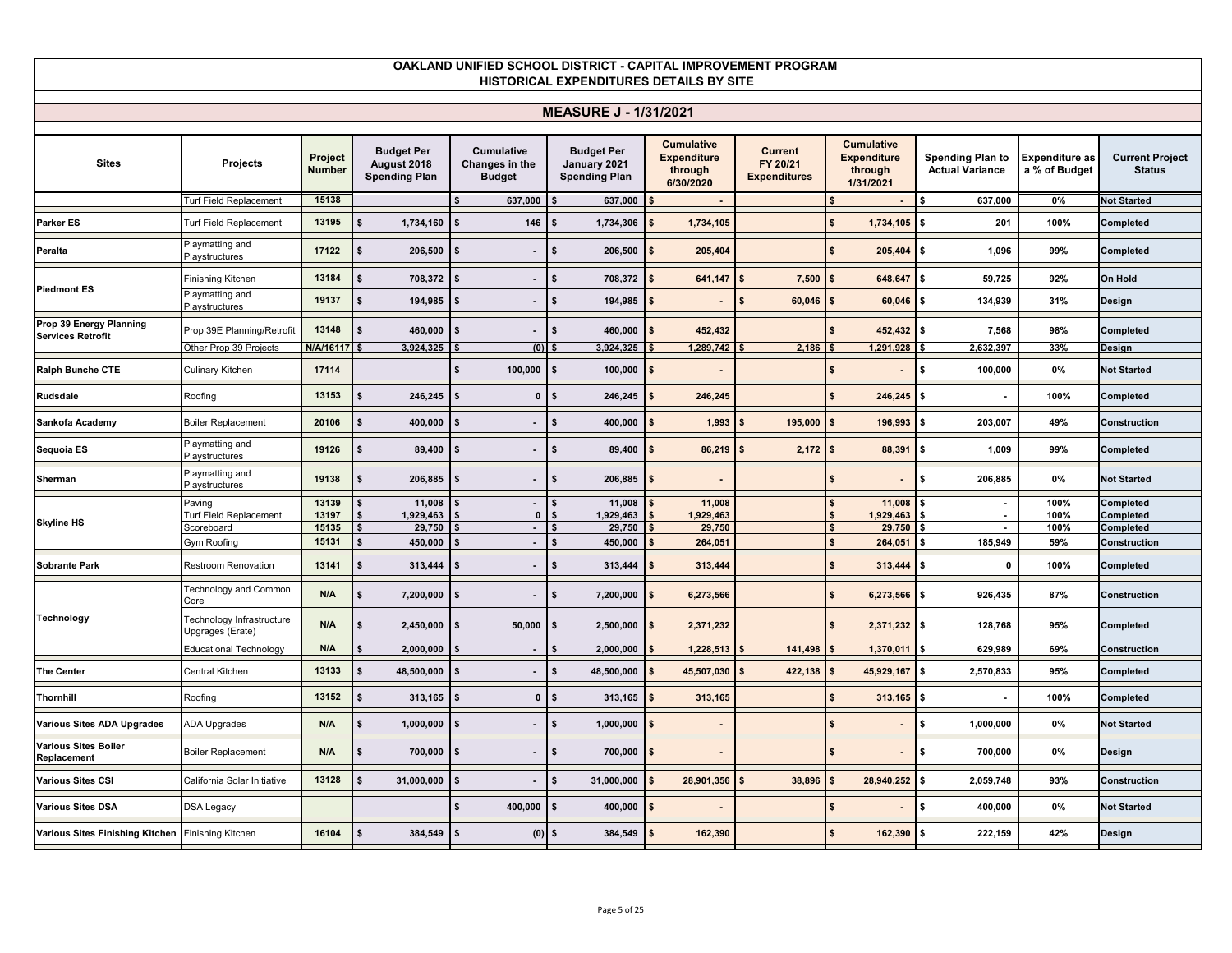|                                                                    |                                         |                          |                                                          |                                                      | <b>MEASURE J - 1/31/2021</b>                              |                                                                 |                                                   |                                                                 |                                                   |                                        |                                         |
|--------------------------------------------------------------------|-----------------------------------------|--------------------------|----------------------------------------------------------|------------------------------------------------------|-----------------------------------------------------------|-----------------------------------------------------------------|---------------------------------------------------|-----------------------------------------------------------------|---------------------------------------------------|----------------------------------------|-----------------------------------------|
|                                                                    |                                         |                          |                                                          |                                                      |                                                           |                                                                 |                                                   |                                                                 |                                                   |                                        |                                         |
| <b>Sites</b>                                                       | Projects                                | Project<br><b>Number</b> | <b>Budget Per</b><br>August 2018<br><b>Spending Plan</b> | <b>Cumulative</b><br>Changes in the<br><b>Budget</b> | <b>Budget Per</b><br>January 2021<br><b>Spending Plan</b> | <b>Cumulative</b><br><b>Expenditure</b><br>through<br>6/30/2020 | <b>Current</b><br>FY 20/21<br><b>Expenditures</b> | <b>Cumulative</b><br><b>Expenditure</b><br>through<br>1/31/2021 | <b>Spending Plan to</b><br><b>Actual Variance</b> | <b>Expenditure as</b><br>a % of Budget | <b>Current Project</b><br><b>Status</b> |
| <b>Various Lead Abatement</b>                                      | Lead Abatement                          |                          | 2,300,000                                                |                                                      | 2,300,000                                                 |                                                                 |                                                   |                                                                 | \$<br>2,300,000                                   | 0%                                     | <b>Not Started</b>                      |
| Various Sites Playmatting<br><b>Structure</b>                      | Playmatting and<br>Playstructures       | 15130                    | 43,995                                                   | <b>S</b><br>900,000                                  | 943,995                                                   | \$<br>5,270                                                     |                                                   | $5,270$ \$                                                      | 938,725                                           | 1%                                     | Design                                  |
| <b>Various Sites Paving Project</b>                                | Paving Projects                         | 13147                    | 1,707,278<br>\$                                          | $(1)$   \$<br>$\mathbf{s}$                           | 1,707,277                                                 | 1,707,277<br>\$                                                 |                                                   | 1,707,277<br>-\$                                                | <b>S</b>                                          | 100%                                   | Completed                               |
| <b>Various Sites Roofing</b>                                       | Roofing                                 | N/A                      | 700,000                                                  | $\mathbf{s}$                                         | 700,000                                                   | \$                                                              |                                                   |                                                                 | \$<br>700.000                                     | 0%                                     | Design                                  |
| Various Sites Security<br>Improvement HS and priority<br><b>MS</b> | Security Improvements                   | 17104/<br>17100          | 1,890,770 \$                                             |                                                      | 1,890,770<br>IS.                                          | $1,500,060$ \$<br>$\mathsf{I}$                                  | 6,500                                             | $1,506,561$ \$<br>l \$                                          | 384,209                                           | 80%                                    | Construction                            |
| Video Maintenance &<br>Troubleshooting                             | <b>Security Camera</b>                  | 15132                    | 500,000                                                  | $\overline{\phantom{a}}$                             | 500,000                                                   | 92,721<br>\$                                                    |                                                   | $92,721$ \$                                                     | 407,279                                           | 19%                                    | Construction                            |
|                                                                    | Expansion                               | 13125                    | 2,500,000                                                | $\sim$                                               | 2,500,000                                                 | 2.104.403                                                       |                                                   | 2,104,403                                                       | 395,597                                           | 84%                                    | Completed                               |
| <b>Washington (Sankofa) ES</b>                                     | Playmatting & Playstructure             | 17112                    | $84,116$ \$                                              |                                                      | 84,116                                                    | $\frac{1}{2}$<br>84,116                                         |                                                   | $84,116$ \$                                                     |                                                   | 100%                                   | Completed                               |
| Webster & Lockwood                                                 | Restroom Renovation                     | 13189                    | 1,296,365                                                | $\mathbf{s}$                                         | 1,296,365                                                 | \$<br>1,296,365                                                 |                                                   | $1,296,365$ \$                                                  | $\mathbf{0}$                                      | 100%                                   | Completed                               |
| <b>Westlake MS</b>                                                 | Field                                   | 15137                    | 1,100,000                                                | - \$                                                 | 1,100,000                                                 | $1,059,473$ \$<br>\$                                            | 1,199                                             | $1,060,672$ \$<br>l \$                                          | 39,328                                            | 96%                                    | Construction                            |
| <b>Whittier ES</b>                                                 | Greenleaf Expansion                     | 13126                    | 39,480,000                                               |                                                      | 39,480,000                                                | 38,748,396                                                      |                                                   | 38,748,396<br>\$                                                | S.<br>731,604                                     | 98%                                    | Completed                               |
| Yuk Yau                                                            | Playmatting & Playstructure             | 18106                    | 156,262                                                  | l \$                                                 | 156,262                                                   | 154,038<br>$\mathbf{s}$                                         |                                                   | 154,038                                                         | 2,224<br>l \$                                     | 99%                                    | Completed                               |
|                                                                    | <b>Admin Salaries</b>                   | N/A                      | 19,922,971                                               | 478,693                                              | 20,401,664                                                | 18,506,799 \$                                                   | 1,894,865                                         | 20,401,664<br>l \$                                              | \$<br>$\sim$                                      | 100%                                   | N/A                                     |
| <b>Bond Program Coordination</b>                                   | <b>General Consulting</b>               | N/A                      | 34,000,000                                               | 241,241                                              | 34,241,241                                                | 31,810,869                                                      | 2,430,372                                         | 34,241,241                                                      | $\sim$                                            | 100%                                   | N/A                                     |
|                                                                    | iscal Admin Salaries                    | N/A                      | 500,000                                                  | $(236,080)$ \$                                       | 263,920                                                   | 263,920                                                         |                                                   | 263,920                                                         | $\sim$                                            | 100%                                   | N/A                                     |
|                                                                    | <b>Facilities Operation</b><br>Expenses | N/A                      | 4,821,088<br>\$                                          | $(129, 665)$ \$<br>l \$                              | 4,691,423                                                 | $4,663,978$ \$<br>$\mathbf{s}$                                  | $27,445$ \$                                       | $4,691,423$ \$                                                  |                                                   | 100%                                   | N/A                                     |
| <b>Bond Program Contingency</b>                                    | Contingency                             | N/A                      | \$<br>3,161,813                                          | <b>s</b><br>$(2,595,680)$ \$                         | 566,132                                                   | \$                                                              |                                                   |                                                                 | 566,132<br>\$                                     | 0%                                     | N/A                                     |
| <b>Bond Restricted Draw</b>                                        | nterim Housing / Broadway<br>Rent       | N/A                      | 14,480,000                                               | 7,520,000                                            | 22,000,000                                                | 10,650,461                                                      | 1,803,731<br>\$                                   | 12,454,192                                                      | <b>S</b><br>9,545,808                             | 57%                                    | N/A                                     |
| Cost of bonds-\$175M                                               | Series 2019 A & B                       | N/A                      | 58,280                                                   | (58, 280)                                            |                                                           | 58,280                                                          |                                                   | 58,280                                                          | (58, 280)<br>\$                                   | 0%                                     | N/A                                     |
| <b>Facility Master Plan</b>                                        | Facility Master Plan                    | N/A                      | 2,500,000                                                |                                                      | 2,500,000                                                 | 2,068,568                                                       |                                                   | 2,068,568                                                       | 431,432<br>Ŝ.                                     | 83%                                    | N/A                                     |
| <b>Adjustments</b>                                                 | Close-Out Adjustment                    | N/A                      | 21,088                                                   | (21, 088)                                            |                                                           | 21,088                                                          |                                                   | 21,088                                                          | Ŝ.<br>(21, 088)                                   | 0%                                     | N/A                                     |
| Total Measure J                                                    |                                         |                          | 475,000,000<br>\$                                        | $5,949,000$ \$<br>l \$                               | 480,949,000                                               | 368,762,651<br>l \$                                             | 32,599,668<br>l \$                                | 401,362,318<br>l Si                                             | Ŝ.<br>79,586,682                                  | 83%                                    |                                         |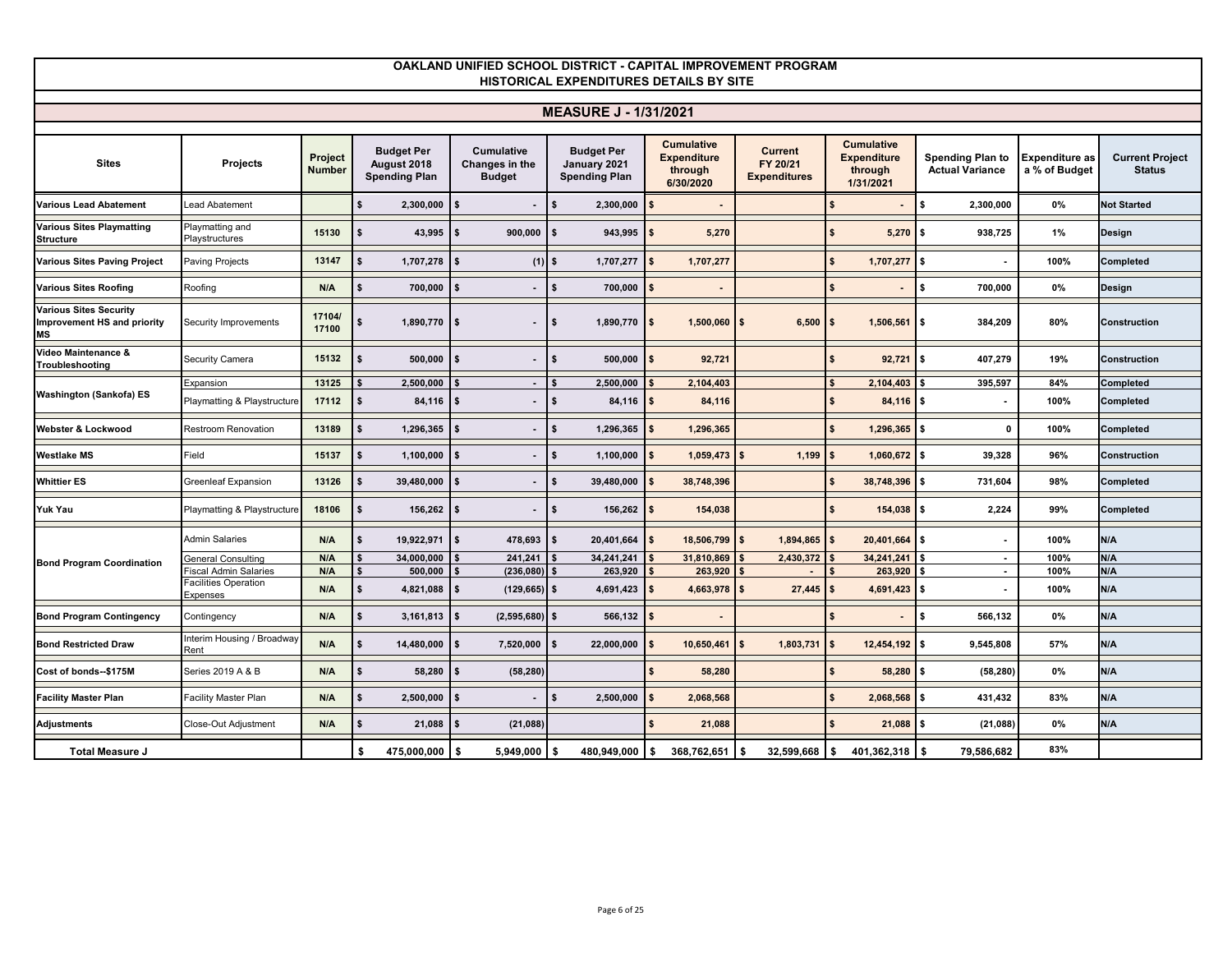|                                     |                                              |                                 |                                                 |                                               |                                                                     | <b>MEASURE B - 1/31/2021</b>                                  |                                               |                                                       |                                        |                                                              |                                    |                                                  |                        |
|-------------------------------------|----------------------------------------------|---------------------------------|-------------------------------------------------|-----------------------------------------------|---------------------------------------------------------------------|---------------------------------------------------------------|-----------------------------------------------|-------------------------------------------------------|----------------------------------------|--------------------------------------------------------------|------------------------------------|--------------------------------------------------|------------------------|
| <b>Sites</b>                        | Projects                                     | <b>Project</b><br><b>Number</b> | <b>Original Board</b><br><b>Approved Budget</b> | Cumulative<br>Changes in the<br><b>Budget</b> | <b>Cumulative Board</b><br><b>Approved Project</b><br><b>Budget</b> | <b>Cumulative</b><br><b>Expenditure through</b><br>06/30/2019 | <b>Current FY19/20</b><br><b>Expenditures</b> | Cumulative<br><b>Expenditure through</b><br>6/30/2020 | Current FY20/21<br><b>Expenditures</b> | <b>Cumulative</b><br><b>Expenditure through</b><br>1/31/2021 | <b>Budget Surplus</b><br>/ Deficit | <b>Expenditure</b><br>as a % of<br><b>Budget</b> | <b>Project Status</b>  |
| <b>Allendale Fire</b>               | Fire Alarm                                   | 07127                           | $613,326$ \$                                    | $(194, 517)$ \$                               | 418,809                                                             | 418.809                                                       |                                               | 418.809                                               |                                        | 418,809                                                      |                                    | 100%                                             | Completed              |
| Arroyo Viejo CDC                    | <b>New School Addition</b>                   | 07024                           | 3.091.871                                       | 364.044                                       | 3,455,914                                                           | 3.455.914                                                     |                                               | 3,455,914                                             |                                        | 3,455,914                                                    |                                    | 100%                                             | Completed              |
| Arts Far West HS                    | PA Upgrade                                   | 07015                           | 24,315                                          | 101,879                                       | 126,194                                                             | 126,194                                                       |                                               | 126,194                                               |                                        | 126,194                                                      |                                    | 100%                                             | Completed              |
|                                     | <b>Fire Alarm</b>                            | 07121                           | 255,000                                         | 6,430                                         | 261,430                                                             | 261,430                                                       |                                               | 261,430                                               |                                        | 261,430                                                      |                                    | 100%                                             | Completed              |
| Aspire Roof & Gutter<br>Replacement | Roofing & Gutter Replacement                 | 13142                           | $16,590$ \$                                     | $\sim$                                        | 16,590<br>$\mathbf{s}$                                              | 16,590                                                        |                                               | 16,590<br>$\mathbf{s}$                                |                                        | $16,590$ \$                                                  |                                    | 100%                                             | <b>Rescind</b>         |
| <b>Bella Vista ES</b>               | Fire Alarm                                   | 07125                           | 621.000                                         | 110.986                                       | 731.986                                                             | 731.986                                                       |                                               | 731,986                                               |                                        | 731.986                                                      |                                    | 100%                                             | Completed              |
| <b>Bret Harte</b>                   | Modernization                                | 03025B                          | 4,814,622                                       | (35, 836)                                     | 4,778,786                                                           | 4,778,786                                                     |                                               | 4,778,786                                             |                                        | 4,778,786                                                    |                                    | 100%                                             | Completed              |
| <b>Brookfield</b>                   | Playground                                   | 07116                           | 45,000                                          | (6,781)                                       | 38,219                                                              | 38.219                                                        |                                               | 38.219                                                |                                        | 38,219                                                       |                                    | 100%                                             | Completed              |
|                                     | Fire Alarm                                   | 19121                           |                                                 | 71,669                                        | 71,669                                                              |                                                               | 61,723                                        | 61,723                                                | (0)                                    | 61,723                                                       | 9,946                              | 86%                                              | Completed              |
| <b>Burbank</b>                      | <b>Classroom Addition</b>                    | 06007                           | 1.366.600                                       | (1, 353, 038)                                 | 13,562                                                              | 13,562                                                        |                                               | 13,562<br>s.                                          |                                        | 13,562                                                       |                                    | 100%                                             | Completed              |
|                                     | ire Alarm <sup>-</sup>                       | 07130                           | $621,000$ \$                                    | 87,126                                        | 708,126                                                             | 708,126                                                       |                                               | 708,126                                               |                                        | 708,126                                                      |                                    | 100%                                             | Completed              |
| <b>Burkhalter</b>                   | Portable Installation                        | 07147                           | 280,000                                         | (952)                                         | 279.048                                                             | 279.048                                                       |                                               | 279.048                                               |                                        | 279,048                                                      |                                    | 100%                                             | Completed              |
|                                     | Health Center                                | 07001                           | $4.100$ $\pm$                                   | 1,084,319                                     | 1.088.419                                                           | 1.088.419                                                     |                                               | 1.088.419                                             |                                        | 1.088.419                                                    |                                    | 100%                                             | Completed              |
| <b>Calvin Simmons</b>               | Career Tech Lab<br>Modernization             | 07140<br>03035                  | 1.600.000<br>3,782,059                          | $(5,814)$ \$<br>104,294                       | 1,594,186<br>3,886,353                                              | 1,594,186<br>3,886,353                                        |                                               | 1,594,186<br>3,886,353                                |                                        | 1,594,186<br>3,886,353                                       |                                    | 100%<br>100%                                     | Completed<br>Completed |
| <b>Carter Middle</b>                | Modernization                                | 03026                           | 2,500,000                                       | 451,025                                       | 2,951,025                                                           | 2,951,025                                                     |                                               | 2,951,025                                             |                                        | 2,951,025                                                    |                                    | 100%                                             | Completed              |
|                                     | Auditorium Renovation                        | 06015                           |                                                 |                                               |                                                                     |                                                               |                                               |                                                       |                                        |                                                              |                                    | 100%                                             |                        |
| <b>Castlemont</b>                   |                                              |                                 | 2,570,000                                       | 990,570                                       | 3,560,570                                                           | 3,560,570                                                     |                                               | 3,560,570                                             |                                        | 3,560,570                                                    |                                    |                                                  | Completed              |
| <b>Centro Infantil CDC</b>          | Fire Alarm                                   | 07093                           | 90,200                                          | 354,677                                       | 444.877                                                             | 437.198                                                       | 7,679                                         | 444.877                                               |                                        | 444,877                                                      |                                    | 100%                                             | Completed              |
| Chabot                              | Port Replacement                             | 06001                           | 18,900,000                                      | (177,909)                                     | 18,722,091                                                          | 18,722,091                                                    |                                               | 18,722,091                                            |                                        | 18.722.091                                                   |                                    | 100%                                             | Completed              |
|                                     | Urban Forestry                               | 07109                           | 220,000                                         | (77, 787)                                     | 142,213                                                             | 142,213                                                       |                                               | 142,213                                               |                                        | 142,213                                                      |                                    | 100%                                             | Completed              |
| <b>Cesar Chavez</b>                 | Fire Alarm                                   | 07103                           | 546,900                                         | 74,195                                        | 621,095                                                             | 621,095                                                       |                                               | 621,095                                               |                                        | 621,095                                                      |                                    | 100%                                             | Completed              |
| Claremont                           | andscaping                                   | 07088                           | 800,000                                         | (172, 216)                                    | 627,784                                                             | 627,784                                                       |                                               | 627,784                                               |                                        | 627,784                                                      |                                    | 100%                                             | Completed              |
| Cleveland                           | Modernization                                | 03037                           | 2,794,295                                       | 1,009,279                                     | 3,803,574                                                           | 3,803,574                                                     |                                               | 3,803,574                                             |                                        | 3,803,574                                                    |                                    | 100%                                             | Completed              |
|                                     | <b>Health Center</b>                         | 07004                           | 4,100                                           | 67,850                                        | 71,950                                                              | 71.950                                                        |                                               | 71.950                                                |                                        | 71.950                                                       |                                    | 100%                                             | Completed              |
| <b>Cole Middle School</b>           | Intrusion Alarm & PA Upgrade                 | 07014                           | 24,555                                          | 121,796                                       | 146,351                                                             | 146,351                                                       |                                               | 146,351<br>\$                                         |                                        | 146,351                                                      | £.                                 | 100%                                             | Completed              |
|                                     | School Modernization                         | 06018                           | 7,500,000                                       | (6,520,161)                                   | 979,839                                                             | 979.839                                                       |                                               | 979.839                                               |                                        | 979,839                                                      |                                    | 100%                                             | Completed              |
| Cox                                 | <b>New Classroom Addition</b>                | 03049-2<br>/03049-4             | 8,163,396                                       | 8,333,920                                     | 16,497,316                                                          | 16,497,316                                                    |                                               | 16,497,316<br>\$                                      |                                        | 16,497,316                                                   | <b>S</b>                           | 100%                                             | Completed              |
|                                     | Modernization                                | 03027                           | 2,000,000                                       | 3,194,333                                     | 5,194,333                                                           | 5,194,333                                                     |                                               | 5,194,333                                             |                                        | 5,194,333                                                    |                                    | 100%                                             | Completed              |
|                                     | California Solar<br>Dist-Wide Playground     | 13128/12100                     | 67,025                                          | $\sim$                                        | 67,025<br>l S                                                       | 67.025                                                        |                                               | 67.025                                                |                                        | 67,025                                                       |                                    | 100%                                             | Completed              |
|                                     | nspection                                    | 07038                           | 1,600,000                                       | $(28, 941)$ \$                                | 1,571,059                                                           | 1,571,059                                                     |                                               | 1,571,059                                             |                                        | 1,571,059                                                    | \$                                 | 100%                                             | Completed              |
| <b>District-Wide</b>                | Fire Alarm Maintenance                       | 07134                           | 1,400,000                                       | (68, 123)                                     | 1,331,877                                                           | 1,331,877                                                     |                                               | 1,331,877                                             |                                        | 1,331,877                                                    |                                    | 100%                                             | Completed              |
|                                     | Various Repair Fire Alarm<br>Security Camera | 3055<br>N/A                     | 23.658<br>257,599                               | 54,661                                        | 78,319<br>257,599                                                   | 15,362<br>257,599                                             | 62,957                                        | 78.319<br>257,599                                     |                                        | 78,319<br>257,599                                            |                                    | 100%<br>100%                                     | Completed<br>Completed |
|                                     |                                              |                                 |                                                 |                                               |                                                                     |                                                               |                                               |                                                       |                                        |                                                              |                                    |                                                  |                        |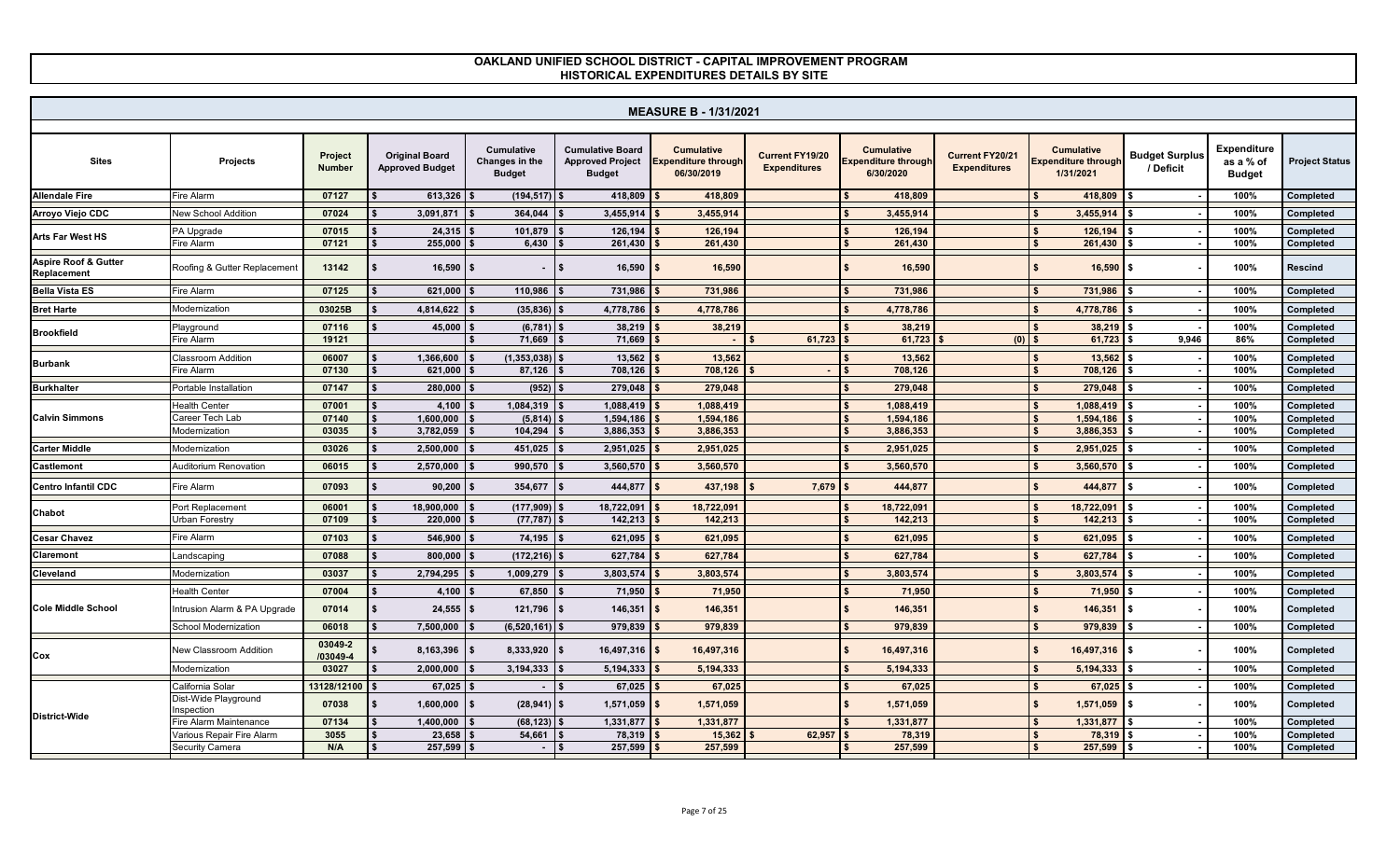|                                                          |                                        |                                 |                                                 |                                                      |                                                                     | <b>MEASURE B - 1/31/2021</b>                                 |                                               |                                                       |                                        |                                                              |                                    |                                                  |                        |
|----------------------------------------------------------|----------------------------------------|---------------------------------|-------------------------------------------------|------------------------------------------------------|---------------------------------------------------------------------|--------------------------------------------------------------|-----------------------------------------------|-------------------------------------------------------|----------------------------------------|--------------------------------------------------------------|------------------------------------|--------------------------------------------------|------------------------|
| <b>Sites</b>                                             | <b>Projects</b>                        | <b>Project</b><br><b>Number</b> | <b>Original Board</b><br><b>Approved Budget</b> | <b>Cumulative</b><br>Changes in the<br><b>Budget</b> | <b>Cumulative Board</b><br><b>Approved Project</b><br><b>Budget</b> | <b>Cumulative</b><br><b>xpenditure through</b><br>06/30/2019 | <b>Current FY19/20</b><br><b>Expenditures</b> | Cumulative<br><b>Expenditure through</b><br>6/30/2020 | Current FY20/21<br><b>Expenditures</b> | <b>Cumulative</b><br><b>Expenditure through</b><br>1/31/2021 | <b>Budget Surplus</b><br>/ Deficit | <b>Expenditure</b><br>as a % of<br><b>Budget</b> | <b>Project Status</b>  |
| <b>Downtown Educational</b>                              | <b>New School Addition</b>             | 07047                           | 37,729,051                                      | 7,987,281                                            | 45,716,331                                                          | 45,709,911                                                   | 516                                           | 45,710,426                                            | 2,970                                  | 45,713,396                                                   | 2.936<br>l \$                      | 100%                                             | Completed              |
| Complex (LEEC)                                           | Relocation                             | 07034                           | 1,000,000                                       | (34, 259)                                            | 965,741                                                             | 965,741                                                      |                                               | 965,741                                               |                                        | 965,741                                                      | . S.                               | 100%                                             | Completed              |
| <b>Edna Brewer</b>                                       | Fire Alarm                             | 13143                           | 102,500                                         | 1,221,644                                            | 1,324,144                                                           | 1,186,125                                                    | 109,560                                       | 1.295.685                                             | 2,146                                  | 1,297,831                                                    | 26,313                             | 98%                                              | Completed              |
| <b>Elmhurst</b>                                          | Modernization                          | 06003/06003<br>5                | 7,300,000                                       | (689, 460)                                           | 6,610,540                                                           | 6.610.540                                                    |                                               | 6.610.540<br>s.                                       |                                        | 6,610,540                                                    | IS.                                | 100%                                             | Completed              |
|                                                          | New School                             | 07078                           | 750,000                                         | $(254, 911)$ \$                                      | 495,089                                                             | 495,089                                                      |                                               | 495,089                                               |                                        | 495,089                                                      |                                    | 100%                                             | Completed              |
| Emerson                                                  | Modernizatior                          | 03030                           | 1,800,000                                       | 2,101,313                                            | 3,901,313                                                           | 3,901,313                                                    |                                               | 3,901,313                                             |                                        | 3,901,313                                                    |                                    | 100%                                             | Completed              |
| Fire & Intrusion Alarm<br><b>Standards Annual Review</b> | Fire Alarm                             | 19129                           |                                                 | $21,000$   \$                                        | 21,000                                                              |                                                              | $12,311$ \$<br>$\hat{\mathbf{r}}$             | 12,311                                                |                                        | $12,311$ \$                                                  | 8.689                              | 59%                                              | Construction           |
| <b>Foster ES</b>                                         | Fire Alarm                             | 07119                           | 428.500                                         | (417, 076)                                           | 11.424                                                              | 11.424                                                       |                                               | 11.424                                                |                                        | 11.424                                                       |                                    | 100%                                             | Completed              |
|                                                          | Library Repair                         | 13118                           | 13,883                                          |                                                      | 13,883                                                              | 13,883                                                       |                                               | 13,883                                                |                                        | 13,883                                                       |                                    | 100%                                             | Completed              |
| Fremont                                                  | Modernization<br>Modernization-Phase 3 | 05015<br>05015                  | 850,000<br>620,000                              | (791, 643)<br>21,205                                 | 58.357<br>641,205                                                   | 58,357<br>641,205                                            |                                               | 58,357<br>641,205                                     |                                        | 58,357<br>641,205                                            |                                    | 100%<br>100%                                     | Completed<br>Completed |
|                                                          | Jew School Clinic                      | 07077                           | 750,000                                         | (25, 363)                                            | 724,638                                                             | 724,638                                                      |                                               | 724,638                                               |                                        | 724,638                                                      |                                    | 100%                                             | Completed              |
| Frick                                                    | Fire Alarm Panel Replacemen            | 19102                           |                                                 | 50,489                                               | 50,489.00                                                           |                                                              | 45,440<br>$\mathbf{f}$                        | 45,440<br>-\$                                         |                                        | $45,440$ \$                                                  | 5,049                              | 90%                                              | Completed              |
| Fruitvale                                                | Fire Alarm                             | 15125                           | 104,700                                         | 1,190,399                                            | 1,295,099                                                           | 860,075                                                      | 101,630                                       | 961,705                                               | 16,962                                 | 978,666                                                      | 316,433                            | 76%                                              | Construction           |
| Glenview                                                 | Fire Alarm                             | 07124                           | 559,800                                         | $(515, 379)$ \$                                      | 44,421                                                              | 44,421                                                       |                                               | 44,421                                                |                                        | 44,421                                                       |                                    | 100%                                             | Completed              |
| Golden Gate CDC                                          | Fire Alarm                             | 07095                           | 90,200                                          | $(87,611)$ \$                                        | 2,589                                                               | 2,589                                                        |                                               | 2,589                                                 |                                        | 2,589                                                        |                                    | 100%                                             | <b>Rescind</b>         |
| <b>Grass Valley CDC</b>                                  | <b>Fire Alarm</b>                      | 13132                           | 20,000                                          | $(8, 129)$ \$                                        | 11,871                                                              | 11,871                                                       |                                               | 11.871                                                |                                        | 11,871                                                       |                                    | 100%                                             | <b>Rescind</b>         |
| <b>Grass Valley</b>                                      | Portable Installation                  | 07148                           | 840.000                                         | 69,254                                               | 909,254                                                             | 909,254                                                      |                                               | 909,254                                               |                                        | 909,254                                                      |                                    | 100%                                             | Completed              |
| <b>Harriet Tubman CDC</b>                                | Fire Alarm                             | 07094                           | 79.200                                          | 14,029                                               | 93,229                                                              | 93,229                                                       |                                               | 93.229                                                |                                        | 93.229                                                       |                                    | 100%                                             | Completed              |
|                                                          | <b>Health Center</b>                   | 07003                           | 4.100                                           | 1,076,816                                            | 1,080,916                                                           | 1.080.916                                                    |                                               | 1.080.916                                             |                                        | 1.080.916                                                    |                                    | 100%                                             | Completed              |
| Havenscourt                                              | Modernization                          | 03042                           | 3,167,340                                       | (174, 450)                                           | 2,992,890                                                           | 2,992,890                                                    |                                               | 2,992,890                                             |                                        | 2,992,890                                                    |                                    | 100%                                             | Completed              |
|                                                          | <b>Jew Classroom Addition</b>          | 07030                           | 3,544,064                                       | $(5,805)$ \$                                         | 3,538,259                                                           | 3,538,259                                                    |                                               | 3,538,259<br>$\mathbf{s}$                             |                                        | 3,538,259                                                    |                                    | 100%                                             | Completed              |
| <b>Highland CDC</b>                                      | Fire Alarm                             | 07092                           | 83,100                                          | $(19,640)$ \$                                        | 63,460                                                              | 63,460                                                       |                                               | 63,460                                                |                                        | 63,460                                                       |                                    | 100%                                             | Completed              |
|                                                          | <b>lassroom Addition</b><br>ire Alarm  | 04026<br>07013                  | 1,300,000<br>400,000                            | $(435, 184)$ \$<br>$(146, 171)$ \$                   | 864.816<br>253,829                                                  | 864.816<br>253,829                                           |                                               | 864.816<br>\$<br>253,829                              |                                        | 864.816<br>253.829                                           |                                    | 100%<br>100%                                     | Completed<br>Completed |
| Highland                                                 | <b>nterim Housing</b>                  | 07018                           | 400.000                                         | (184, 076)                                           | 215,924                                                             | 215,924                                                      |                                               | 215.924                                               |                                        | 215.924                                                      |                                    | 100%                                             | Completed              |
|                                                          | Modernization                          | 06009                           | 4,950,000                                       | 11,125,333                                           | 16,075,333                                                          | 16,075,333                                                   |                                               | 16,075,333                                            |                                        | 16,075,333                                                   |                                    | 100%                                             | Completed              |
| <b>Hintil KUU CDC</b>                                    | <b>New School Replacement</b>          | 07028                           | 3,275,200                                       | $(2,950,095)$ \$                                     | 325,105                                                             | 325,105                                                      |                                               | 325,105                                               |                                        | 325,105                                                      |                                    | 100%                                             | <b>Rescind</b>         |
| Hoover                                                   | Modernization                          | 03031                           | 3,478,000                                       | 649,137                                              | 4,127,137                                                           | 4,127,137                                                    |                                               | 4,127,137                                             |                                        | 4,127,137                                                    |                                    | 100%                                             | Completed              |
| Howard                                                   | Fire Alarm Panel Replacemen            | 18110                           | 62,965                                          | 18S                                                  | 62,983                                                              | 62,983                                                       |                                               | $\mathbf{s}$<br>62,983                                |                                        | $62,983$ \$                                                  |                                    | 100%                                             | Completed              |
|                                                          | Portable Replacement                   | 06002                           | 14,000,000                                      | 1,058,485                                            | 15,058,485                                                          | 15,058,485                                                   |                                               | 15,058,485                                            |                                        | 15,058,485                                                   |                                    | 100%                                             | Completed              |
| Jefferson                                                | <b>Fire Alarm</b>                      | 07090                           | 99,537                                          | 6,902                                                | 106,439                                                             | 106,439                                                      |                                               | 106,439                                               |                                        | 106,439                                                      |                                    | 100%                                             | Completed              |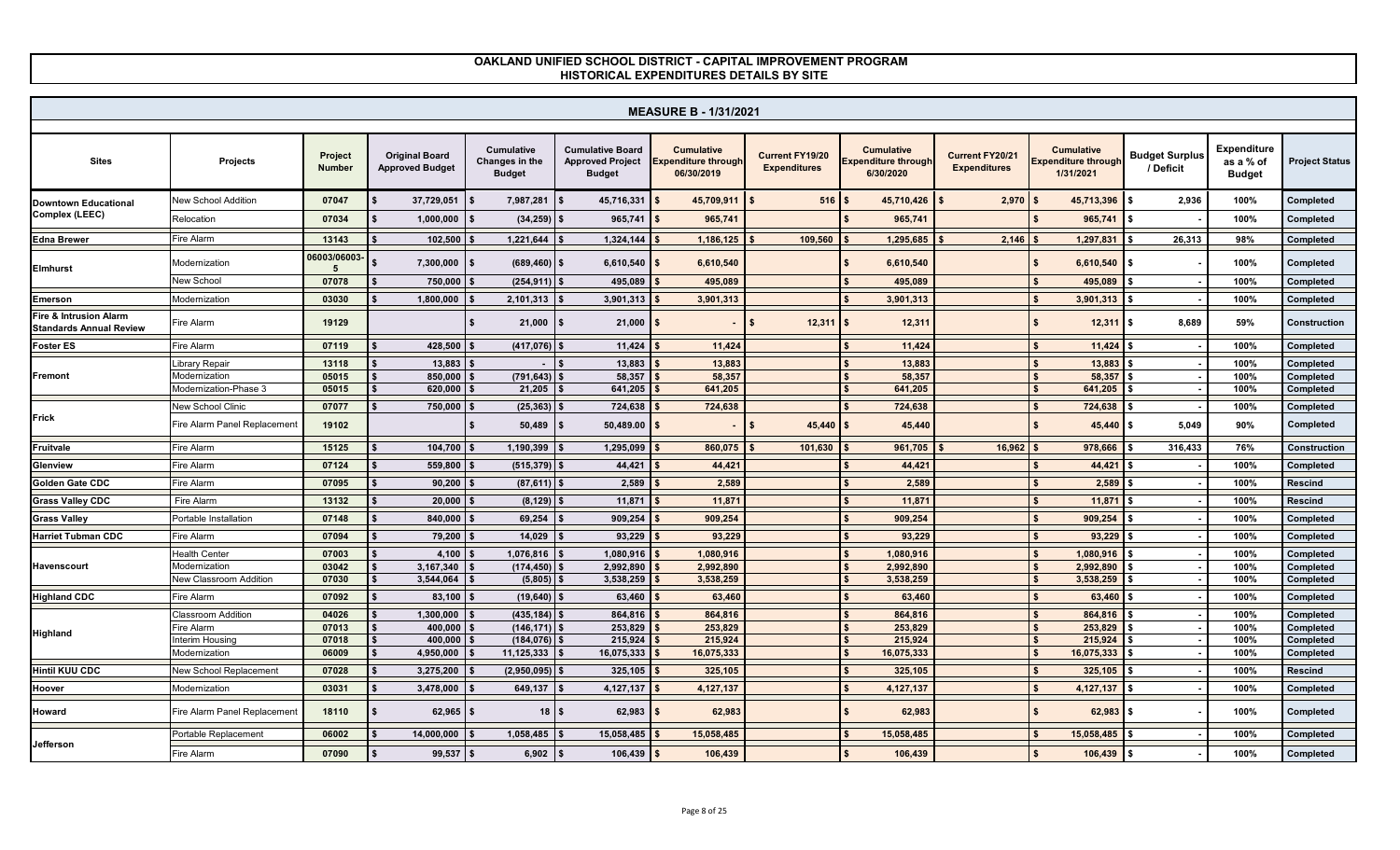|                            |                                   |                          |                                                 |                                                      |                                                                     | <b>MEASURE B - 1/31/2021</b>                                  |                                        |                                                              |                                        |                                                              |                                    |                                                  |                       |
|----------------------------|-----------------------------------|--------------------------|-------------------------------------------------|------------------------------------------------------|---------------------------------------------------------------------|---------------------------------------------------------------|----------------------------------------|--------------------------------------------------------------|----------------------------------------|--------------------------------------------------------------|------------------------------------|--------------------------------------------------|-----------------------|
| <b>Sites</b>               | Projects                          | Project<br><b>Number</b> | <b>Original Board</b><br><b>Approved Budget</b> | <b>Cumulative</b><br>Changes in the<br><b>Budget</b> | <b>Cumulative Board</b><br><b>Approved Project</b><br><b>Budget</b> | <b>Cumulative</b><br><b>Expenditure through</b><br>06/30/2019 | Current FY19/20<br><b>Expenditures</b> | <b>Cumulative</b><br><b>Expenditure through</b><br>6/30/2020 | Current FY20/21<br><b>Expenditures</b> | <b>Cumulative</b><br><b>Expenditure through</b><br>1/31/2021 | <b>Budget Surplus</b><br>/ Deficit | <b>Expenditure</b><br>as a % of<br><b>Budget</b> | <b>Project Status</b> |
| <b>Joaquin Miller</b>      | Fire Alarm                        | 07120                    | 554,938                                         | 400,000                                              | 954,938                                                             | 789,372                                                       | 85,873                                 | 875,245                                                      |                                        | 875,245                                                      | 79,693                             | 92%                                              | Completed             |
|                            | Fire Alarm                        | 07118                    | 608,900                                         | 235,940                                              | 844,840                                                             | 844,840                                                       |                                        | 844.840                                                      |                                        | 844.840                                                      |                                    | 100%                                             | Completed             |
| <b>King Estate</b>         | Seismic Retrofit                  | 04025.1B                 | 3,500,000                                       | (2,760,382)                                          | 739,618                                                             | 739,618                                                       |                                        | 739,618                                                      |                                        | 739,618                                                      |                                    | 100%                                             | Completed             |
|                            | Seismic                           | 12101                    | 13,459                                          |                                                      | 13,459                                                              | 13,459                                                        |                                        | 13,459                                                       |                                        | 13,459                                                       |                                    | 100%                                             | Completed             |
| <b>Lafayette ES</b>        | Fire Alarm                        | 07122                    | 564,800                                         | 40,829                                               | 605,629                                                             | 605,629                                                       |                                        | 605,629                                                      |                                        | 605,629                                                      |                                    | 100%                                             | Completed             |
|                            | PA Upgrade                        | 07016                    | 25,175                                          | 41,331                                               | 66,506                                                              | 66,506                                                        |                                        | 66,506                                                       |                                        | 66,506                                                       |                                    | 100%                                             | Completed             |
| Lakeview                   | Fire Alarm Panel Replacemen       | 19120                    |                                                 | 85,250                                               | 85,250<br>\$                                                        |                                                               | 75,250                                 | 75,250<br>$\mathbf{\hat{f}}$                                 |                                        | 75,250                                                       | <b>S</b><br>10,000                 | 88%                                              | Construction          |
| <b>Lakeview CDC</b>        | Fire Alarm                        | 07132                    | 108,000                                         | (108,000)                                            |                                                                     |                                                               |                                        |                                                              |                                        |                                                              |                                    | 0%                                               | <b>Rescind</b>        |
| <b>Laurel CDC</b>          | <b>Building Replacement</b>       | 07027                    | 3,889,800                                       | (3, 245, 208)                                        | 644,592                                                             | 644,592                                                       |                                        | 644,592                                                      |                                        | 644,592                                                      |                                    | 100%                                             | Completed             |
|                            | Fire Alarm                        | 07039                    | 100,000                                         | $(73, 474)$ \$                                       | 26,526                                                              | 26,526                                                        |                                        | 26,526<br>£.                                                 |                                        | 26,526                                                       | \$                                 | 100%                                             | Completed             |
| Laurel                     | ntrusion Alarm                    | 12109                    | 411,300                                         | (55,072)                                             | 356,228                                                             | 356,228                                                       |                                        | 356,228                                                      |                                        | 356,228                                                      |                                    | 100%                                             | Completed             |
|                            | Modernization                     | 03038                    | 1,250,000                                       | 641,029                                              | 1,891,029                                                           | 1,891,029                                                     |                                        | 1,891,029                                                    |                                        | 1,891,029                                                    |                                    | 100%                                             | Completed             |
| Lazear                     | Modernization                     | 03033                    | 77,000                                          | $(356)$ \$                                           | 76,644                                                              | 76,644                                                        |                                        | 76,644                                                       |                                        | 76,644                                                       |                                    | 100%                                             | Completed             |
| <b>Life Academy</b>        | Relocation                        | 07080                    | 4,160,000                                       | $(2,788,550)$ \$                                     | 1,371,450                                                           | 1,371,450                                                     |                                        | 1,371,450                                                    |                                        | 1,371,450                                                    |                                    | 100%                                             | Completed             |
| Lincoln                    | Portable Replacement              | 04035                    | 6,091,800                                       | 2,114,128                                            | 8,205,928                                                           | 8,205,928                                                     |                                        | 8,205,928                                                    |                                        | 8,205,928                                                    |                                    | 100%                                             | Completed             |
| <b>Lockwood CDC</b>        | Fire Alarm                        | 07129                    | 108,000                                         | 12,672                                               | 120,672                                                             | 120,672                                                       |                                        | 120.672                                                      |                                        | 120,672                                                      |                                    | 100%                                             | Completed             |
| <b>Lockwood Fire Alarm</b> | <b>Fire Alarm</b>                 | 07098                    | $542,700$ \$                                    | 207,002                                              | 749,702 \$<br>Ŝ.                                                    | 749,702                                                       |                                        | 749,702<br>s.                                                |                                        | 749,702                                                      | l \$                               | 100%                                             | Completed             |
|                            | lealth Center                     | 07082                    | 1,193,660                                       | (1, 102, 652)                                        | 91,008                                                              | 91.008                                                        |                                        | 91.008                                                       |                                        | 91,008                                                       |                                    | 100%                                             | Completed             |
| <b>Lowell Middle</b>       | Modernization                     | 06004                    | 11,910,000                                      | 7,589,262                                            | 19,499,262                                                          | 19,499,262                                                    |                                        | 19,499,262                                                   |                                        | 19,499,262                                                   |                                    | 100%                                             | Completed             |
|                            | <b>Health Clinic</b>              | 07002                    | 4,100                                           | 1,106,330                                            | 1,110,430                                                           | 1,110,430                                                     |                                        | 1,110,430                                                    |                                        | 1,110,430                                                    |                                    | 100%                                             | Completed             |
| <b>Madison</b>             | Interim Housing Port. I           | 13102                    | $123,419$ \$                                    |                                                      | 123,419                                                             | 123,419                                                       |                                        | 123,419                                                      |                                        | 123,419                                                      |                                    | 100%                                             | Completed             |
|                            | nterim Housing Port. II           | 13121                    | 359,649                                         | 6,795                                                | 366.444                                                             | 366,444                                                       |                                        | 366,444                                                      |                                        | 366,444                                                      |                                    | 100%                                             | Completed             |
|                            | Modernization                     | 03039                    | 5,282,569                                       | 3,082,542                                            | 8,365,111                                                           | 8,365,111                                                     |                                        | 8,365,111                                                    |                                        | 8,365,111                                                    |                                    | 100%                                             | Completed             |
| <b>Manzanita CDC</b>       | <b>Fire Alarm</b>                 | 07102                    | 83,100                                          | 120,200                                              | 203,300                                                             | 196,083                                                       |                                        | 196,083                                                      |                                        | 196,083                                                      | 7,217                              | 96%                                              | Completed             |
| <b>Manzanita</b>           | Modernization PH1/PH2/Ph<br>3/PH4 | 03032-<br>3/03032.4B     | 3,950,064                                       | (429, 861)                                           | 3,520,203                                                           | 3,520,203                                                     |                                        | 3,520,203                                                    |                                        | 3,520,203                                                    |                                    | 100%                                             | Completed             |
| <b>Markham</b>             | Fire Alarm Panel Replacemen       | 18103                    | 73,963                                          | (15,000)                                             | 58,963                                                              | 58,963                                                        |                                        | 58,963                                                       |                                        | 58,963                                                       | - \$                               | 100%                                             | Completed             |
| <b>Martin Luther King</b>  | Fire & Intrusion Alarm            | 15111                    | 117,150                                         | (23, 997)                                            | 93,153                                                              | 83,153                                                        |                                        | 83,153                                                       |                                        | 83,153                                                       | 10,000                             | 89%                                              | Completed             |
|                            | <b>Intrusion Alarm</b>            | 12104                    | 1,882,566                                       |                                                      | 1,882,566                                                           | 1,882,566                                                     |                                        | 1,882,566                                                    |                                        | 1,882,566                                                    |                                    | 100%                                             | Completed             |
| <b>McClymonds</b>          | New Classroom Addition            | 03044-3                  | 2,800,000                                       | (2,398,359)                                          | 401,641                                                             | 401,641                                                       |                                        | 401,641                                                      |                                        | 401,641                                                      |                                    | 100%                                             | Completed             |
|                            | <sup>2</sup> A Upgrade            | 07017                    | $33,515$ \$                                     | $(4,341)$ \$                                         | 29,174                                                              | 29,174                                                        |                                        | 29,174                                                       |                                        | 29,174                                                       |                                    | 100%                                             | Completed             |
| <b>Montclair</b>           | New Classroom Addition            | 07050                    | 8,907,849                                       | 3,216,618                                            | 12,124,467                                                          | 12,124,467                                                    |                                        | 12,124,467                                                   |                                        | 12,124,467                                                   |                                    | 100%                                             | Completed             |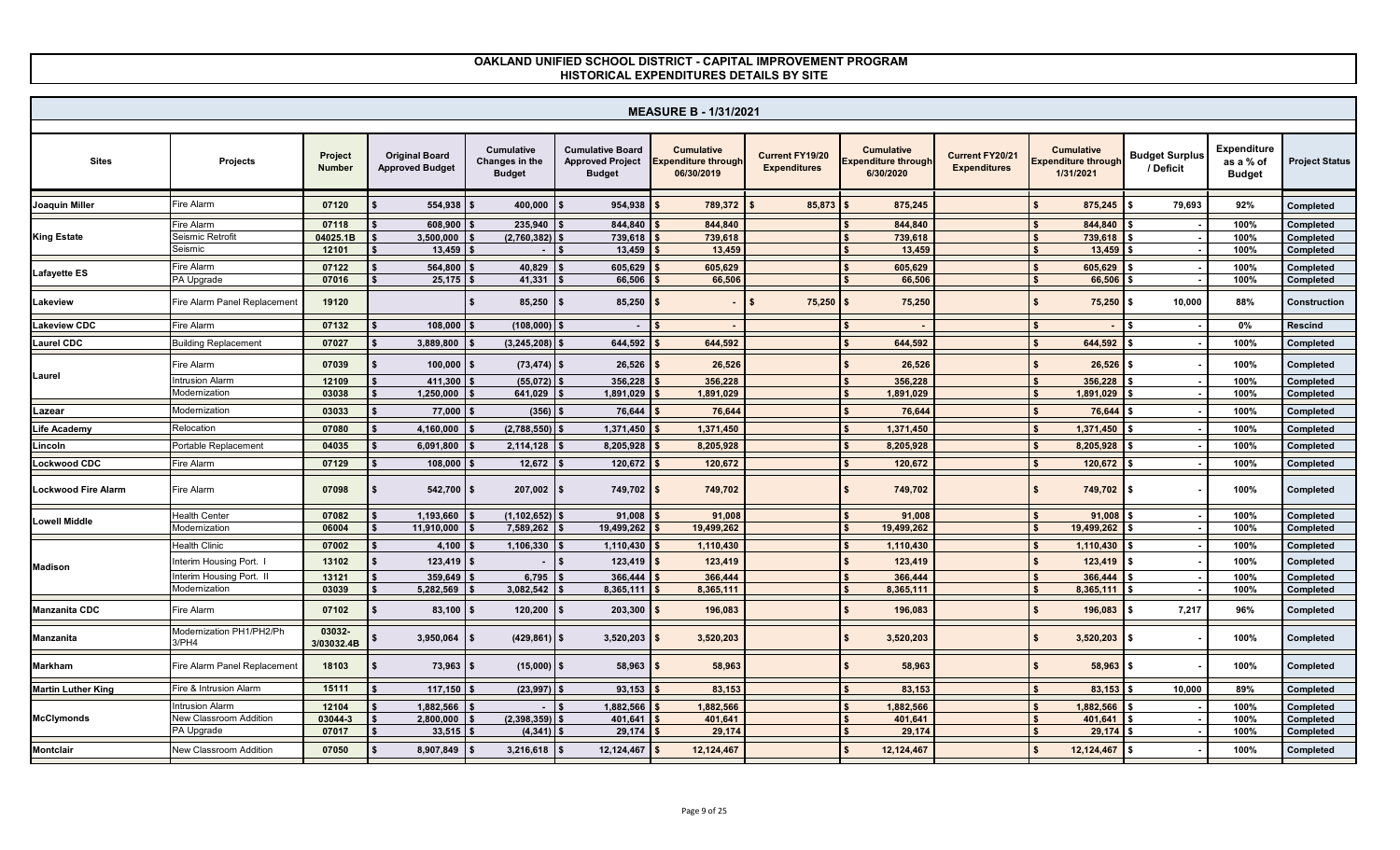|                        |                                       |                          |                                                 |                                                      |                                                                     | <b>MEASURE B - 1/31/2021</b>                           |                                               |                                                              |                                        |                                                              |                                    |                                                  |                       |
|------------------------|---------------------------------------|--------------------------|-------------------------------------------------|------------------------------------------------------|---------------------------------------------------------------------|--------------------------------------------------------|-----------------------------------------------|--------------------------------------------------------------|----------------------------------------|--------------------------------------------------------------|------------------------------------|--------------------------------------------------|-----------------------|
| <b>Sites</b>           | <b>Projects</b>                       | Project<br><b>Number</b> | <b>Original Board</b><br><b>Approved Budget</b> | <b>Cumulative</b><br>Changes in the<br><b>Budget</b> | <b>Cumulative Board</b><br><b>Approved Project</b><br><b>Budget</b> | <b>Cumulative</b><br>Expenditure through<br>06/30/2019 | <b>Current FY19/20</b><br><b>Expenditures</b> | <b>Cumulative</b><br><b>Expenditure through</b><br>6/30/2020 | Current FY20/21<br><b>Expenditures</b> | <b>Cumulative</b><br><b>Expenditure through</b><br>1/31/2021 | <b>Budget Surplus</b><br>/ Deficit | <b>Expenditure</b><br>as a % of<br><b>Budget</b> | <b>Project Status</b> |
|                        | <b>Fire Alarm Upgrades</b>            | 07020                    | $525,000$ \ \$                                  | 243.519                                              | 768.519                                                             | 768,519                                                |                                               | 768,519                                                      |                                        | 768.519                                                      |                                    | 100%                                             | <b>Completed</b>      |
| <b>Montera</b>         | <b>3ym Retrofit</b>                   | 12102                    | 3,489                                           |                                                      | 3,489                                                               | 3,489                                                  |                                               | 3.489                                                        |                                        | 3,489                                                        |                                    | 100%                                             | Completed             |
|                        | Modernization                         | 03034B                   | 4,385,000                                       | 4,267,951                                            | 8,652,951                                                           | 8,652,951                                              |                                               | 8,652,951                                                    |                                        | 8,652,951                                                    |                                    | 100%                                             | Completed             |
|                        | <b>Health Center</b>                  | 06032                    | 2,751,625                                       | (267, 106)                                           | 2,484,519                                                           | 2.484.519                                              |                                               | 2.484.519                                                    |                                        | 2.484.519                                                    |                                    | 100%                                             | Completed             |
|                        | Modernization                         | 05016                    | 12,000,000                                      | 14,754,340                                           | 26,754,340                                                          | 26,754,340                                             |                                               | 26,754,340                                                   |                                        | 26,754,340                                                   |                                    | 100%                                             | Completed             |
| <b>Oakland HS</b>      | <b>Restroom Renovation</b>            | 07146                    | 1,830,000                                       | $(283, 487)$ \$                                      | 1,546,513                                                           | 1,546,513                                              |                                               | 1,546,513                                                    |                                        | 1,546,513                                                    |                                    | 100%                                             | Completed             |
|                        | School Repair (William<br>Settlement) | 07012                    | 1,490,000                                       | $16,573,700$ \$                                      | 18,063,700                                                          | 18,063,700                                             |                                               | $\mathbf{s}$<br>18,063,700                                   |                                        | 18,063,700                                                   | - \$                               | 100%                                             | Completed             |
|                        | Seismic Retrofit                      | 12103                    | 2,984                                           |                                                      | 2,984                                                               | 2,984                                                  |                                               | 2,984                                                        |                                        | 2,984                                                        |                                    | 100%                                             | Completed             |
| <b>Oak Tech</b>        | Modernization                         | 02062                    | 3,327,843                                       | (66, 659)                                            | 3,261,184                                                           | 3,261,184                                              |                                               | 3,261,184                                                    |                                        | 3,261,184                                                    |                                    | 100%                                             | Completed             |
|                        | Scaffolding                           | 13146                    | 37,178                                          |                                                      | 37,178                                                              | 37,178                                                 |                                               | 37.178                                                       |                                        | 37,178                                                       |                                    | 100%                                             | Completed             |
| <b>Peralta Mod</b>     | Modernization                         | 03040                    | 1,430,586                                       | (68, 376)                                            | 1,362,210                                                           | 1,362,210                                              |                                               | 1,362,210                                                    |                                        | 1,362,210                                                    |                                    | 100%                                             | Completed             |
| <b>Piedmont CDC</b>    | Fire Alarm                            | 07104                    | 79,200                                          | 10,720                                               | 89,920                                                              | 89,920                                                 |                                               | 89.920                                                       |                                        | 89,920                                                       |                                    | 100%                                             |                       |
|                        |                                       |                          |                                                 |                                                      |                                                                     |                                                        |                                               |                                                              |                                        |                                                              |                                    |                                                  | Completed             |
| <b>Piedmont ES</b>     | Fire Alarm                            | 07123                    | 667,900                                         | 49,608                                               | 717,508                                                             | 717,508                                                |                                               | 717.508                                                      |                                        | 717,508                                                      |                                    | 100%                                             | Completed             |
|                        | Library & Science Room                | 07145                    | 400.000                                         | 47,031                                               | 447.031                                                             | 447.031                                                |                                               | 447.031                                                      |                                        | 447.031                                                      |                                    | 100%                                             | <b>Completed</b>      |
| <b>Prescott</b>        | Modernization                         | 07117                    | 528.000                                         | 233,531                                              | 761,531                                                             | 761,531                                                |                                               | 761,531                                                      |                                        | 761.531                                                      |                                    | 100%                                             | Completed             |
|                        | Portables                             | 06010                    | 3,475,000                                       | (163, 293)                                           | 3,311,707                                                           | 3,311,707                                              |                                               | 3,311,707                                                    |                                        | 3,311,707                                                    |                                    | 100%                                             | Completed             |
|                        | Fire & Intrusion Alarm                | 17146                    |                                                 | 828.233                                              | 828,233                                                             |                                                        | 2,290                                         | 2.290                                                        |                                        | 2.290                                                        | 825.943                            | 0%                                               | Design                |
| <b>Ralph Bunche</b>    | Modernization                         | 03028                    | 4,200,000                                       | (2,460,880)                                          | 1,739,120                                                           | 1,739,120                                              |                                               | 1,739,120                                                    |                                        | 1,739,120                                                    |                                    | 100%                                             | Completed             |
|                        | Portable Installation                 | 13104                    | 27,497                                          | $\sim$                                               | 27,497                                                              | 27,497                                                 |                                               | 27,497<br>\$                                                 |                                        | 27,497                                                       |                                    | 100%                                             | Completed             |
|                        | Fire Alarm                            | 07100                    | 455,650                                         | (89, 650)                                            | 366,000                                                             | 366,000                                                |                                               | 366,000                                                      |                                        | 366,000                                                      |                                    | 100%                                             | Completed             |
| <b>Redwood Heights</b> | Portable Installation                 | 06021                    | 157,500                                         | $(14, 713)$ \$                                       | 142,787                                                             | 142,787                                                |                                               | 142,787<br>\$                                                |                                        | 142,787                                                      |                                    | 100%                                             | Completed             |
|                        | Fire Alarm                            | 07099                    | 531,000                                         | 2.946                                                | 533,946                                                             | 533.946                                                |                                               | 533,946                                                      |                                        | 533.946                                                      |                                    | 100%                                             | Completed             |
| <b>Roosevelt</b>       | <b>Health Center</b>                  | 07005                    | 4.100                                           | 985.193                                              | 989.293                                                             | 989.293                                                |                                               | 989.293                                                      |                                        | 989.293                                                      |                                    | 100%                                             | Completed             |
| Santa Fe               | Fire Alarm Panel Replacemen           | 19103                    |                                                 | 50,489                                               | 50,489                                                              |                                                        | 50,489                                        | 50,489<br>\$                                                 |                                        | $50,489$ \$                                                  |                                    | 100%                                             | Completed             |
|                        |                                       |                          |                                                 |                                                      |                                                                     |                                                        |                                               |                                                              |                                        |                                                              |                                    |                                                  |                       |
| Sante Fe CDC           | Fire Alarm                            | 07128                    | 108.000                                         | (93, 161)                                            | 14,839                                                              | 14,839                                                 |                                               | 14,839                                                       |                                        | 14.839                                                       |                                    | 100%                                             | Completed             |
|                        | Fire Alarm Panel Replacement          | 19139                    |                                                 | 36,338                                               | 36,338                                                              |                                                        | 3,500                                         | 3,500                                                        |                                        | 3,500                                                        | 32,838<br>\$                       | 10%                                              | Design                |
| Sequoia                | Portable Installation                 | 07037                    | 80,000                                          | (6, 419)                                             | 73,581                                                              | 73,581                                                 |                                               | 73,581                                                       |                                        | 73,581                                                       |                                    | 100%                                             | Completed             |
| Sherman ES @ Melrose   | <b>Fire Alarm</b>                     | 07126                    | 621,000                                         | (621,000)                                            |                                                                     |                                                        |                                               |                                                              |                                        |                                                              |                                    | 0%                                               | <b>Rescind</b>        |
|                        | Fire Alarm Panel Replacemen           | 18100                    | 155,960                                         | $(7,776)$ \$                                         | 148,184                                                             | 148,184                                                |                                               | 148,184                                                      |                                        | 148,184                                                      | £.                                 | 100%                                             | Completed             |
| <b>Skyline</b>         | <b>New Classroom Addition</b>         | 07075                    | 750,000                                         | (258, 557)                                           | 491,443                                                             | 491,443                                                |                                               | 491.443                                                      |                                        | 491.443                                                      |                                    | 100%                                             | Completed             |
|                        | Paving                                | 13139                    | 461,970                                         | (461, 970)                                           |                                                                     |                                                        |                                               |                                                              |                                        |                                                              |                                    | 0%                                               | Completed             |
| <b>Sobrante Park</b>   | Fire Alarm Panel Replacemen           | 18102                    | 57,660                                          | $(15,000)$ \$                                        | 42,660                                                              | 42,660                                                 |                                               | 42,660                                                       |                                        | $42,660$ \$                                                  |                                    | 100%                                             | Completed             |
|                        | Modernization                         | 07086                    | 1,025,000                                       | (205, 478)                                           | 819,522                                                             | 819,522                                                |                                               | 819,522                                                      |                                        | 819,522                                                      |                                    | 100%                                             | Completed             |
|                        | <b>CDC Replacement</b>                | 07025                    | 3,963,824                                       | (2, 588, 748)                                        | 1,375,076                                                           | 1,375,076                                              |                                               | 1,375,076                                                    |                                        | 1,375,076                                                    |                                    | 100%                                             | Completed             |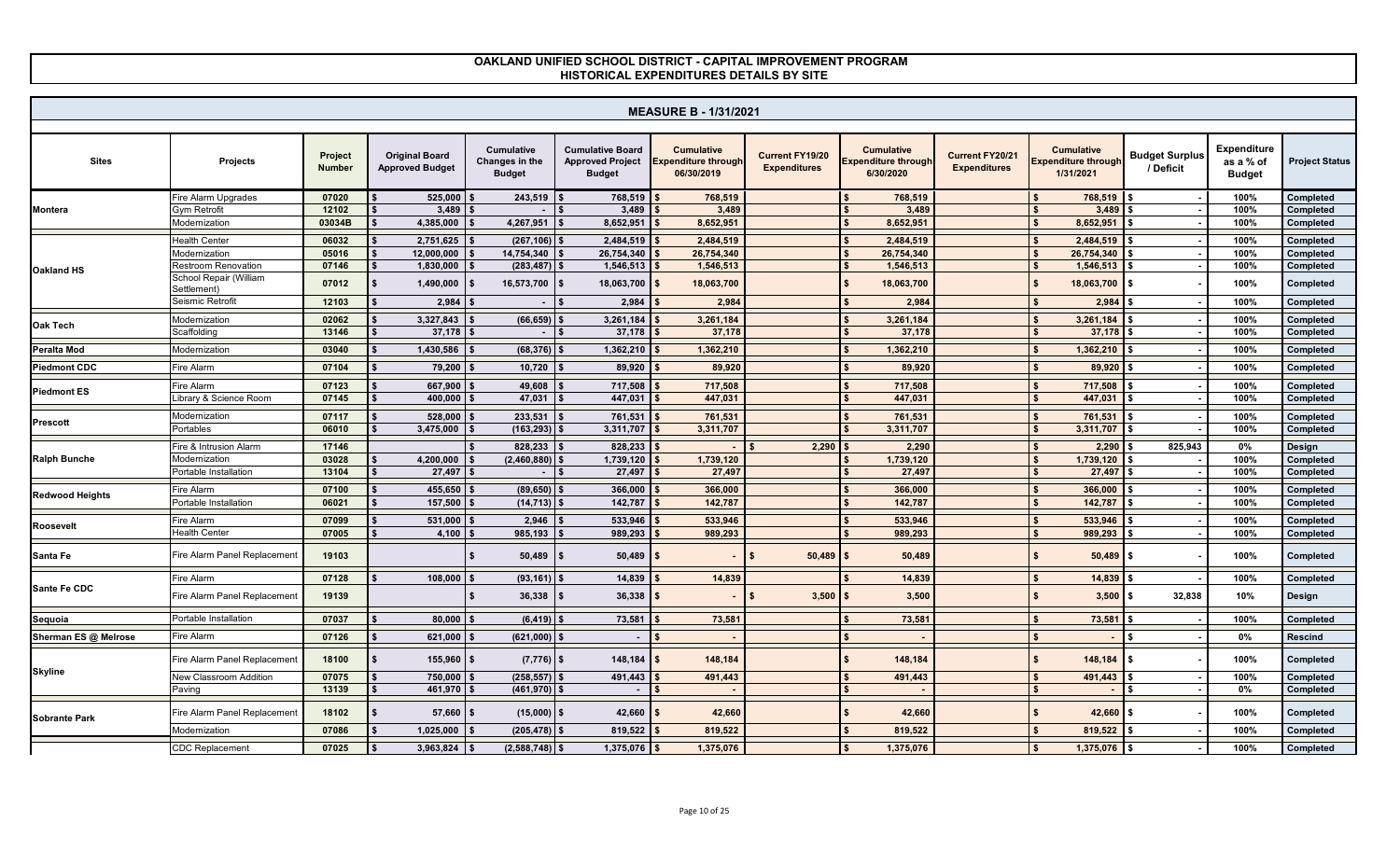|                                                |                             |                               |                                                 |                                                      |                                                                     | <b>MEASURE B - 1/31/2021</b>                                  |                                               |                                                              |                                        |                                                              |                                    |                                                  |                        |
|------------------------------------------------|-----------------------------|-------------------------------|-------------------------------------------------|------------------------------------------------------|---------------------------------------------------------------------|---------------------------------------------------------------|-----------------------------------------------|--------------------------------------------------------------|----------------------------------------|--------------------------------------------------------------|------------------------------------|--------------------------------------------------|------------------------|
| <b>Sites</b>                                   | <b>Projects</b>             | Project<br><b>Number</b>      | <b>Original Board</b><br><b>Approved Budget</b> | <b>Cumulative</b><br>Changes in the<br><b>Budget</b> | <b>Cumulative Board</b><br><b>Approved Project</b><br><b>Budget</b> | <b>Cumulative</b><br><b>Expenditure through</b><br>06/30/2019 | <b>Current FY19/20</b><br><b>Expenditures</b> | <b>Cumulative</b><br><b>Expenditure through</b><br>6/30/2020 | Current FY20/21<br><b>Expenditures</b> | <b>Cumulative</b><br><b>Expenditure through</b><br>1/31/2021 | <b>Budget Surplus</b><br>/ Deficit | <b>Expenditure</b><br>as a % of<br><b>Budget</b> | <b>Project Status</b>  |
| <b>Stonehurst</b>                              | Fire Alarm Panel Replacemen | 18104                         | $80,775$ \$                                     | (6, 366)                                             | 74,409<br>\$                                                        | 74,409                                                        |                                               | 74,409                                                       |                                        | 74,409                                                       | Ŝ.                                 | 100%                                             | Completed              |
|                                                | Portables                   | 06011                         | 480,526                                         | (14, 805)                                            | 465,721                                                             | 465,721                                                       |                                               | 465,721                                                      |                                        | 465,721                                                      |                                    | 100%                                             | Completed              |
|                                                | <b>Restroom Renovation</b>  | 07045                         | 983,501                                         | (414,341)   \$                                       | 569,160                                                             | 569,160                                                       |                                               | 569,160                                                      |                                        | 569,160                                                      |                                    | 100%                                             | Completed              |
| <b>Urban Promise Academv</b>                   | Gymnasium                   | 06017                         | 6,348,000                                       | (108, 230)                                           | 6,239,770                                                           | 6,239,770                                                     |                                               | 6,239,770                                                    |                                        | 6,239,770                                                    |                                    | 100%                                             | Completed              |
| <b>Washington CDC</b>                          | <b>Fire Alarm</b>           | 07105                         | 95,700                                          | (95, 667)                                            | 33 <sup>2</sup>                                                     | 33                                                            |                                               | 33                                                           |                                        | 33                                                           |                                    | 100%                                             | <b>Rescind</b>         |
|                                                |                             |                               |                                                 |                                                      |                                                                     |                                                               |                                               |                                                              |                                        |                                                              |                                    |                                                  |                        |
| Washington                                     | Portables<br>Portables II   | 13101<br>13120                | 21,019<br>249.493                               | 1,393<br>3,264                                       | 22,412<br>252,757                                                   | 22,412<br>252,757                                             |                                               | 22,412<br>252.757                                            |                                        | 22,412<br>252,757                                            |                                    | 100%<br>100%                                     | Completed<br>Completed |
|                                                | Modernization               | 06012                         | 2,750,816                                       | 745                                                  | 2,751,561                                                           | 2,751,561                                                     |                                               | 2,751,561                                                    |                                        | 2,751,561                                                    |                                    | 100%                                             | Completed              |
|                                                |                             |                               |                                                 |                                                      |                                                                     |                                                               |                                               |                                                              |                                        |                                                              |                                    |                                                  |                        |
| <b>Webster CDC</b>                             | $\mathsf{CDC}$ Replacement  | 07083                         | 2,707,500                                       | (2,646,606)                                          | 60,894                                                              | 60,894                                                        |                                               | 60.894                                                       |                                        | 60,894                                                       |                                    | 100%                                             | Completed              |
|                                                | Fire & Intrusion Alarm      | 15110                         | $114.875$ \$                                    | 72,819                                               | 187,694                                                             | 78,780                                                        |                                               | 78.780<br><sup>\$</sup>                                      |                                        | 78,780                                                       | 108.914                            | 42%                                              | Design                 |
| Webster                                        | Kitchen                     | 07106                         | 555,500                                         | (477, 181)                                           | 78,319                                                              | 78,319                                                        |                                               | 78,319<br>\$                                                 |                                        | 78,319                                                       |                                    | 100%                                             | Completed              |
|                                                | Portable Demolition         | 05013                         | 195,000                                         | 10,196                                               | 205,196                                                             | 205,196                                                       |                                               | 205,196                                                      |                                        | 205,196                                                      |                                    | 100%                                             | Completed              |
| <b>Westlake Mod</b>                            | Modernization               | 03036/03036<br>$\overline{2}$ | 6,375,000                                       | (873, 523)                                           | 5,501,477                                                           | 5,501,477                                                     |                                               | 5,501,477                                                    |                                        | 5,501,477                                                    | \$                                 | 100%                                             | Completed              |
|                                                | Interim Housing Port I      | 13103                         | 28,000                                          | (811)                                                | 27,189                                                              | 27,189                                                        |                                               | 27,189                                                       |                                        | 27,189                                                       |                                    | 100%                                             | Completed              |
| Whittier                                       | Interim Housing Port II     | 13119                         | 178,000                                         | (358)                                                | 177.642                                                             | 177.642                                                       |                                               | 177.642                                                      |                                        | 177.642                                                      |                                    | 100%                                             | <b>Completed</b>       |
|                                                | Modernization               | 03041                         | 3,994,240                                       | $(248, 370)$ \$                                      | 3,745,870                                                           | 3,745,870                                                     |                                               | 3,745,870<br>\$                                              |                                        | 3,745,870                                                    |                                    | 100%                                             | Completed              |
|                                                | New Classroom Building      | 07052                         | 107,000                                         | $(977)$ \$                                           | 106,023                                                             | 106,023                                                       |                                               | 106,023                                                      |                                        | 106,023                                                      |                                    | 100%                                             | Completed              |
| Woodland                                       | Site Work (Library)         | 07079                         | 500,000                                         | (2, 935)                                             | 497,065                                                             | 497,065                                                       |                                               | $\mathbf{s}$<br>497,065                                      |                                        | 497,065                                                      |                                    | 100%                                             | Completed              |
| Yuk Yau CDC                                    | <b>Fire Alarm</b>           | 07091                         | 90,200                                          | (8,932)                                              | 81,268                                                              | 81,268                                                        |                                               | 81,268<br>$\mathbf{s}$                                       |                                        | 81,268<br>\$                                                 |                                    | 100%                                             | Completed              |
| Audit Adjustment (FY11-12)                     |                             | N/A                           | 484,421                                         |                                                      | \$<br>484,421                                                       | 484,421                                                       |                                               | $\mathbf{s}$<br>484,421                                      |                                        | 484,421                                                      |                                    | 100%                                             | N/A                    |
| <b>Budgeted Construction/Pre-</b><br>planning  |                             | N/A                           | 114,289                                         | $\sim$                                               | \$<br>114,289                                                       | 114,289                                                       |                                               | 114,289<br>\$                                                |                                        | 114,289                                                      | \$                                 | 100%                                             | N/A                    |
| <b>Cost of Bond - Measure B</b>                |                             | N/A                           | 823,600                                         | $\sim$                                               | 823,600<br>\$.                                                      | 823,600                                                       |                                               | $\mathbf{S}$<br>823,600                                      |                                        | 823,600                                                      |                                    | 100%                                             | N/A                    |
| Cost of Bond Series 2012A                      |                             | N/A                           | 309,522                                         | $\mathbf{0}$                                         | 309,522<br><b>S</b>                                                 | 309,522                                                       |                                               | 309,522                                                      |                                        | 309,522                                                      |                                    | 100%                                             | N/A                    |
| Cost of Bond Series 2012B                      |                             | N/A                           | 463,510                                         | 0 <sup>1</sup>                                       | 463,510                                                             | 463,510                                                       |                                               | 463,510                                                      |                                        | 463,510                                                      |                                    | 100%                                             | N/A                    |
| <b>Facilities Master Plan for ERA</b>          |                             | N/A                           | 11                                              | $\sim$                                               | \$<br>11                                                            | $\cdot$                                                       |                                               | $\mathbf{s}$<br>11                                           |                                        | 11                                                           | Ŝ.                                 | 100%                                             | N/A                    |
| <b>Fiscal Srvs Msr B Series 2012A</b>          |                             | N/A                           | 222.834                                         | $\mathbf{0}$                                         | $\mathbf{\hat{s}}$<br>222.834                                       | 222,834                                                       |                                               | $\mathbf{s}$<br>222.834                                      |                                        | 222.834                                                      | \$                                 | 100%                                             | N/A                    |
| <b>Measure B Admin Salaries</b>                |                             | N/A                           | 2,077,810                                       | $(0)$ \$                                             | 2,077,810                                                           | 2,077,810                                                     |                                               | 2,077,810<br><sup>\$</sup>                                   |                                        | 2,077,810                                                    |                                    | 100%                                             | N/A                    |
| Measure B - Fac. Admin                         |                             | 07073                         | 95,141                                          | $(0)$ \$                                             | 95,140                                                              | 95,140                                                        |                                               | 95,140                                                       |                                        | 95,140                                                       |                                    | 100%                                             | N/A                    |
| <b>Measure B Consultants</b>                   |                             | N/A                           | 8,210,579                                       | 0 <sup>15</sup>                                      | 8,210,579                                                           | 8,210,579                                                     |                                               | 8,210,579                                                    |                                        | 8,210,579                                                    |                                    | 100%                                             | N/A                    |
| <b>Measure B - Fiscal Admin</b>                |                             | N/A                           | 104,231                                         | $(0)$ \$                                             | 104,231                                                             | 104,231                                                       |                                               | 104,231                                                      |                                        | 104,231                                                      |                                    | 100%                                             | N/A                    |
| Msr B Series 2012A Admin<br>Msr B Series 2012A |                             | N/A                           | 4,431,318                                       | $-1$ s                                               | 4,431,318                                                           | 4,431,318                                                     |                                               | 4,431,318                                                    |                                        | 4,431,318                                                    |                                    | 100%                                             | N/A                    |
| <b>Consultants</b>                             |                             | N/A                           | 13,014,310                                      | $\sim$                                               | 13,014,310<br>Ŝ.                                                    | 13,014,310                                                    |                                               | 13,014,310                                                   |                                        | 13,014,310                                                   | - \$                               | 100%                                             | N/A                    |
| <b>Retro-Commissioning</b>                     |                             | 07144                         | 28,386                                          | $\sim$                                               | \$<br>28,386                                                        | 28,38                                                         |                                               | 28,386                                                       |                                        | 28,386                                                       |                                    | 100%                                             | Completed              |
| Series 2009 A Consultants                      |                             | N/A                           | 6,996,713                                       | $(0)$ \$                                             | 6,996,713                                                           | 6,996,713                                                     |                                               | 6,996,713                                                    |                                        | 6,996,713                                                    |                                    | 100%                                             | N/A                    |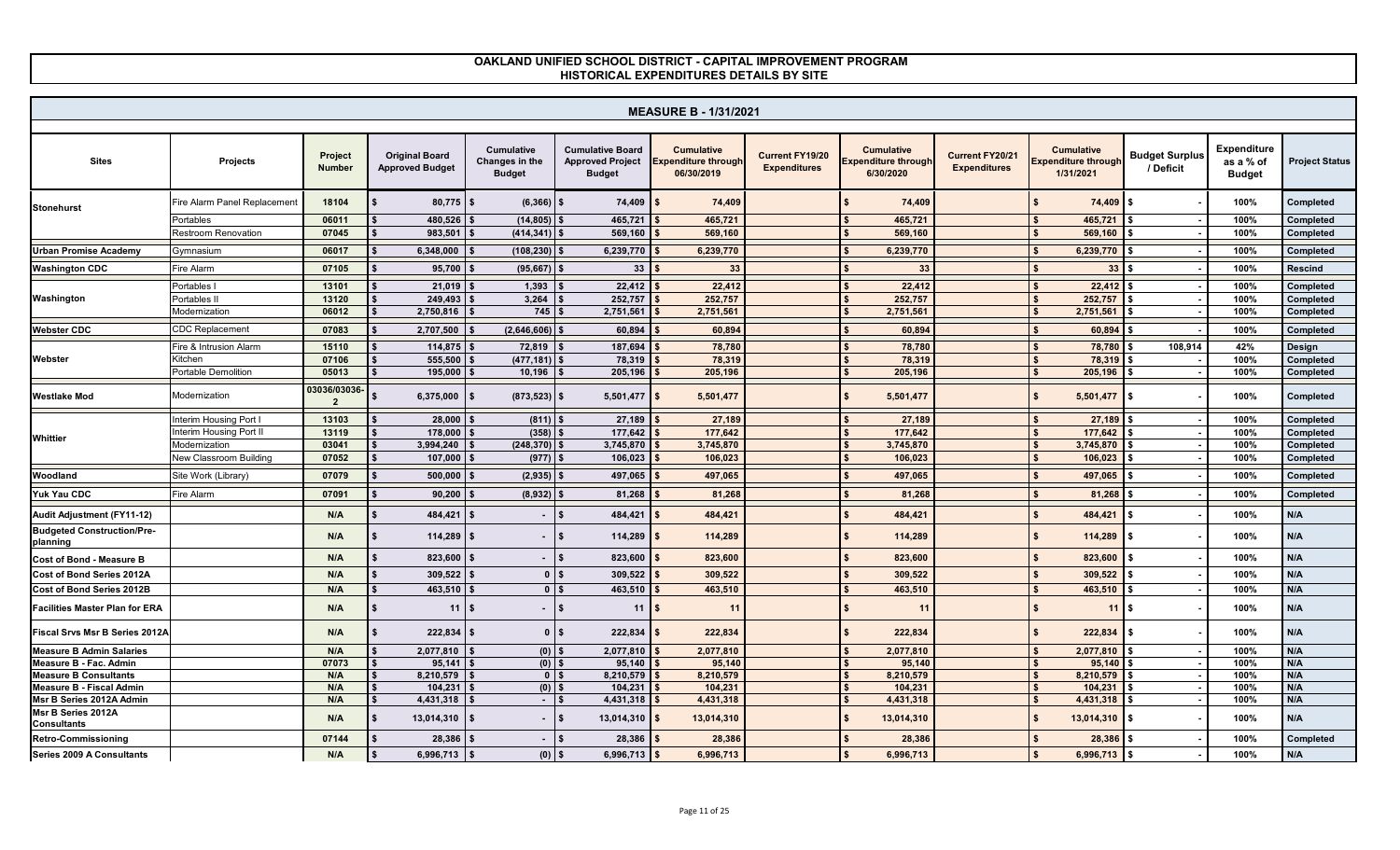|                                                      |          |                          |                                                 |                                               |                                                                     | <b>MEASURE B - 1/31/2021</b>                                  |                                               |                                                              |                                        |                                                              |                                    |                                           |                       |
|------------------------------------------------------|----------|--------------------------|-------------------------------------------------|-----------------------------------------------|---------------------------------------------------------------------|---------------------------------------------------------------|-----------------------------------------------|--------------------------------------------------------------|----------------------------------------|--------------------------------------------------------------|------------------------------------|-------------------------------------------|-----------------------|
|                                                      |          |                          |                                                 |                                               |                                                                     |                                                               |                                               |                                                              |                                        |                                                              |                                    |                                           |                       |
| Sites                                                | Projects | Project<br><b>Number</b> | <b>Original Board</b><br><b>Approved Budget</b> | Cumulative<br>Changes in the<br><b>Budget</b> | <b>Cumulative Board</b><br><b>Approved Project</b><br><b>Budget</b> | <b>Cumulative</b><br><b>Expenditure through</b><br>06/30/2019 | <b>Current FY19/20</b><br><b>Expenditures</b> | <b>Cumulative</b><br><b>Expenditure through</b><br>6/30/2020 | Current FY20/21<br><b>Expenditures</b> | <b>Cumulative</b><br><b>Expenditure through</b><br>1/31/2021 | <b>Budget Surplus</b><br>/ Deficit | Expenditure<br>as a % of<br><b>Budget</b> | <b>Project Status</b> |
| <b>Trans-To-Deferred</b><br><b>Maintenance Match</b> |          | N/A                      | $2,093,782$ \$                                  |                                               | $2,093,782$ \$                                                      | 2,093,782                                                     |                                               | 2,093,782                                                    |                                        | $2,093,782$ \$                                               |                                    | 100%                                      | I N/A                 |
| Unrestricted Consruct-118 -<br>Admin                 |          | N/A                      | 82 <sup>°</sup>                                 |                                               | 82 <sub>1</sub>                                                     | 82                                                            |                                               | 82                                                           |                                        | 82 <sub>1</sub>                                              |                                    | 100%                                      | I N/A                 |
| Unrestricted Consruct-918 -<br>Admin                 |          | N/A                      | $22,156$ \$                                     | (0)                                           | $22,156$ \$                                                         | 22,156                                                        |                                               | 22,156                                                       |                                        | $22,156$ \$                                                  |                                    | 100%                                      | I N/A                 |
| <b>Total - Measure B</b>                             |          |                          | $324,007,632$ \$                                | $59,290,344$ \$                               | $383,297,976$ \$                                                    | $381,212,711$ \$                                              | 619,217                                       | 381,831,928 \$                                               | $22,077$ \$                            | 381,854,005 \$                                               | 1,443,971                          | 100%                                      |                       |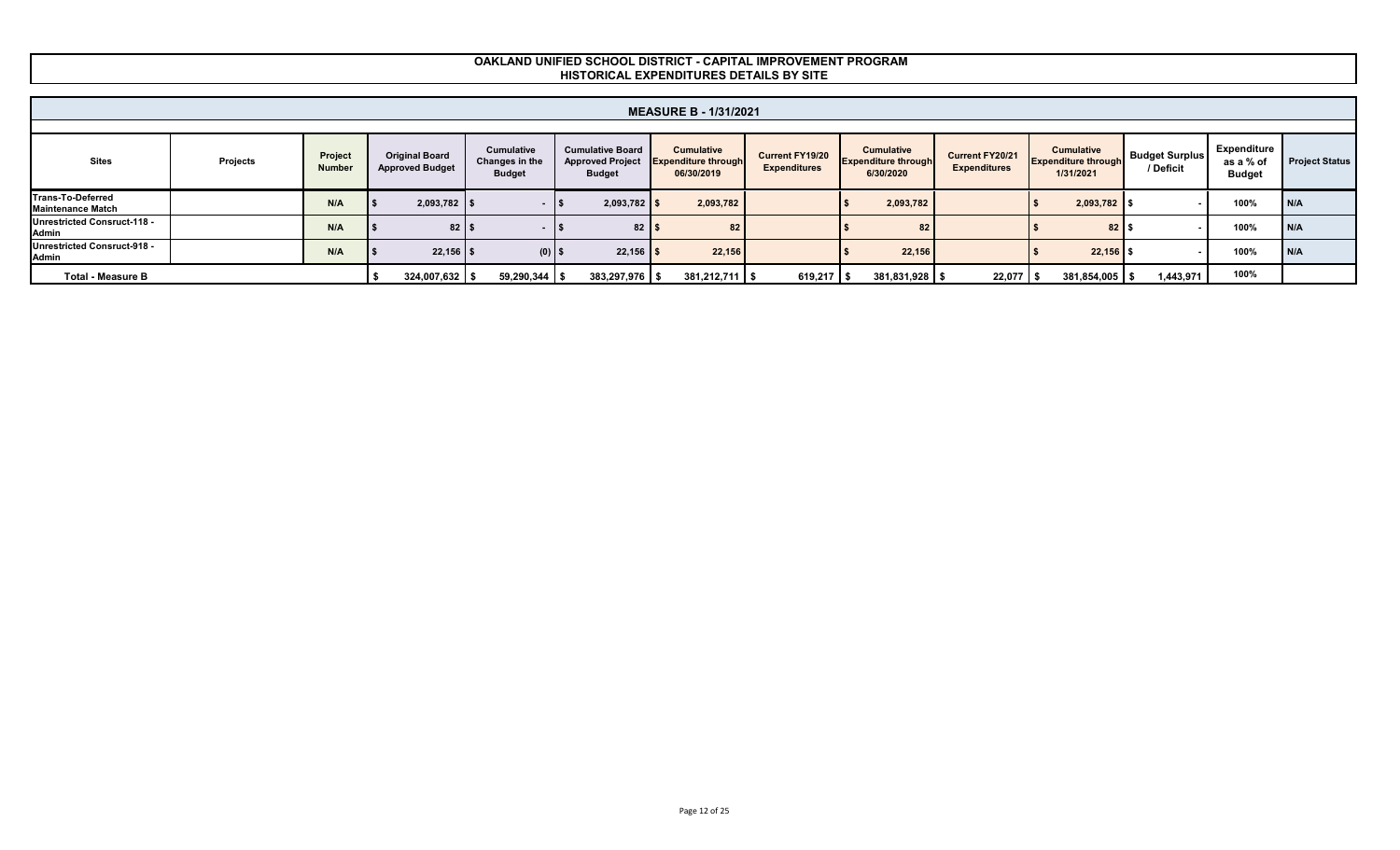|                                  |                                               |                          |                                                          |                                                      |      | Measure B -- \$65 Million                                 |                                                              |                                 |                    |                                                              |    |                                           |                                                              |                       |
|----------------------------------|-----------------------------------------------|--------------------------|----------------------------------------------------------|------------------------------------------------------|------|-----------------------------------------------------------|--------------------------------------------------------------|---------------------------------|--------------------|--------------------------------------------------------------|----|-------------------------------------------|--------------------------------------------------------------|-----------------------|
|                                  |                                               |                          |                                                          |                                                      |      |                                                           |                                                              |                                 |                    |                                                              |    |                                           |                                                              |                       |
| <b>Sites</b>                     | Projects                                      | Project<br><b>Number</b> | <b>Budget Per</b><br>August 2018<br><b>Spending Plan</b> | <b>Cumulative</b><br>Changes in the<br><b>Budget</b> |      | <b>Budget Per</b><br>January 2021<br><b>Spending Plan</b> | <b>Cumulative</b><br><b>Expenditure</b><br>through 6/30/2020 | FY 20/21<br><b>Expenditures</b> |                    | <b>Cumulative</b><br><b>Expenditure</b><br>through 1/31/2021 |    | <b>Budget Surplus /</b><br><b>Deficit</b> | <b>Expenditure</b><br>as a<br>percentage of<br><b>Budget</b> | <b>Project Status</b> |
| <b>Bret Harte MS</b>             | <b>Turf Field</b>                             | 16100                    | 1,333,771                                                |                                                      |      | 1,333,771                                                 | 1,333,771                                                    |                                 |                    | $1,333,771$ \$                                               |    |                                           | 100%                                                         | Completed             |
| <b>Brookfield</b>                | ntensive Support Site                         | 15103                    |                                                          |                                                      |      |                                                           |                                                              |                                 |                    |                                                              |    |                                           | 0%                                                           | Moved to J            |
| Castlemont & McClymonds HS       | <b>Turf Field Replacement</b>                 | N/A                      | 1,000,000                                                |                                                      |      | 1,000,000                                                 |                                                              |                                 |                    |                                                              | S. | 1,000,000                                 | 0%                                                           | <b>Not Started</b>    |
| Claremont                        | Kitchen & Cafeteria Fire<br>Repair            | 15127                    | 1,500,000                                                |                                                      |      | 1,500,000                                                 | 225,925                                                      | 616,738                         | $\mathbf{\hat{f}}$ | 842,663 \$                                                   |    | 657,337                                   | 56%                                                          | Design                |
| Dewey (Marcus Foster)            | <b>Education Learning Complex</b>             | 15124                    |                                                          |                                                      |      |                                                           |                                                              |                                 |                    |                                                              |    |                                           | 0%                                                           | Moved to J            |
| Emerson                          | Field                                         | 17111                    |                                                          | 1,000,000                                            |      | 1,000,000                                                 |                                                              |                                 |                    |                                                              |    | 1,000,000                                 | 0%                                                           | <b>Not Started</b>    |
| LEEC                             | Soil Testing                                  | 7047                     | 200,000                                                  | (100, 000)                                           |      | 100,000                                                   | 46,214                                                       | (559)                           |                    | 45,655                                                       |    | 54,345                                    | 46%                                                          | Construction          |
| <b>Fremont HS</b>                | Modernization & New<br>Construction           | 13158                    | 3,800,000                                                |                                                      |      | 3,800,000                                                 | 3,796,340                                                    |                                 |                    | $3,796,340$ \$                                               |    | 3,660                                     | 100%                                                         | Completed             |
| Frick                            | ntensive Support Site                         | 15105                    | 2,400,000                                                |                                                      |      | 2,400,000                                                 | 1,873,486                                                    |                                 |                    | $1,873,486$ \$                                               |    | 526,514                                   | 78%                                                          | Construction          |
| <b>Glenview ES</b>               | <b>New Construction</b>                       | 13134                    | 11,800,000                                               |                                                      |      | 11,800,000                                                | 10,997,241                                                   |                                 |                    | 10,997,241 \$                                                |    | 802,759                                   | 93%                                                          | Construction          |
| <b>Madison</b>                   | Expansion                                     | 13124                    | 4,600,000                                                | 600,000                                              |      | 5,200,000                                                 | 3,776,973                                                    | 445,232                         |                    | $4,222,205$ \$                                               |    | 977,795                                   | 81%                                                          | Construction          |
| <b>McClymonds</b>                | ntensive Support Site                         | 15106                    | 1,915,000                                                | 20,646                                               |      | 1,935,646                                                 | 1,934,786                                                    | 860                             |                    | 1,935,646                                                    |    |                                           | 100%                                                         | Completed             |
| <b>Montera</b>                   | <b>Turf Field</b>                             | N/A                      | 1,100,000                                                | (1, 100, 000)                                        |      |                                                           |                                                              |                                 |                    |                                                              |    |                                           | 0%                                                           | <b>Not Started</b>    |
| <b>Oakland Tech</b>              | <b>Turf Field</b>                             | 15138                    | 1,850,000                                                | (233, 824)                                           |      | 1,616,176                                                 | 1,616,176                                                    |                                 |                    | 1,616,176                                                    |    |                                           | 100%                                                         | Construction          |
| <b>Piedmont ES</b>               | Finishing Kitchen                             | 13184                    | 25,000                                                   |                                                      |      | 25,000                                                    | 25,000                                                       |                                 |                    | 25,000                                                       |    |                                           | 100%                                                         | <b>Rescind</b>        |
| Roosevelt                        | Modernization (Design)                        | 19101                    | 1,000,000                                                |                                                      |      | 1,000,000                                                 | 364,488                                                      | 90,761                          |                    | 455,250 \$                                                   |    | 544,750                                   | 46%                                                          | Design                |
| <b>Technology</b>                | Technology Infrastructure<br>Jpgrades (Erate) | N/A                      | $2,550,000$ \ \$<br>\$                                   |                                                      | l \$ | $2,550,000$ \$                                            | 2,547,358                                                    |                                 |                    | $2,547,358$ \$                                               |    | 2,641.56                                  | 100%                                                         | Completed             |
|                                  | Educational Technology                        | N/A                      | 1.000.000                                                | (50,000)                                             |      | 950,000                                                   | 491,988                                                      |                                 |                    | 491,988 \$                                                   |    | 458,012                                   | 52%                                                          | <b>Construction</b>   |
| <b>The Center</b>                | <b>Central Commissary</b>                     | 13133                    | 22,500,000                                               | 4,500,000                                            |      | 27,000,000                                                | 22,345,870                                                   | 4,620                           |                    | 22,350,491                                                   |    | 4,649,509                                 | 83%                                                          | Completed             |
| Westlake                         | <b>Turf Field</b>                             | 15137                    | 66,229                                                   | (28,000)                                             |      | 38,229                                                    | 37,794                                                       |                                 |                    | 37,794                                                       |    | 435                                       | 99%                                                          | Construction          |
| <b>Various Sites</b>             | Fire Alarms                                   |                          |                                                          | 2,000,000                                            |      | 2,000,000                                                 |                                                              |                                 |                    |                                                              |    | 2,000,000                                 | 0%                                                           | N/A                   |
| <b>Various Sites</b>             | Middle School Fields                          | N/A                      | 425,000                                                  | (425,000)                                            |      |                                                           |                                                              |                                 |                    |                                                              |    |                                           | 0%                                                           | <b>Rescind</b>        |
| <b>Various Sites</b>             | Playmatting and<br><b>Playstructures</b>      | N/A                      |                                                          | 100.000                                              |      | 100.000                                                   |                                                              |                                 |                    |                                                              |    | 100.000                                   | 0%                                                           | N/A                   |
| <b>Various Sites</b>             | Security Improvements HS<br>and priority MS   | 17100                    | 2,000,000                                                |                                                      |      | 2,000,000                                                 | 538,042                                                      | 129,298                         |                    | 667,341 \$                                                   |    | 1,332,659                                 | 33%                                                          | Construction          |
| <b>Bond Contingency</b>          | Contingency                                   | N/A                      | 2,435,000                                                | (1,564,572)                                          |      | 870,428                                                   |                                                              |                                 |                    | $\overline{a}$                                               |    | 870,428                                   | 0%                                                           | N/A                   |
| <b>Bond Program Coordination</b> | <b>Facilities Operation Expenses</b>          | <b>NA</b>                | 1.000.000                                                | (1,000,000)                                          |      |                                                           |                                                              |                                 |                    |                                                              |    |                                           | 0%                                                           | N/A                   |
| Msr B Series 2016A               | Consultants (Arbitrage)                       | N/A                      | 500.000                                                  | (498.250)                                            |      | 1.750                                                     | 1,750                                                        |                                 |                    | 1.750                                                        |    | $\sim$                                    | 0%                                                           | N/A                   |
| <b>Total - Measure B</b>         |                                               |                          | \$<br>$65,000,000$ \ \$                                  | $3,221,000$ \$                                       |      | 68.221.000                                                | 51,953,204                                                   | \$<br>1,286,951                 | \$                 | $53,240,155$ \$                                              |    | 14,980,845                                | 78%                                                          |                       |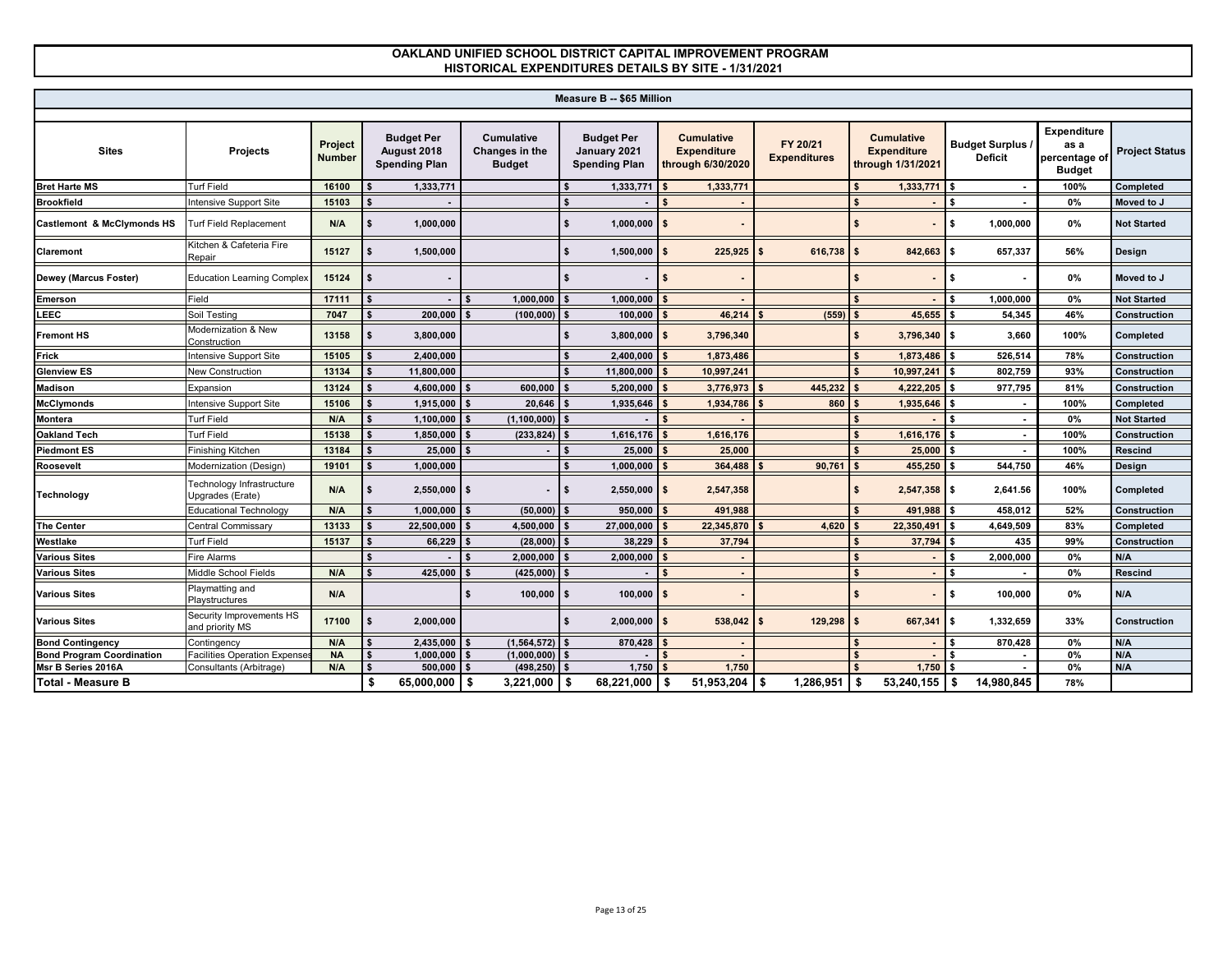# **OAKLAND UNIFIED SCHOOL DISTRICT CAPITAL IMPROVEMENT PROGRAM FUND 25 - DEVELOPER FEES & RE-DEVELOPMENT FEES. 1/31/2021**

|                               | FY 2012/13    | FY 2013/14  | FY 2014/15       | FY 2015/16       | <b>FY 2016/17</b> | FY 2017/18   | FY 2018/19   | FY 2019/20     | <b>YTD FY 2020/21</b> |
|-------------------------------|---------------|-------------|------------------|------------------|-------------------|--------------|--------------|----------------|-----------------------|
| <b>Beginning Fund Balance</b> | \$   536,509. | 3,880,091   | 3,553,056        | 3,381,166        | 6,457,833         | 16,502,764   | 32,146,656   | 18,063,469     | 5,464,801             |
| <b>Fotal Revenue</b>          | 4.894.263 \$  | 5,281,054   | 188,917          | 5,697,771        | 10.905.711        | 15.642.936 S | 7,307,794    | 3,878,241      | 1,046,790             |
| <b>Total Expense</b>          | (8,550,681)   | (5,608,089) | $(7,356,848)$ \$ | $(2,621,104)$ \$ | $(868, 961)$ \;   | (28, 216)    | (21,390,981) | (16, 476, 910) | (159, 709)            |
| Adjustments                   |               |             | (3,960) \$       |                  | 8,180             | 29,173       |              |                |                       |
| <b>Ending Fund Balance</b>    | 3,880,091丨    | 3,553,056   | 3,381,166        | 6,457,833        | 16,502,764        | 32,146,656   | 18,063,469   | 5,464,801      | 6,351,882             |

| Project                              | Project<br><b>Number</b> |              | FY 2012/2013<br><b>Expenditure</b> |              | FY2013/2014<br><b>Expenditure</b> | FY 2014/2015<br><b>Expenditure</b> | FY 2015/2016<br><b>Expenditure</b> |    | FY 2016/2017<br><b>Expenditure</b> |   | FY2017/2018<br><b>Expenditure</b> | FY 2018/2019<br><b>Expenditure</b> | FY 2019/2020<br><b>Expenditure</b> | FY 2020/2021<br><b>Expenditure</b> | <b>Cumulative</b><br><b>Expenditure</b><br>1/31/2021 |
|--------------------------------------|--------------------------|--------------|------------------------------------|--------------|-----------------------------------|------------------------------------|------------------------------------|----|------------------------------------|---|-----------------------------------|------------------------------------|------------------------------------|------------------------------------|------------------------------------------------------|
| <b>Castlemont Fire Alarm</b>         | 13150                    |              | $\sim$                             |              | $\sim$                            | 48,861                             |                                    | S. |                                    | Ś | $\sim$                            | $\overline{\phantom{a}}$           | $\overline{\phantom{0}}$           |                                    | 48,861                                               |
| Castlemont Stadium Light Pole        | 07111                    |              | 62,775                             |              |                                   |                                    |                                    |    |                                    |   |                                   |                                    |                                    |                                    |                                                      |
| <b>Structural Upgrade</b>            |                          |              |                                    |              | $\sim$                            | $\overline{\phantom{a}}$           |                                    |    |                                    |   | $\overline{\phantom{a}}$          | $\overline{\phantom{a}}$           |                                    |                                    | 62,775                                               |
| Cole Portable Installation           | 07108                    | $\mathsf{S}$ |                                    |              | 198                               | 515                                |                                    |    |                                    |   | $\sim$                            | $\overline{\phantom{a}}$           |                                    |                                    | 713                                                  |
| Downtown Ed Complex                  | 07047                    | Ś            | 516,553                            |              | 388,990                           | 2,002,972                          |                                    |    |                                    |   | $\sim$                            |                                    |                                    |                                    | 2,908,515                                            |
| <b>Elevator Inspections-Various</b>  | N/A                      | $\zeta$      | 5,845                              | l S          |                                   |                                    | $\zeta$                            | S, |                                    |   |                                   | ٠                                  |                                    |                                    | 5,845                                                |
| Fire Alarms-District - Wide          | 03055                    |              | 428,033                            |              | 1,242,490                         | 832,244                            | 629,251                            |    |                                    |   | $\sim$                            | $\overline{\phantom{a}}$           |                                    |                                    | 3,132,018                                            |
| Fremont HS Replacement               | 13158                    |              |                                    | <sup>5</sup> |                                   |                                    |                                    |    |                                    |   | $\sim$                            | 12,003,006                         | 272,150                            |                                    | 12,275,156                                           |
| <b>Frick Intrusion Alarm</b>         | 07152                    | ¢            | 83,704                             |              | 7,545                             | $\overline{\phantom{a}}$           |                                    |    |                                    |   | $\sim$                            |                                    |                                    |                                    | 91,249                                               |
| <b>Garfield Communication</b>        | 13106                    |              | 50,743                             | S.           | 126,928                           | $\overline{\phantom{a}}$           |                                    |    |                                    |   | $\sim$                            | $\overline{\phantom{a}}$           |                                    |                                    | 177,671                                              |
| <b>Glenview Portable Replacement</b> | 07139                    | Ś            | 99,729                             |              | 19,054                            | $\overline{\phantom{a}}$           |                                    |    |                                    |   | $\sim$                            | $\sim$                             |                                    |                                    | 118,783                                              |
| <b>Glenview ES Renovation</b>        | 13134                    |              |                                    |              | $\overline{\phantom{a}}$          | $\overline{\phantom{a}}$           |                                    |    |                                    |   | $\sim$                            |                                    | 9,996,295                          |                                    | 9,996,295                                            |
| <b>Madison Expansion</b>             | 13124                    | $\zeta$      |                                    |              | $\sim$                            | $\overline{\phantom{a}}$           |                                    |    |                                    |   | $\sim$                            | 8,917,162                          | 6,197,544                          | 159,709                            | 15,274,415                                           |
| <b>McClymonds Upgrade</b>            | 07113                    |              | 55,261                             |              |                                   |                                    |                                    |    |                                    |   |                                   |                                    |                                    |                                    | 55,261                                               |
| Oak Tech Upgrade                     | 07110                    |              | 55,069                             | $\zeta$      | $\sim$                            | $\overline{\phantom{a}}$           |                                    |    |                                    |   | $\sim$                            | $\sim$                             |                                    |                                    | 55,069                                               |
| Oakland Int High                     | 07142                    |              | 11,043                             |              | 1,938                             | 2,300                              | 440                                |    |                                    |   | $\sim$                            | $\overline{\phantom{a}}$           |                                    |                                    | 15,722                                               |
| Prop 39 Charters-Lowell              | 16118                    |              |                                    |              | $\overline{\phantom{a}}$          |                                    | 605,061                            |    | 445,454                            |   | 272                               |                                    |                                    |                                    | 1,050,787                                            |
| Ralph Bunche CTE Culinary Kitchen    | 17114                    | $\mathsf{S}$ |                                    |              |                                   |                                    |                                    |    | 10,550                             |   | 21,100                            | 267,428                            | 10,921                             |                                    | 309,999                                              |
| RDA 3% Admin Fee to Fund 01          | N/A                      | $\zeta$      | 35,202                             | $\zeta$      | 40,713                            | 87,049                             | 169,631                            |    | 323,798                            |   |                                   |                                    |                                    |                                    | 656,394                                              |
| <b>Redevelopment RRMA Support</b>    | N/A                      |              | 6,748,509                          | $\zeta$      | 3,530,339                         | 4,217,382                          | 1,148,554                          |    |                                    |   | $\sim$                            | $\sim$                             |                                    |                                    | 15,644,784                                           |
| Skyline Upgrade                      | 07112                    | Ś            | 54,760                             | -S           |                                   |                                    |                                    |    |                                    |   | $\sim$                            | $\overline{\phantom{a}}$           |                                    |                                    | 54,760                                               |
| State Portable Bret Harte            | N/A                      | Ś            | 7,200                              |              | $\sim$                            | $\overline{\phantom{a}}$           |                                    |    |                                    |   | $\sim$                            | $\overline{\phantom{a}}$           |                                    |                                    | 7,200                                                |
| <b>State Portable Calvin Simmons</b> | N/A                      | Ś            | 3,600                              |              |                                   |                                    |                                    |    | 1,663                              |   | $\sim$                            |                                    |                                    |                                    | 5,263                                                |
| <b>State Portable Carter</b>         | N/A                      | $\zeta$      | 8,400                              |              | $\sim$                            | $\overline{\phantom{a}}$           |                                    |    |                                    |   | <b>COL</b>                        | $\overline{\phantom{a}}$           |                                    |                                    | 8,400                                                |
| <b>State Portable Chabot</b>         | N/A                      | Ŝ.           | 4,800                              |              | $\sim$                            | $\overline{\phantom{a}}$           |                                    |    |                                    |   | $\sim$                            | $\overline{\phantom{a}}$           |                                    |                                    | 4,800                                                |
| <b>State Portable Cox</b>            | N/A                      | Ś            | 4,800                              |              | $\overline{\phantom{a}}$          | $\overline{\phantom{a}}$           |                                    |    |                                    |   | $\sim$                            | $\overline{\phantom{a}}$           | -                                  |                                    | 4,800                                                |
| <b>State Portable Elmhurst</b>       | N/A                      |              | 7,800                              |              |                                   | $\overline{\phantom{a}}$           |                                    |    |                                    |   | $\overline{\phantom{a}}$          | $\overline{\phantom{a}}$           | ۰.                                 |                                    | 7,800                                                |
| State Portable Havenscourt           | N/A                      | $\mathsf{S}$ | 6,000                              | l \$         |                                   |                                    |                                    |    |                                    |   |                                   |                                    |                                    |                                    | 6,000                                                |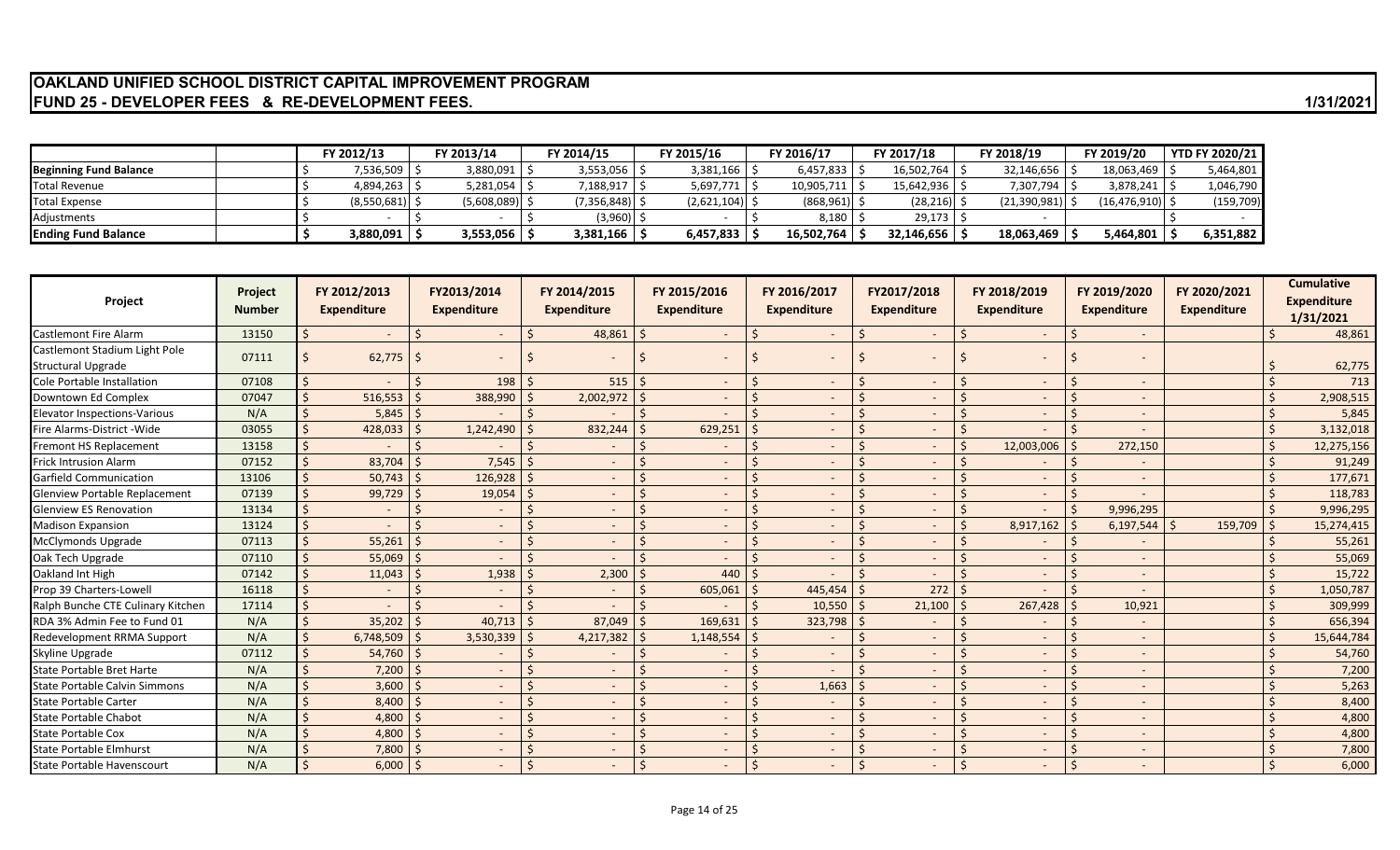# **OAKLAND UNIFIED SCHOOL DISTRICT CAPITAL IMPROVEMENT PROGRAM FUND 25 - DEVELOPER FEES & RE-DEVELOPMENT FEES. 1/31/2021**

|                               |  | FY 2012/13       | <sup>ፍ</sup> Y 2013/14 |             | FY 2014/15 |                  | FY 2015/16       | FY 2016/17 | FY 2017/18     | FY 2018/19   | FY 2019/20          | <b>YTD FY 2020/21</b> |
|-------------------------------|--|------------------|------------------------|-------------|------------|------------------|------------------|------------|----------------|--------------|---------------------|-----------------------|
| <b>Beginning Fund Balance</b> |  | ,536,509         |                        | 3,880,091   |            | 3,553,056        | 3,381,166        | 6,457,833  | 16,502,764     | 32,146,656   | 18,063,469 \$       | 5,464,801             |
| Total Revenue                 |  | $4,894,263$   :  |                        | 5,281,054   |            | 1,188,917        | $5,697,771$   \$ | 10,905,711 | 15,642,936 \$  | 7,307,794    | 3,878,241           | 1,046,790             |
| Total Expense                 |  | $(8,550,681)$ \; |                        | (5,608,089) |            | $(7,356,848)$ \$ | $(2,621,104)$ \$ | (868,961)  | $(28, 216)$ \$ | (21,390,981) | $(16, 476, 910)$ \$ | (159, 709)            |
| Adiustments                   |  |                  |                        |             |            | (3,960) 9        |                  | 8,180      | 29,173         |              |                     |                       |
| <b>Ending Fund Balance</b>    |  | 3,880,091        |                        | 3,553,056   |            | 3,381,166        | 6,457,833        | 16,502,764 | 32,146,656     | 18,063,469   | 5,464,801           | 6,351,882             |

| Project                             | Project<br><b>Number</b> | FY 2012/2013<br><b>Expenditure</b> | FY2013/2014<br><b>Expenditure</b> | FY 2014/2015<br><b>Expenditure</b> | FY 2015/2016<br><b>Expenditure</b> | FY 2016/2017<br><b>Expenditure</b> | FY2017/2018<br><b>Expenditure</b> | FY 2018/2019<br>Expenditure | FY 2019/2020<br><b>Expenditure</b> | FY 2020/2021<br><b>Expenditure</b> | <b>Cumulative</b><br><b>Expenditure</b><br>1/31/2021 |
|-------------------------------------|--------------------------|------------------------------------|-----------------------------------|------------------------------------|------------------------------------|------------------------------------|-----------------------------------|-----------------------------|------------------------------------|------------------------------------|------------------------------------------------------|
| State Portable Jefferson            | N/A                      | $3,600$   \$                       |                                   |                                    |                                    |                                    |                                   |                             |                                    |                                    | 3,600                                                |
| State Portable La Escuelita         | N/A                      | 4,800                              |                                   | -                                  |                                    |                                    |                                   |                             |                                    |                                    | 4,800                                                |
| State Portable Madison              | N/A                      | 6,000                              |                                   |                                    |                                    |                                    |                                   |                             |                                    |                                    | 6,000                                                |
| State Portable Oakland Tech         | N/A                      | $6,000$   \$                       |                                   |                                    |                                    |                                    |                                   |                             |                                    |                                    | 6,000                                                |
| State Portable Roosevelt            | N/A                      | $3,600$   \$                       |                                   |                                    |                                    |                                    |                                   |                             |                                    |                                    | 3,600                                                |
| State Portable Woodland             | N/A                      | $16,800$ $\frac{4}{5}$             |                                   |                                    |                                    |                                    |                                   |                             |                                    |                                    | 16,800                                               |
| <b>Facilities Operation Expense</b> | N/A                      |                                    |                                   |                                    |                                    |                                    |                                   | $203,385$ \$                |                                    |                                    | 203,385                                              |
| Unrest Facilities/918               | N/A                      | $260,054$ \$                       | 249,893                           | $165,525$ \$                       | 68,167                             | 87,495                             | 6,844                             |                             |                                    |                                    | 837,978                                              |
| Total                               |                          | $8,550,681$   \$                   | $5,608,089$ $\sqrt{5}$            | 7,356,848 S                        | $2,621,104$ \$                     | 868,961                            | 28,216                            | 21,390,981                  | $16,476,910$   \$                  | $159,709$ $\sqrt{5}$               | 63,061,497                                           |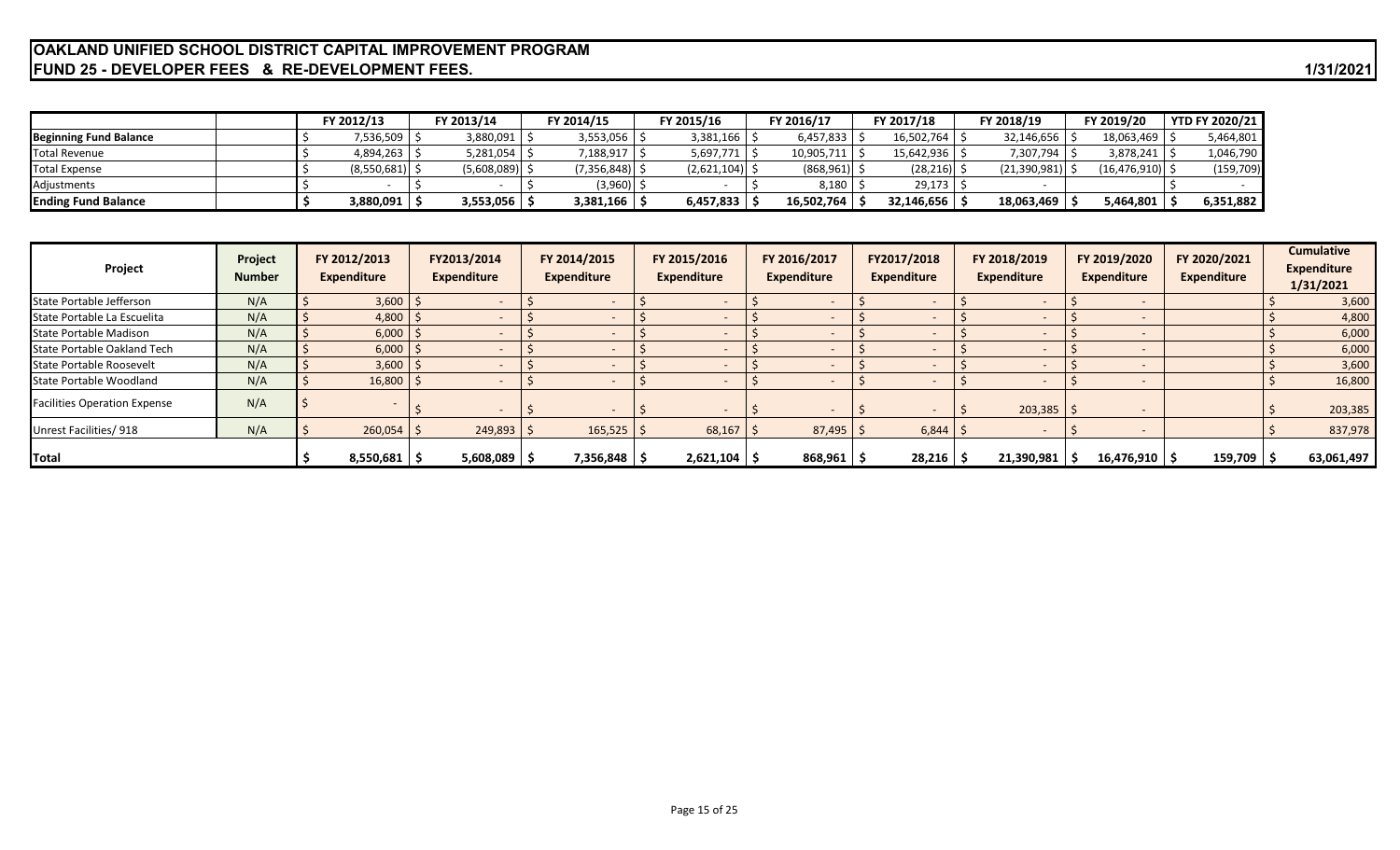# **FUND 35 - COUNTY SCHOOL FACILITIES FUND 1/31/2021 OAKLAND UNIFIED SCHOOL DISTRICT CAPITAL IMPROVEMENT PROGRAM**

|                               | <b>FY 2010/11</b> | Y 2011/12   | FY 2012/13          | FY 2013/14      | FY 2014/15      | FY 2015/16  | FY 2016/17  | FY 2017/18      | FY 2018/19 | FY 2019/20 | FY 2020/21 |
|-------------------------------|-------------------|-------------|---------------------|-----------------|-----------------|-------------|-------------|-----------------|------------|------------|------------|
| <b>Beginning Fund Balance</b> | 10,162,921        | 13.727.523  | 27,910,112          | 47,930,253      | 1,790,633       | 9,662,514   | ,811,778    | 2,968,826       | 9,096,296  | 8,933,074  | 9,040,885  |
| <b>Total Revenue</b>          | 6.667.139         | 16.462.262  | 77,893,792   \$     | 2,494,256       | $139,661$ \     | 2,687,501   | 23,251      | 450,430         | 152,897    | 244,525    | 1,539,318  |
| <b>Total Expense</b>          | $(3, 102, 536)$ . | (2.285.974) | (57, 746, 097)      | (40,598,892) \$ | $(307, 948)$ \$ | (4,538,237) | (4,881,361) | $(337, 833)$ \$ | (316, 119) | (136, 714) | (65, 594)  |
| Adjustments                   |                   | 6,301       | $(127, 553)$ $\mid$ | (34, 984)       | 40,168          |             | 15,159      | 6,014,872       |            |            |            |
| <b>Ending Fund Balance</b>    | 13,727,523        | 27,910,112  | 47,930,253          | 9,790,633       | 9,662,514       | 7,811,778 5 | 2,968,826   | 9,096,296 \$    | 8,933,074  | 9,040,885  | 10,514,609 |

# **DETAILS OF EXPENDITURES**

| Project                                | Project Number |                    | FY 2010/2011<br>Expenditure | FY 2011/2012<br><b>Expenditure</b>  | FY 2012/2013<br><b>Expenditure</b> |                    | FY 2013/2014<br>Expenditure | FY 2014/2015<br>Expenditure | FY 2015/2016<br><b>Expenditure</b> | FY 2016/2017<br><b>Expenditure</b> | FY 2017/2018<br><b>Expenditure</b> | FY 2018/2019<br><b>Expenditure</b> |              | FY 2019/2020<br><b>Expenditure</b> | FY 2020/2021<br>Expenditure |         | <b>Cumulative</b><br><b>Expenditure</b><br>1/31/2021 |
|----------------------------------------|----------------|--------------------|-----------------------------|-------------------------------------|------------------------------------|--------------------|-----------------------------|-----------------------------|------------------------------------|------------------------------------|------------------------------------|------------------------------------|--------------|------------------------------------|-----------------------------|---------|------------------------------------------------------|
| 1000 Broadway Rent                     |                |                    | $\sim$                      | $\sim$                              | $\sim$                             |                    | $\sim$                      | $\sim$                      | 2,753,521                          | 3,219,003                          | $\overline{\phantom{a}}$           | $\overline{\phantom{a}}$           |              | $\sim$                             |                             |         | 5,972,524                                            |
| Allendale Fire                         | 07127          |                    | $\sim$                      | $\sim$                              | 28,475                             |                    | 3,775                       | $\sim$                      |                                    | $\overline{\phantom{a}}$           | $\overline{\phantom{a}}$           |                                    |              | $\overline{\phantom{m}}$           |                             |         | 32,250                                               |
| Arroyo Viejo CDC Replacement           | 07024          | \$                 | $\sim$                      | $\sim$                              | 56,159<br>$\mathsf{\hat{S}}$       | Ś                  | $67,661$ \$                 | $\sim$                      | $\sim$                             | $\sim$                             | $\sim$                             | $\overline{\phantom{a}}$           | $\mathsf{S}$ | $\sim$                             |                             |         | 123,820                                              |
| <b>Burckhalter Portable</b>            | 07147          | $\mathsf{S}$       | $\sim$                      | $\sim$                              | 887,378                            |                    | 46,020                      | $\sim$                      | $\sim$                             | $\sim$                             | $\sim$                             | $\sim$                             |              | $\sim$                             |                             |         | 933,398                                              |
| California Solar Initiative            | 12100          | $\mathsf{\hat{S}}$ | $\sim$                      | 9,800                               | 1,695,986                          |                    | 1,277,534                   | $\sim$                      | $\leq$<br>$\sim$                   | $\overline{\phantom{a}}$           | $\overline{\phantom{a}}$           |                                    |              | $\overline{\phantom{a}}$           |                             |         | 2,983,319                                            |
| <b>Calvin Simmons Improvements</b>     | 07140          | $\mathsf{\hat{S}}$ | $\sim$                      | $\sim$                              | 9,471,791                          |                    | 6,636,375                   | $(0)$ \$                    | $\sim$                             | $\sim$                             | $\sim$                             | $\sim$                             |              | $\overline{\phantom{a}}$           |                             |         | 16,108,166                                           |
| <b>Claremont Landscaping</b>           | 07088          | $\mathsf{\hat{S}}$ | $\sim$                      |                                     |                                    |                    | 31,115                      | $\sim$                      | $\mathsf{S}$<br>$\sim$             | $\sim$                             | $\overline{\phantom{a}}$           | $\overline{\phantom{a}}$           |              | $\sim$                             |                             |         | 31,115                                               |
| Consultants                            | N/A            | $\mathsf{\hat{S}}$ | $\sim$                      | 368,532                             | 12,358<br>$\zeta$                  | $\varsigma$        |                             | 0 <sup>15</sup>             | 957,404                            | 100,351                            | 42,087                             | $\overline{\phantom{a}}$           |              |                                    |                             |         | 1,480,732                                            |
| Downtown Educational Complex           | 07047          | $\mathsf{\hat{S}}$ | 1,214,907                   | 1,638,811                           | 9,471,961                          |                    | 19,983,522                  | $(0)$ \$                    | $\sim$                             | $\overline{a}$                     | $\sim$                             | $\sim$                             |              | 78,504                             | 32,423                      |         | 32,420,129                                           |
| <b>DSA Legacy</b>                      | N/A            | $\mathsf{\hat{S}}$ | $\sim$                      | $\zeta$                             | $\mathsf{\hat{S}}$                 |                    | $\sim$                      | 307,948                     | 826,067                            | 316,744                            | 182,278                            | 126,153                            |              | 58,209                             | 33,171                      |         | 1,850,570                                            |
| <b>Elevator Inspections</b>            | 05011          | $\mathsf{\hat{S}}$ | $\sim$                      | $\sim$                              | $\zeta$                            |                    | $\sim$                      | $\sim$                      | $\leq$<br>$\sim$                   | $\zeta$<br>$19,930$ \$             | 3,640                              | $\sim$                             |              | $\overline{\phantom{a}}$           |                             |         | 23,570                                               |
| <b>Foster Central Commisary</b>        | 13105          | $\mathsf{\hat{S}}$ | $\sim$                      | $\sim$                              | 43,658                             |                    | 413,600                     | $\sim$                      | $\zeta$<br>$\sim$                  | $\overline{\phantom{a}}$           | $\overline{\phantom{a}}$           | $\overline{\phantom{a}}$           |              | $\sim$                             |                             |         | 457,259                                              |
| Fremont High Library Repair            | 13118          | $\mathsf{\hat{S}}$ | $\sim$                      |                                     | $\zeta$                            |                    | 23,403                      | $(0)$ \$                    | $\sim$                             | $\sim$                             | $\overline{\phantom{a}}$           |                                    | $\zeta$      | $\overline{\phantom{a}}$           |                             |         | 23,403                                               |
| <b>Fremont High Modernization</b>      | 05015          | $\mathsf{\hat{S}}$ | $\sim$                      | $\breve{\phantom{a}}$<br>$\sim$     | 519,639<br>$\mathsf{\hat{S}}$      | Ś                  | $\sim$                      | $\sim$                      | $\leq$<br>$\sim$                   | $\sim$                             | $\sim$                             | $\sim$                             | $\zeta$      | $\sim$                             |                             | $\zeta$ | 519,639                                              |
| <b>Grass Valley Portable</b>           | 07148          | $\mathsf{S}$       | $\sim$                      | $\sim$                              | 126,462                            |                    | $\sim$                      | $\sim$                      | $\sim$                             | $\sim$                             | $\sim$                             | $\overline{\phantom{a}}$           |              | $\sim$                             |                             |         | 126,462                                              |
| <b>Havenscourt New Classroom</b>       | 07030          | $\mathsf{\hat{S}}$ | $\sim$                      |                                     | 9,620,385                          |                    | 2,725,363                   | $(0)$ \$                    | $\sim$                             | $\sim$                             | $\sim$                             | $\overline{\phantom{a}}$           |              | $\overline{\phantom{a}}$           |                             |         | 12,345,748                                           |
| King Estates Seismic Retrofit          | 12101          | $\zeta$            | $\sim$                      | 35,495                              | 7,247,509                          |                    | 17,869                      | $\sim$                      | $\sim$                             | $\overline{\phantom{a}}$           | $\sim$                             | $\overline{\phantom{a}}$           |              | $\overline{\phantom{0}}$           |                             |         | 7,300,872                                            |
| Lakeview Prop 39 Charter Facility      | 16120          | $\mathsf{\dot{S}}$ | $\sim$                      | $\sim$                              |                                    |                    | $\sim$                      | $\sim$                      | $\sim$                             | 15,459                             | $\overline{\phantom{a}}$           | $\sim$                             |              | $\sim$                             |                             |         | 15,459                                               |
| Laurel CDC Replacement                 | 07027          | $\mathsf{S}$       | $\sim$                      | $\overline{\phantom{a}}$            | 331,336<br>$\zeta$                 |                    | $\sim$                      | $\sim$                      | $\sim$                             | $\sim$                             | $\sim$                             | $\sim$                             | $\zeta$      | $\overline{\phantom{a}}$           |                             |         | 331,336                                              |
| Lincoln Water Damage                   | 17128          | $\mathsf{S}$       | $\sim$                      | $\sim$                              | $\sim$                             |                    | $\sim$                      | $\sim$                      | $\sim$                             | $\sim$                             | 9,000                              | 3,639                              |              | $\sim$                             |                             |         | 12,639                                               |
| Lockwood ES Fire Alarm                 | 07098          | $\mathsf{\hat{S}}$ | $\sim$                      |                                     | 33,703<br>$\zeta$                  |                    | $\sim$                      |                             | $\sim$                             | $\overline{\phantom{a}}$           | $\overline{\phantom{a}}$           |                                    |              |                                    |                             |         | 33,703                                               |
| Lowell Prop 39 Charter Facility        | 16118          | $\mathsf{\hat{S}}$ | $\sim$                      | $\zeta$<br>$\overline{\phantom{a}}$ | $\zeta$                            |                    | $\sim$                      | $\sim$                      | $\sim$                             | 65,963                             | 1,154                              | $\overline{\phantom{a}}$           |              | $\overline{\phantom{a}}$           |                             |         | 67,117                                               |
| Madison Interim Housing Portable I     | 13102          | $\mathsf{\dot{S}}$ | $\sim$                      | $\sim$                              | 176,203                            |                    | 318,932                     | $\sim$                      | $\sim$                             | $\overline{\phantom{a}}$           | $\sim$                             | $\overline{\phantom{a}}$           |              | $\overline{\phantom{a}}$           |                             |         | 495,135                                              |
| Madison Interim Housing Portable II    | 13121          | $\mathsf{\hat{S}}$ | $\sim$                      | $\sim$                              | $\ddot{\phantom{0}}$               |                    | 107,003                     | (0)                         | l s<br>$\sim$                      | $\sim$                             | $\sim$                             | $\overline{\phantom{a}}$           |              | $\overline{\phantom{a}}$           |                             |         | 107,003                                              |
| <b>Madison Modernization</b>           | 03039          | $\mathsf{S}$       | $\sim$                      | $\sim$                              | 843,470<br>$\zeta$                 |                    | $(45,661)$ \$               | $\sim$                      | $\sim$                             | $\sim$                             | $\sim$                             | $\sim$                             |              | $\sim$                             |                             |         | 797,809                                              |
| Manzanita Storm Drain Replacement      | 16127          | $\mathsf{\hat{S}}$ | $\sim$                      | $\sim$                              | $\zeta$                            |                    | $\sim$                      | $\sim$                      | $\sim$                             | 207,067                            | $\sim$                             | $\overline{\phantom{a}}$           |              | $\sim$                             |                             |         | 207,067                                              |
| <b>McClymonds Adult Education Move</b> | 16124          | $\mathsf{S}$       | $\sim$                      | $\overline{\phantom{a}}$            | $\ddot{\phantom{0}}$               |                    | $\sim$                      | $\sim$                      | ¢<br>$\sim$                        | 46,413                             | $\overline{\phantom{a}}$           | $\overline{\phantom{a}}$           |              | $\overline{\phantom{0}}$           |                             |         | 46,413                                               |
| McClymonds Football field Replacement  | 07069          | $\mathsf{\dot{S}}$ | 1,628,179                   | $\sim$                              | $\zeta$                            |                    | $\sim$                      | $\sim$                      | $\prec$<br>$\sim$                  | $\sim$                             | $\sim$                             | $\overline{\phantom{a}}$           |              | $\overline{\phantom{a}}$           |                             |         | 1,628,179                                            |
| McClymonds Intrusion Alarm             | 12104          | \$                 | $\sim$                      |                                     | 22,924                             |                    | 9,910                       | (0)                         | 1,246                              | $\sim$                             | $\overline{\phantom{a}}$           |                                    |              | $\overline{\phantom{0}}$           |                             |         | 34,080                                               |
| McClymonds Youth & Family Center       | 07051          | $\mathsf{\hat{S}}$ | $\sim$                      | 83,407<br>$\zeta$                   |                                    |                    | $\sim$                      | $\sim$                      | $\leq$<br>$\sim$                   | $\sim$                             | $\sim$                             | $\overline{\phantom{a}}$           | $\zeta$      | $\sim$                             |                             |         | 83,407                                               |
| Melrose Telephone System Upgrade       | 12113          | $\mathsf{S}$       | $\sim$                      | $\sim$                              | $\zeta$<br>143.060                 |                    | $\sim$                      | $\sim$                      | $\leq$<br>$\sim$                   | $\sim$                             | $\sim$                             | $\sim$                             | $\zeta$      | $\sim$                             |                             |         | 143,060                                              |
| <b>Montclair New Classroom</b>         | 12102          | $\mathsf{\hat{S}}$ | $\sim$                      |                                     | 4,576,295                          |                    | 3.640.144                   | $(0)$ \$                    | $\sim$                             | $\overline{\phantom{a}}$           | $\overline{\phantom{a}}$           |                                    | $\zeta$      |                                    |                             |         | 8,216,439                                            |
| Montera Gym Retrofit                   | 12102          | $\mathsf{\hat{S}}$ | $\sim$                      | 17,998                              | 1,566,712                          |                    | 6,793                       | $\sim$                      | $\leq$<br>$\sim$                   | $\sim$                             | $\sim$                             | $\sim$                             |              | $\overline{\phantom{a}}$           |                             |         | 1,591,503                                            |
| Oakland Tech Retrofit                  | 12103          | $\mathsf{\dot{S}}$ | $\sim$                      | 12,846                              | 1,422,211                          |                    | 25,743                      | $\sim$                      | $\leq$<br>$\sim$                   | $\sim$                             | $\sim$                             | $\sim$                             |              | $\sim$                             |                             |         | 1,460,799                                            |
| Oakland Tech Scaffolding               | 13146          | $\mathsf{S}$       | $\sim$                      | $\sim$                              |                                    |                    | 4,970                       | 0 <sup>15</sup>             | $\sim$                             | $\overline{\phantom{a}}$           | $\overline{\phantom{a}}$           |                                    | $\zeta$      | $\overline{\phantom{a}}$           |                             |         | 4,970                                                |
| Ralph Bunche Portable Installation     | 13104          | Ś                  | $\sim$                      | $\sim$                              | 73,330                             |                    | 178,165                     |                             | $\sim$                             | 11,396                             | $\sim$                             | $\overline{\phantom{a}}$           | $\zeta$      | $\sim$                             |                             |         | 262,892                                              |
| <b>Retrofit Project</b>                | 07144          | $\mathsf{\dot{S}}$ | $\sim$                      |                                     | 263,841                            |                    | $\overline{\phantom{a}}$    |                             | $\sim$                             |                                    | $\overline{\phantom{a}}$           |                                    |              | $\overline{\phantom{m}}$           |                             |         | 263,841                                              |
| Roosevelt Prop 39 Charter Facility     | 16123          | $\mathsf{S}$       | $\sim$                      | l \$                                | $\zeta$                            | $\mathsf{\hat{S}}$ | $\sim$                      | - Ś<br>$\sim$               | $\mathsf{S}$<br>$\sim$             | $24,960$ \$<br>$\mathsf{S}$        | $\sim$                             |                                    | $\mathsf{S}$ | $\sim$                             |                             |         | 24,960                                               |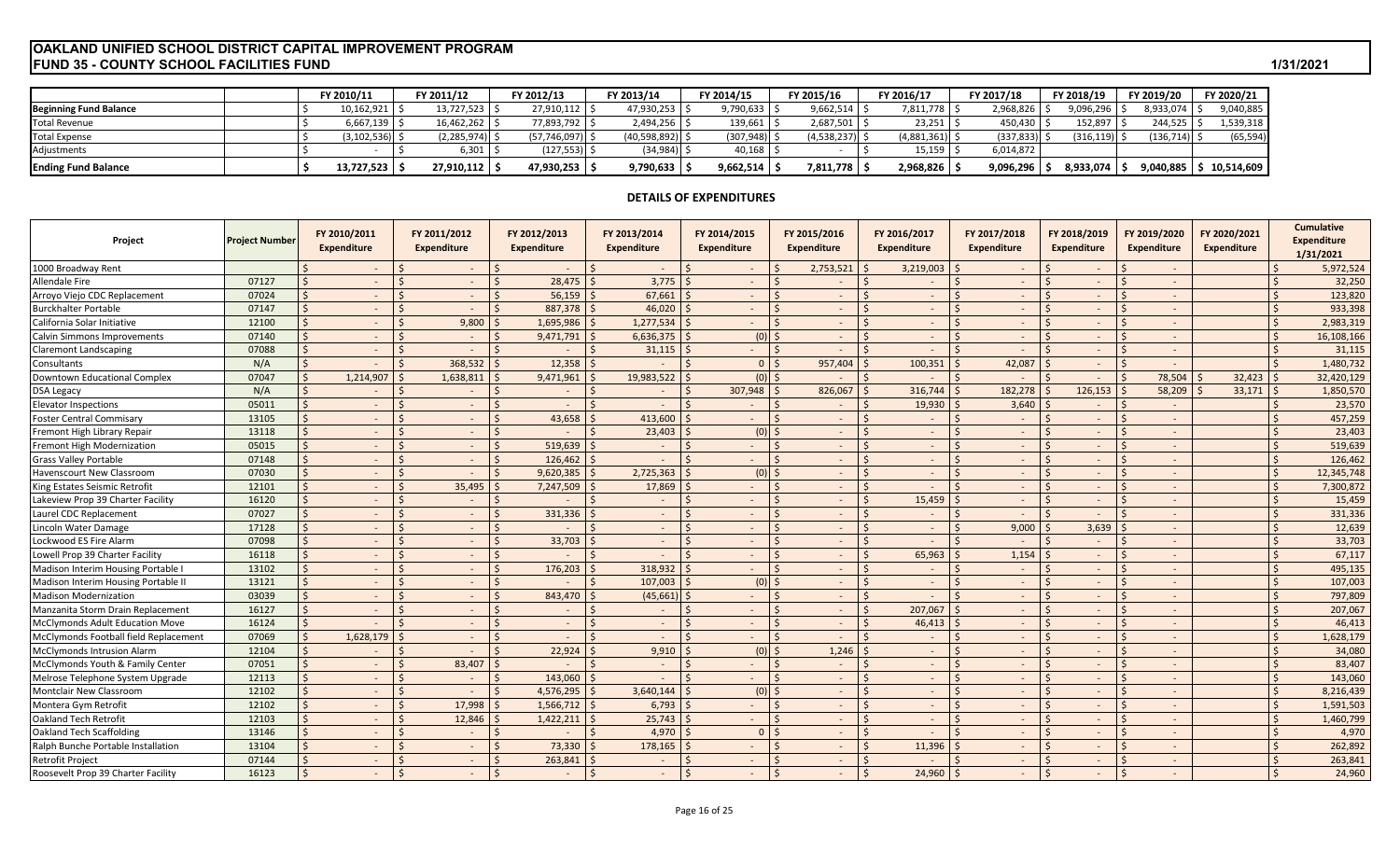# **FUND 35 - COUNTY SCHOOL FACILITIES FUND 1/31/2021 OAKLAND UNIFIED SCHOOL DISTRICT CAPITAL IMPROVEMENT PROGRAM**

|                               | FY 2010/11    | FY 2011/12           | FY 2012/13          | FY 2013/14 |                   | FY 2014/15   | FY 2015/16       | FY 2016/17  | FY 2017/18 | FY 2018/19 | FY 2019/20 | FY 2020/21 |
|-------------------------------|---------------|----------------------|---------------------|------------|-------------------|--------------|------------------|-------------|------------|------------|------------|------------|
| <b>Beginning Fund Balance</b> | 10,162,921    | 13,727,523           | 27,910,112          |            | 47,930,253        | 9,790,633    | 9,662,514        | 811,778     | 2,968,826  | 9,096,296  | 8,933,074  | 9,040,885  |
| <b>Total Revenue</b>          | 6,667,139     | 16,462,262           | 7,893,792           |            | 2,494,256         | $139,661$ \$ | 2,687,501        | 23,251      | 450.430    | 152,897    | 244,525    | 1,539,318  |
| <b>Total Expense</b>          | (3, 102, 536) | $(2,285,974)$ $\leq$ | $(57, 746, 097)$ \$ |            | (40,598,892)   \$ | (307,948)    | $(4,538,237)$ \$ | (4,881,361) | (337, 833) | (316, 119) | (136, 714) | (65, 594)  |
| Adjustments                   |               | 6,301 <b>1</b>       | $(127, 553)$ $\mid$ |            | (34, 984)         | 40,168       |                  | 15,159      | 6,014,872  |            |            |            |
| <b>Ending Fund Balance</b>    | 13,727,523    | 27,910,112           | 47,930,253 ,        |            | 9,790,633         | 9,662,514    | 7,811,778        | 2,968,826   | 9,096,296  | 8,933,074  | 9,040,885  | 10,514,609 |

# **DETAILS OF EXPENDITURES**

| Project                                      | <b>Project Number</b> | FY 2010/2011<br>Expenditure | FY 2011/2012<br><b>Expenditure</b> | FY 2012/2013<br><b>Expenditure</b> | FY 2013/2014<br><b>Expenditure</b> | FY 2014/2015<br>Expenditure | FY 2015/2016<br>Expenditure | FY 2016/2017<br>Expenditure | FY 2017/2018<br>Expenditure | FY 2018/2019<br>Expenditure | FY 2019/2020<br><b>Expenditure</b> | FY 2020/2021<br><b>Expenditure</b> | <b>Cumulative</b><br><b>Expenditure</b><br>1/31/2021 |
|----------------------------------------------|-----------------------|-----------------------------|------------------------------------|------------------------------------|------------------------------------|-----------------------------|-----------------------------|-----------------------------|-----------------------------|-----------------------------|------------------------------------|------------------------------------|------------------------------------------------------|
| <b>Security Cameras</b>                      | 17100                 | $259,450$ \$                | 119,084                            |                                    | 565,487                            |                             |                             | $\overline{\phantom{a}}$    |                             |                             |                                    |                                    | 944,021                                              |
| Sherman Prop 39 Charter Facility             | 16121                 | $\overline{\phantom{a}}$    |                                    |                                    | $\overline{a}$                     |                             |                             | 69,124                      |                             |                             |                                    |                                    | 69,124                                               |
| Skyline Gym Roof                             | 15131                 | $\overline{\phantom{a}}$    |                                    |                                    | $\sim$                             |                             |                             | $\overline{\phantom{m}}$    |                             | 186,327                     |                                    |                                    | 186,327                                              |
| Sobrante Modernization                       | 07086                 | $\sim$                      |                                    | 656,183                            | 8,737                              | $\sim$                      |                             | $\overline{\phantom{a}}$    |                             |                             |                                    |                                    | 664,920                                              |
| Stonehurst Building Replacement              | 07025                 | $\sim$                      |                                    | 2,796,667                          | 49,041                             | $\sim$                      |                             | $\overline{\phantom{a}}$    |                             |                             |                                    |                                    | 2,845,708                                            |
| Thornhill Telephone System Upgrade           | 12114                 |                             |                                    | 81,180                             |                                    |                             |                             | $\overline{\phantom{a}}$    |                             |                             |                                    |                                    | 81,180                                               |
| Various General Design Services Prop. 39 Cha | 16125                 |                             |                                    |                                    |                                    |                             |                             | 21,450                      |                             |                             |                                    |                                    | 21,450                                               |
| Various Fire Alarm                           | 03055                 |                             |                                    |                                    |                                    |                             |                             | 763,501                     | 99,674                      |                             |                                    |                                    | 863,175                                              |
| Washington Interim Hosing Portables          | 13120                 |                             |                                    |                                    | 118,297                            | $(0)$ \$                    |                             | $\overline{\phantom{a}}$    |                             |                             |                                    |                                    | 118,297                                              |
| <b>Washington Modernization</b>              | 06012                 |                             |                                    | 4,927,269                          | 3,764,727                          |                             |                             | $\overline{\phantom{a}}$    |                             |                             |                                    |                                    | 8,691,995                                            |
| Washington Portable Installation             | 13101                 |                             |                                    | 181,365                            | 224,845                            |                             |                             | $\overline{\phantom{a}}$    |                             |                             |                                    |                                    | 406,210                                              |
| Webster Kitchen Renovation                   | 07106                 |                             |                                    | 379,668                            | $3,471$ \$                         |                             |                             | $\overline{\phantom{a}}$    |                             |                             |                                    |                                    | 383,139                                              |
| Whittier Interim Housing Portable            | 13103                 |                             |                                    | 88,923                             | 307,571                            | $(0)$ \$                    |                             | $\overline{\phantom{a}}$    |                             |                             |                                    |                                    | 396,494                                              |
| Whittier Interim Housing Portable II         | 13119                 |                             |                                    |                                    | 84,479 \$                          |                             |                             | $\overline{a}$              |                             |                             |                                    |                                    | 84,479                                               |
| Total                                        |                       | 3,102,536                   | 2,285,974                          | 57,746,097                         | 40,598,892                         | 307,948                     | 1,538,237                   | 4,881,361                   | 337,833                     | 316,119                     | 136,714                            | 65,594                             | 114,317,305                                          |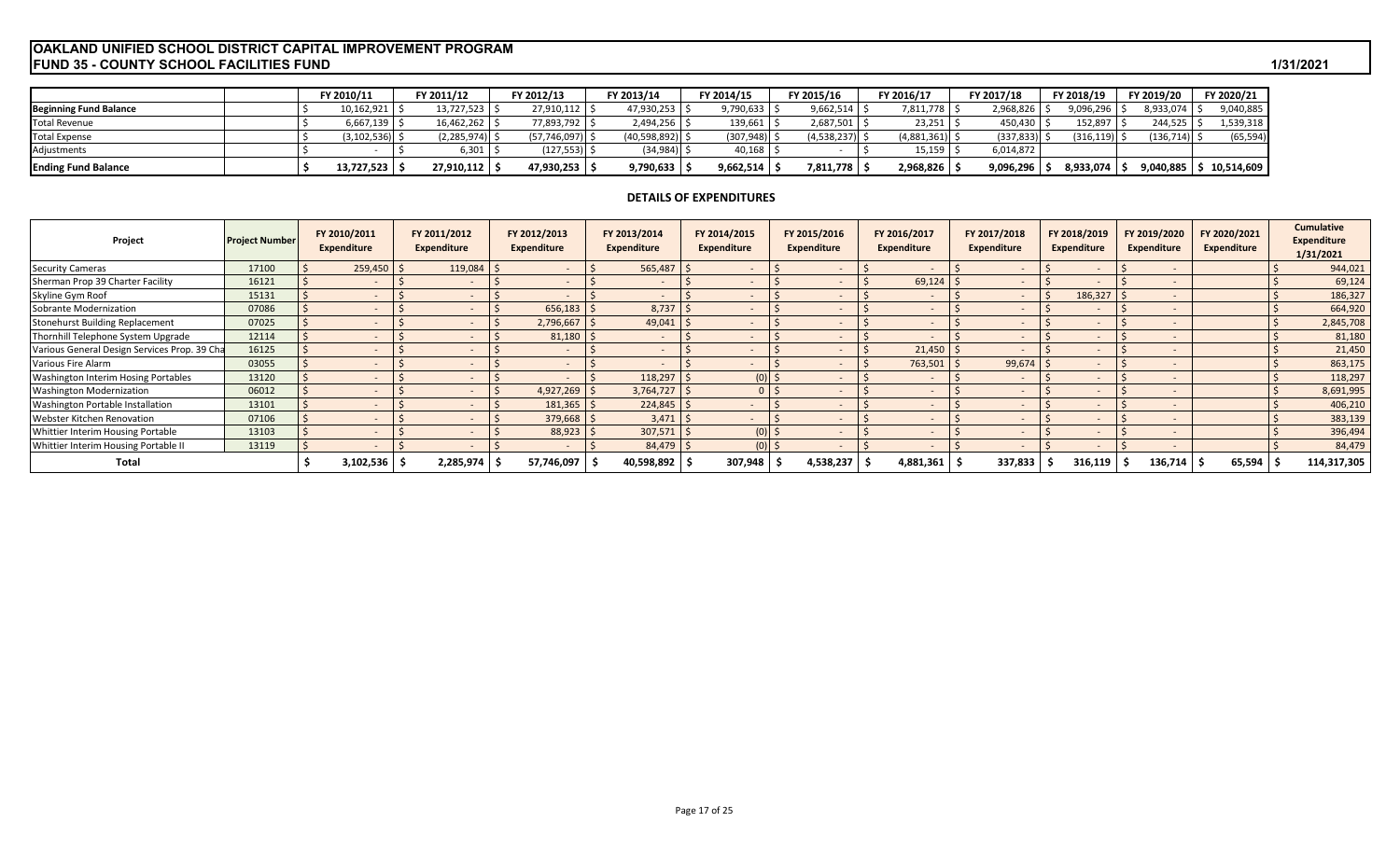# *Oakland Unified School District <i>Project Name:* **The Center** *The Center Project Name:* The Center *Facilities Planning and Management Project Number: 13133*

*Project Budget Reconciliation*

*1/31/2021*

| <b>Measure J Allocation</b> |                                                                           |                               |              |                    |                  | \$48,500,000                      |
|-----------------------------|---------------------------------------------------------------------------|-------------------------------|--------------|--------------------|------------------|-----------------------------------|
| <b>Measure B Allocation</b> |                                                                           |                               |              |                    |                  | \$27,000,000                      |
| <b>Total Project Budget</b> |                                                                           |                               |              |                    |                  | \$75,500,000                      |
| <b>Amount Committed</b>     |                                                                           |                               |              |                    | $\boldsymbol{s}$ | 73,309,516                        |
| <b>Remaining Budget</b>     |                                                                           |                               |              |                    | \$               | 2,190,484                         |
|                             |                                                                           |                               |              |                    |                  |                                   |
| <b>Category</b>             | <b>Vendors</b>                                                            | <b>Contracted Amount</b>      |              | <b>Amount Paid</b> |                  | <b>Contract</b><br><b>Balance</b> |
| Architects/Engineers:       | Cody Anderson Wasney                                                      | \$<br>4,184,785               | \$           | 4,037,576          | \$               | 147,209                           |
|                             | Guttmann & Blaevoet                                                       | \$<br>415,952                 | \$           | 388,541            | \$               | 27,410                            |
|                             | Jensen Hughes                                                             | \$<br>35,100                  | \$           | 31,600             | \$               | 3,500                             |
|                             | Johnson Controls Fire Protection                                          | \$<br>9,466                   | \$           | 9,466              | \$               |                                   |
|                             | Murakam and Nelson (PEC $\&$                                              |                               |              |                    |                  |                                   |
|                             | Police Service Relocation)                                                | \$<br>195,811                 | \$           | 195,811            | \$               |                                   |
|                             | Simplex                                                                   | \$<br>43,600                  | \$           | 43,600             | \$               |                                   |
|                             |                                                                           |                               |              |                    |                  |                                   |
|                             | City of Oakland (Application                                              |                               |              |                    |                  |                                   |
| Assessments & Fees:         | /Plan/Inspection, fees)                                                   | \$<br>17,966                  | $\mathbb{S}$ | 17,966             | $\mathbb{S}$     |                                   |
|                             | State Water Resources (Permit                                             | \$                            |              |                    |                  |                                   |
|                             | fee)                                                                      | 2,046                         | \$           | 2,046              | \$               |                                   |
|                             |                                                                           |                               |              |                    |                  |                                   |
| Consultants:                | Niam Consulting                                                           | \$<br>200,608                 | \$           | 200,608            | \$               |                                   |
|                             |                                                                           |                               |              |                    |                  |                                   |
| OUSD Custodian:             | Extra Time for Deep Cleaning                                              | \$<br>4,735                   | \$           | 4,735              | \$               |                                   |
| DSA Fee:                    | Division of State Architects                                              | \$<br>347,446                 | \$           | 347,446            | \$               |                                   |
|                             |                                                                           |                               |              |                    |                  |                                   |
|                             | B.P. Wood (1000 Broadway new                                              | \$<br>56,632                  | \$           | 56,632             |                  |                                   |
| Equipment:                  | server)                                                                   |                               |              |                    | \$               |                                   |
|                             | Digital Design Communications                                             | \$<br>91,608                  | \$           | 91,608             | \$               |                                   |
|                             | Rook Electric                                                             | \$<br>39,613                  | \$           | 39,613             | \$               |                                   |
|                             | Rudy Refrigeration (Kitchen<br>equipment upgrades at Prescott<br>ES site) | \$<br>32,700                  | \$           | 32,700             | \$               |                                   |
|                             |                                                                           |                               |              |                    |                  |                                   |
| Furniture:                  | Krueger International                                                     | $\mathbb{S}$<br>36,003        | \$           | 36,003             | \$               |                                   |
|                             | Metro Contract Group                                                      | \$<br>143,374                 | \$           | 143,374            | \$               |                                   |
|                             |                                                                           |                               |              |                    |                  |                                   |
| Hazardous Waste:            | <b>ACC Environmental Consultants</b>                                      | \$<br>43,065                  | \$           | 43,065             | \$               |                                   |
|                             | Asbestos Management Group<br>Board of Equalization                        | \$<br>132,585<br>\$<br>43,950 | \$<br>\$     | 132,585<br>43,950  | \$<br>\$         |                                   |
|                             | California Dept of Tax & Fee Adm                                          | $\mathbb{S}$<br>48,020        | \$           | 48,020             | \$               |                                   |
|                             | <b>COA-Environmental Health</b>                                           |                               |              |                    |                  |                                   |
|                             | (Alameda County of Dept. of<br>Environmental)                             | \$<br>10,000                  | \$           | 10,000             | \$               |                                   |
|                             | State of California                                                       | \$<br>56,842                  | \$           | 56,842             | \$               |                                   |
|                             | Terraphase Engineering                                                    | \$<br>463,931                 | \$           | 463,931            | \$               |                                   |
|                             |                                                                           |                               |              |                    |                  |                                   |
| Inspector:                  | Anthonio, Inc.                                                            | \$<br>1,311,352               | \$           | 1,283,408          | \$               | 27,945                            |
| Land Improvement:           | East Bay Municipal Utility District \$                                    | 149,905                       | \$           | 149,905            | \$               |                                   |
|                             | <b>JDH</b> Corrosion Consultants                                          | \$<br>9,755                   | \$           | 9,755              | \$               |                                   |
|                             | PG&E                                                                      | \$<br>109,961                 | \$           | 109,961            | \$               |                                   |
|                             |                                                                           |                               |              |                    |                  |                                   |
| Legal:                      | Settlement                                                                | \$<br>4,898,410               | \$           | 4,898,410          | \$               |                                   |
|                             |                                                                           |                               |              |                    |                  |                                   |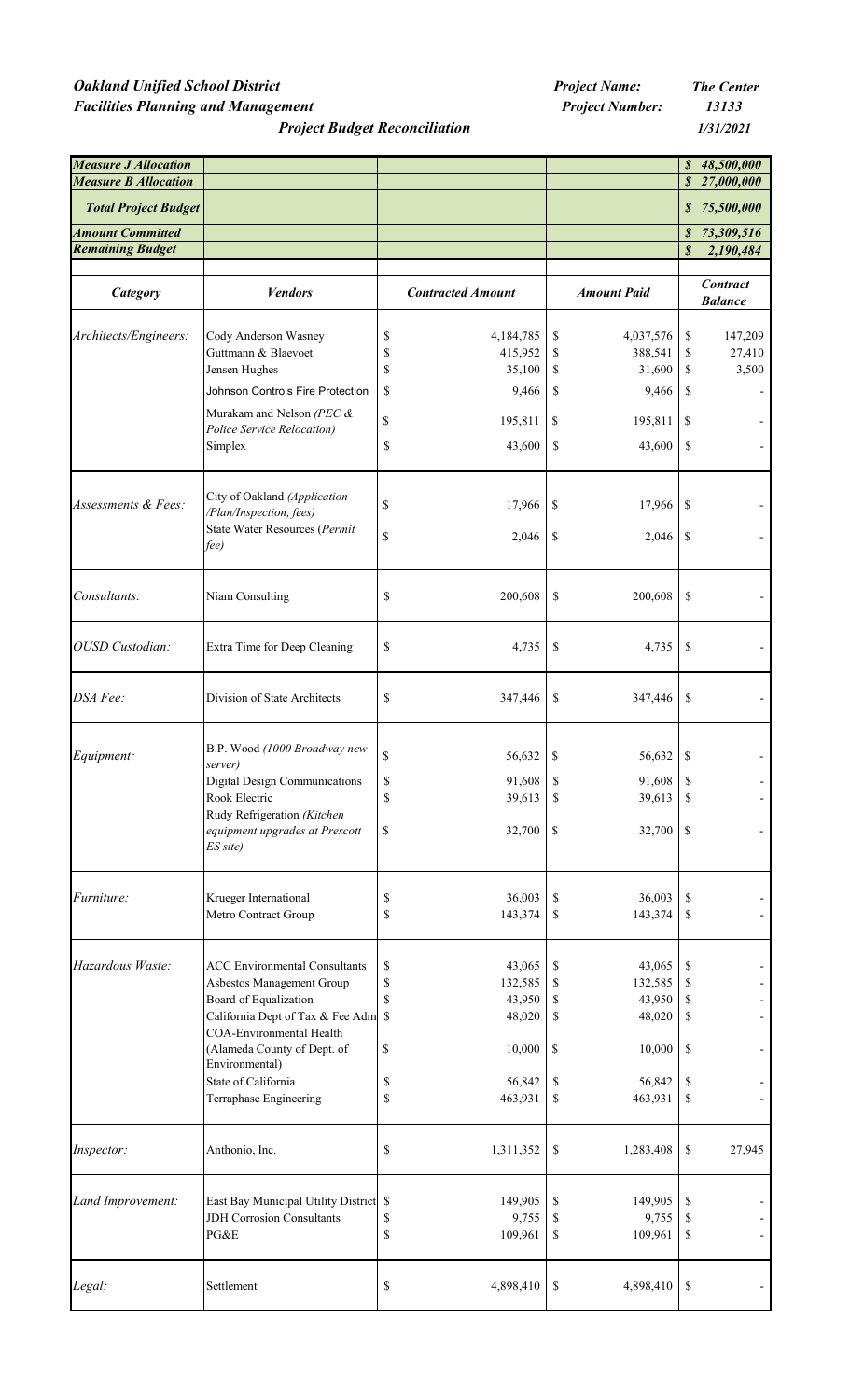| Category                   | <b>Vendors</b>                                                                                                   | <b>Contracted Amount</b>                                     | <b>Amount Paid</b>                                           | <b>Contract</b><br><b>Balance</b>    |
|----------------------------|------------------------------------------------------------------------------------------------------------------|--------------------------------------------------------------|--------------------------------------------------------------|--------------------------------------|
| Main Construction:         | Overaa/Tulum/Eclipse JV<br>Strawn construction Inc. (Cole)<br>Thompson Builders Inc. (The Cente                  | \$<br>49,653,318<br>\$<br>1,017,533<br>7,380,579<br>S        | \$<br>44,879,937<br>\$<br>1,017,533<br>\$<br>7,380,579       | \$<br>4,773,380<br>\$<br>\$          |
| Moving Expense:            | CoroVan<br>Nor-Cal Moving Services<br>Systems & Space (Transport and<br>shrink wrqp files)<br>Valley Relocation  | \$<br>71,187<br>\$<br>43,615<br>\$<br>226,068<br>\$<br>1,380 | \$<br>71,187<br>\$<br>43,615<br>\$<br>226,068<br>\$<br>1,380 | \$<br>\$<br>\$<br>\$                 |
| <b>Other Construction:</b> | Arntz Builders (Emergency stair<br>repair)                                                                       | \$<br>33,941                                                 | \$<br>33,941                                                 | $\boldsymbol{\mathsf{S}}$            |
|                            | C&C Development & Associates<br>(Removed and disposed of debris)                                                 | \$<br>38,574                                                 | \$<br>38,574                                                 | \$                                   |
|                            | Janakes Electric (Electrical<br>connection for the moved cubes)                                                  | \$<br>20,675                                                 | \$<br>20,675                                                 | \$.                                  |
|                            | North American Fence and<br>Railing (Installed high chain link<br>fencing)                                       | \$<br>56,888                                                 | \$<br>56,888                                                 | \$                                   |
|                            | <b>Power Pole Services</b><br><b>Star Elevator</b>                                                               | \$<br>2,250<br>\$                                            | 2,250<br>\$                                                  | \$<br>\$                             |
|                            | Summerhill Electric (New Fire<br>Alarm head and panel at Cole)                                                   | \$<br>67,579                                                 | \$<br>67,579                                                 | \$                                   |
| Other Planning:            | Alameda County Clerk---(CEQA<br>filing fee for Notice of<br>Determination (NOD)                                  | \$<br>4,520                                                  | \$<br>4,520                                                  | $\boldsymbol{\mathsf{S}}$            |
|                            | Attitudinal Healing Connection---<br>(art mural project)<br>California Geological Survey---                      | \$<br>28,500                                                 | \$<br>28,500                                                 | \$                                   |
|                            | (Assessment of Geologic Hazard<br>reports)<br>Chain Link Fence & Supply                                          | $\$$<br>7,200<br>\$<br>304                                   | \$<br>7,200<br>\$<br>304                                     | \$<br>\$                             |
|                            | CHPS---(Registration fee for<br>design documentation phase)                                                      | \$<br>4,300                                                  | \$<br>3,000                                                  | \$<br>1,300                          |
|                            | Cre8TIV Business Services---<br>(Historical documentation of<br>Foster Building before and after<br>demolision)  | \$<br>1,200                                                  | \$<br>1,200                                                  | \$                                   |
|                            | Daily Journal Corporation-<br>(Advertising)                                                                      | \$<br>2,899                                                  | \$<br>2,899                                                  | \$                                   |
|                            | East Bay Blue Print & Supply                                                                                     | \$<br>6,994                                                  | \$<br>4,837                                                  | $\boldsymbol{\mathsf{S}}$<br>2,158   |
|                            | Northwest Cascade, Inc.---<br>(Sanitation services for Inspector)                                                | $\mathbb{S}$<br>2,975                                        | \$<br>2,975                                                  | $\boldsymbol{\mathsf{S}}$            |
|                            | Small Business Exchange---<br>(Advertising)                                                                      | $\mathbb S$<br>468                                           | \$<br>468                                                    | $\mathbb{S}$                         |
| Other Services:            | Comcast<br><b>Elite Security Services</b><br>Elite Tree Service<br>First Alarm<br>Malibou Blue Inc (Junk removal | \$<br>2,399<br>\$<br>430,349<br>\$<br>550<br>\$<br>173       | \$<br>2,399<br>\$<br>422,347<br>\$<br>550                    | \$<br>8,002<br>\$<br>\$<br>\$<br>173 |
|                            | and hauling services)<br>Oakland Public Education Fund                                                           | $\mathbb S$<br>30,000                                        | $\mathbb{S}$<br>30,000                                       | \$                                   |
|                            | (Community Engagement<br>strategy)<br>Waste Management of Alameda                                                | 326,000<br>\$<br>\$                                          | 326,000<br>\$                                                | \$<br>\$                             |
|                            |                                                                                                                  |                                                              |                                                              |                                      |
| Preliminary Fees:          | Geosphere Consultants<br>West Bay Builders                                                                       | \$<br>11,600<br>\$<br>197,776                                | \$<br>11,600<br>197,776<br>\$                                | \$<br>\$                             |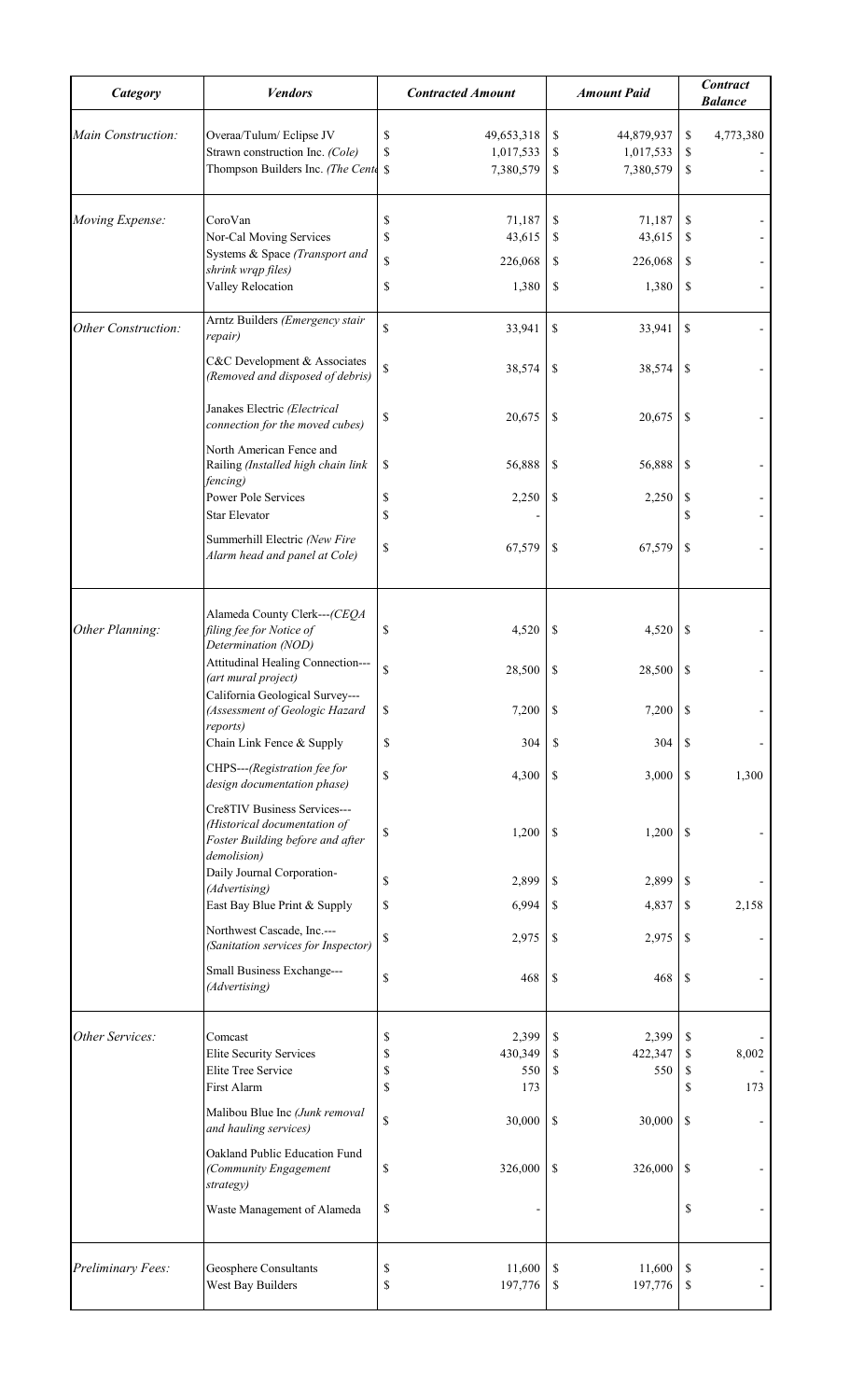| <b>Category</b> | <b>Vendors</b>                                                                                                    | <b>Contracted Amount</b>                 |                     | <b>Amount Paid</b> |                                 | <b>Contract</b><br><b>Balance</b> |
|-----------------|-------------------------------------------------------------------------------------------------------------------|------------------------------------------|---------------------|--------------------|---------------------------------|-----------------------------------|
| Rentals Equip:  | Denbeste Water Solution<br>(Equipment for pumping water at<br>job site)<br>William Scotsman---(Portable<br>Lease) | 10,455<br>\$<br>$\mathbf S$<br>47,303    | \$<br><sup>\$</sup> | 10,455<br>47,303   | $\boldsymbol{\mathsf{S}}$<br>\$ |                                   |
| Supplies:       | Marketingvue (Foster site Posters<br>$& Flyers$ )                                                                 | \$<br>2,875                              | \$                  | 2,875              | \$                              |                                   |
| Surveys:        | Martin M Ron Associates                                                                                           | \$<br>1,540                              | <sup>\$</sup>       | 1,540              | \$                              |                                   |
| Testing:        | Consolidated Engineering Lab                                                                                      | \$<br>426,138                            | \$                  | 387,357            | \$                              | 38,781                            |
| Video:          | Work Zone Cam (Camera system)                                                                                     | 14,193<br><sup>\$</sup>                  | \$                  | 14,193             | \$                              |                                   |
|                 | <b>Total Contract Amount</b>                                                                                      | $\boldsymbol{\mathcal{S}}$<br>73,309,516 |                     |                    |                                 |                                   |
|                 | <b>Total Project Expenditures to Date</b>                                                                         |                                          | $\boldsymbol{s}$    | 68,279,658         |                                 |                                   |
|                 |                                                                                                                   | <b>Total Contract Balance</b>            |                     |                    | $\mathbf S$                     | 5,029,858                         |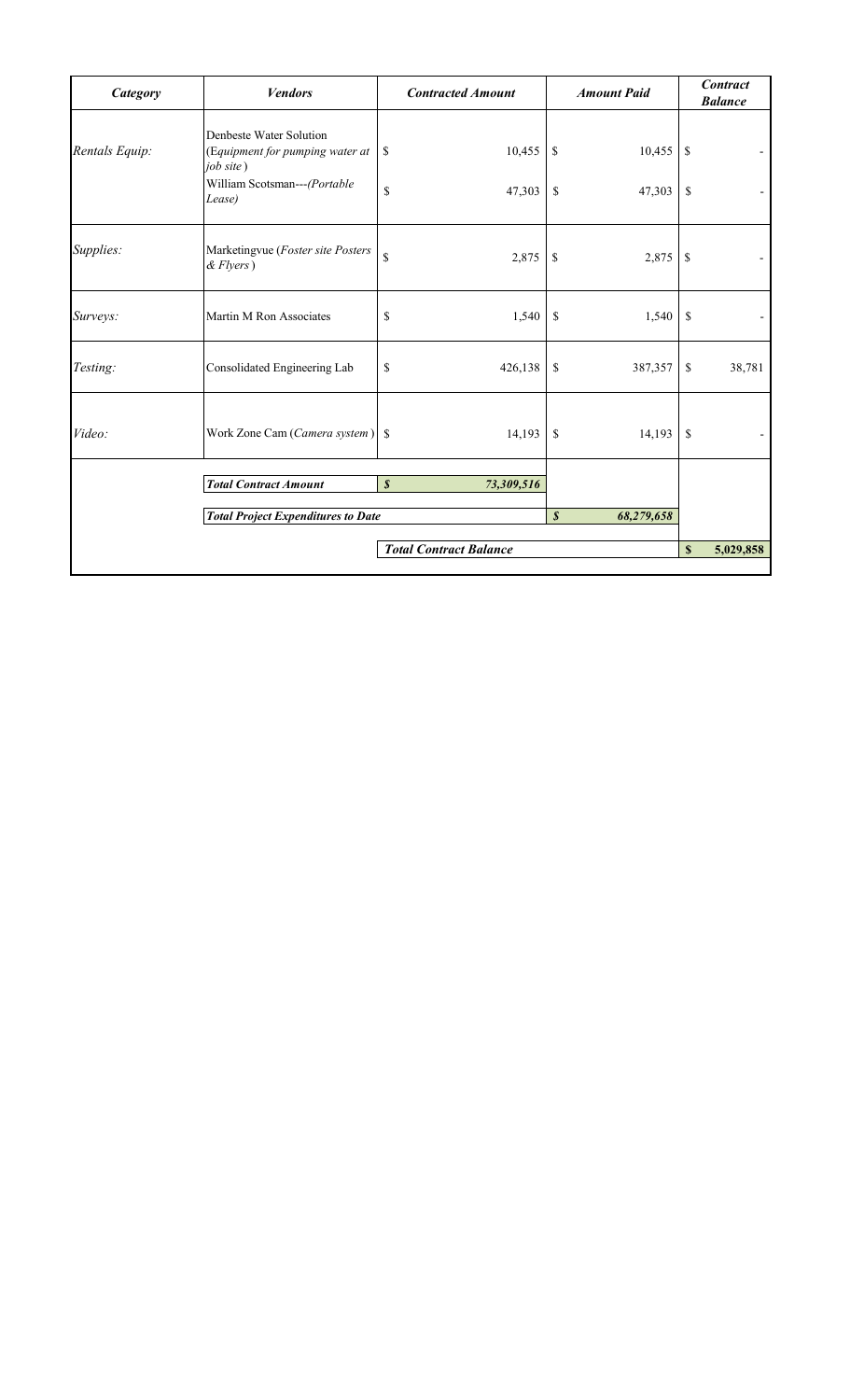# *Facilities Planning and Management Project Number: 15124*

# *Project Budget Reconciliation 1/31/2021*

| $\boldsymbol{s}$<br><b>City of Oakland refund checks</b><br>395,398<br><b>Total Project Budget</b><br>$\boldsymbol{\mathcal{S}}$<br>7,895,398<br><b>Amount Committed</b><br>$\boldsymbol{S}$<br>7,239,780<br>$\boldsymbol{s}$<br><b>Remaining Budget</b><br>655,618<br><b>Contract</b><br><b>Contracted</b><br><b>Vendors</b><br><b>Amount Paid</b><br>Category<br><b>Amount</b><br><b>Balance</b><br>OUSD Overtime (a)<br><b>OUSD</b> Custodian<br>\$<br>\$<br>24,708<br>\$<br>24,708<br>Dougherty & Dougherty Architects<br>\$<br>\$<br><sup>\$</sup><br>8,989<br>8,989<br>Architect/Engineer<br>\$<br>Hibser Yamauchi Architect<br>\$<br>17,500<br>17,500<br>\$<br>\$<br><b>KPW Structural Engineers</b><br>\$<br>21,820<br>\$<br>21,820<br>\$<br>\$<br><b>KW</b> Engineering<br>42,153<br>42,153<br>\$<br>$\mathbb S$<br>Shah Kawasaki Architects<br>\$<br>2,121,481<br>\$<br>2,121,481<br>\$<br>Siegel & Strain Architects<br>\$<br>25,600<br>\$<br>25,600<br>\$<br><sup>\$</sup><br>Terraphase Engineering<br>14,320<br>\$<br>14,320<br>\$<br>\$<br>City of Oakland<br>\$<br>Assessments & Fees<br>1,132,067<br>1,132,067<br>Oakland Dept. of Building, Planning, & Insp<br>\$<br>\$<br>34,750<br>\$<br>34,750<br><b>State Water Resources Control</b><br>\$<br>\$<br>\$<br>$\overline{\mathbf{S}}$<br>\$<br>$\mathbf{\hat{S}}$<br>337,994<br><b>Broadway Parking</b><br>Parking Concepts & Douglas Parking<br>337,994<br>\$<br>\$<br>\$<br>Consultants/Appraisals<br><b>Byrens Kim Design</b><br>50,000<br>50,000<br>\$<br>Geosphere Consultants<br>\$<br>15,900<br>15,900<br>\$<br>\$<br>Michael Baker International<br>\$<br>36,989<br>\$<br>36,989<br>\$<br>\$<br>\$<br>Demolition<br>Restoration Management Co.<br>1,127,370<br>1,127,370<br>\$<br>\$<br>Hazardous Waste<br><b>ACC Environmental Consultants</b><br>\$<br>4,250<br>140,936<br>136,686<br>\$<br>All N One Pest Eliminators<br>\$<br>12,700<br>12,700<br>\$<br>\$<br>\$<br><b>SCA Environmental</b><br>\$<br>6,765<br>4,093<br>2,672<br>\$<br>Cahill/Focon Joint Venture<br>\$<br>\$<br>Main Construction<br>180,500<br>180,500<br>\$<br>\$<br><b>Olympos Painting</b><br>1,246,000<br>1,246,000<br>\$<br>\$<br>$\boldsymbol{\mathsf{S}}$<br>Chain Link Fence & Supply Inc.<br>\$<br><b>Other Construction</b><br>6,484<br>6,484<br>$\mathbb S$<br>\$<br>Economy Lumber<br>6,717<br>6,717<br>\$<br>\$<br><b>General Roofing Company</b><br>1,090<br>\$<br>31,020<br>\$<br>32,110<br>JTS Tree Expert<br>\$<br>\$<br>9,300<br>9,300<br>\$<br>\$<br><b>MJ Plumbing Solutions</b><br>39,800<br>\$<br>39,800<br>\$<br>North American Fence & Railing<br>\$<br>\$<br>1,038<br>\$<br>1,038<br>R & S Overhead Garage Door Inc.<br>\$<br>\$<br>4,957<br>\$<br>4,957<br>\$<br>\$<br>\$<br>Roofline Supply & Delivery<br>2,383<br>2,383<br>\$<br>\$<br><b>Star Elevator</b><br>\$<br>17,485<br>17,485<br>103,487<br>\$<br>$\mathbb S$<br>Sullivan Thompson Masonry & Restoration<br>\$<br>103,487<br>\$<br>\$<br>$\mathbb{S}$<br><b>Other Planning Costs</b><br><b>ABC</b> Security Services<br>335,296<br>335,296<br>Daily Journal<br>\$<br>1,806<br>4,000<br>2,194.09<br>\$<br>\$<br>\$<br>East Bay Blue Print & Supply<br>3,063.86<br>3,988<br>\$<br>\$<br>\$<br>PG&E<br>\$<br>5,000<br>5,000<br>S<br>$\mathbb S$<br>Small Business Exchange<br>1,936<br>\$<br>1,404<br>532<br>S<br>\$<br>State Board of Equlization<br>220<br>\$<br>220<br><sup>2</sup><br>$\mathbb S$<br>\$<br>Rentals Noncapitals<br>Comack<br>Mobile Modular<br>\$<br>47,326<br>47,326<br>\$<br>\$<br>Northwest Cascade Inc.<br>\$<br>312<br>312<br>S<br>\$<br>$\mathbb S$<br>\$<br>\$<br><b>BKF</b> Engineering<br>19,400<br>19,400<br>Surveys<br>$\overline{\phantom{a}}$<br>$\pmb{\mathcal{S}}$<br><b>Total Contracted Amount</b><br>7,239,780<br>$\boldsymbol{s}$<br><b>Total Expenditures to Date</b><br>7,228,118<br>$\boldsymbol{s}$<br><b>Total Contract Balance</b><br>11,662 | <b>Measure J Allocation</b> |  |  | \$ | 7,500,000 |
|-----------------------------------------------------------------------------------------------------------------------------------------------------------------------------------------------------------------------------------------------------------------------------------------------------------------------------------------------------------------------------------------------------------------------------------------------------------------------------------------------------------------------------------------------------------------------------------------------------------------------------------------------------------------------------------------------------------------------------------------------------------------------------------------------------------------------------------------------------------------------------------------------------------------------------------------------------------------------------------------------------------------------------------------------------------------------------------------------------------------------------------------------------------------------------------------------------------------------------------------------------------------------------------------------------------------------------------------------------------------------------------------------------------------------------------------------------------------------------------------------------------------------------------------------------------------------------------------------------------------------------------------------------------------------------------------------------------------------------------------------------------------------------------------------------------------------------------------------------------------------------------------------------------------------------------------------------------------------------------------------------------------------------------------------------------------------------------------------------------------------------------------------------------------------------------------------------------------------------------------------------------------------------------------------------------------------------------------------------------------------------------------------------------------------------------------------------------------------------------------------------------------------------------------------------------------------------------------------------------------------------------------------------------------------------------------------------------------------------------------------------------------------------------------------------------------------------------------------------------------------------------------------------------------------------------------------------------------------------------------------------------------------------------------------------------------------------------------------------------------------------------------------------------------------------------------------------------------------------------------------------------------------------------------------------------------------------------------------------------------------------------------------------------------------------------------------------------------------------------------------------------------------------------------------------------------------------------------------------------------------------------------------------------------------------------------------------------------------------------------------------------------------------------------------------------------------------------------------------------------------------------------------------------------------------|-----------------------------|--|--|----|-----------|
|                                                                                                                                                                                                                                                                                                                                                                                                                                                                                                                                                                                                                                                                                                                                                                                                                                                                                                                                                                                                                                                                                                                                                                                                                                                                                                                                                                                                                                                                                                                                                                                                                                                                                                                                                                                                                                                                                                                                                                                                                                                                                                                                                                                                                                                                                                                                                                                                                                                                                                                                                                                                                                                                                                                                                                                                                                                                                                                                                                                                                                                                                                                                                                                                                                                                                                                                                                                                                                                                                                                                                                                                                                                                                                                                                                                                                                                                                                                             |                             |  |  |    |           |
|                                                                                                                                                                                                                                                                                                                                                                                                                                                                                                                                                                                                                                                                                                                                                                                                                                                                                                                                                                                                                                                                                                                                                                                                                                                                                                                                                                                                                                                                                                                                                                                                                                                                                                                                                                                                                                                                                                                                                                                                                                                                                                                                                                                                                                                                                                                                                                                                                                                                                                                                                                                                                                                                                                                                                                                                                                                                                                                                                                                                                                                                                                                                                                                                                                                                                                                                                                                                                                                                                                                                                                                                                                                                                                                                                                                                                                                                                                                             |                             |  |  |    |           |
|                                                                                                                                                                                                                                                                                                                                                                                                                                                                                                                                                                                                                                                                                                                                                                                                                                                                                                                                                                                                                                                                                                                                                                                                                                                                                                                                                                                                                                                                                                                                                                                                                                                                                                                                                                                                                                                                                                                                                                                                                                                                                                                                                                                                                                                                                                                                                                                                                                                                                                                                                                                                                                                                                                                                                                                                                                                                                                                                                                                                                                                                                                                                                                                                                                                                                                                                                                                                                                                                                                                                                                                                                                                                                                                                                                                                                                                                                                                             |                             |  |  |    |           |
|                                                                                                                                                                                                                                                                                                                                                                                                                                                                                                                                                                                                                                                                                                                                                                                                                                                                                                                                                                                                                                                                                                                                                                                                                                                                                                                                                                                                                                                                                                                                                                                                                                                                                                                                                                                                                                                                                                                                                                                                                                                                                                                                                                                                                                                                                                                                                                                                                                                                                                                                                                                                                                                                                                                                                                                                                                                                                                                                                                                                                                                                                                                                                                                                                                                                                                                                                                                                                                                                                                                                                                                                                                                                                                                                                                                                                                                                                                                             |                             |  |  |    |           |
|                                                                                                                                                                                                                                                                                                                                                                                                                                                                                                                                                                                                                                                                                                                                                                                                                                                                                                                                                                                                                                                                                                                                                                                                                                                                                                                                                                                                                                                                                                                                                                                                                                                                                                                                                                                                                                                                                                                                                                                                                                                                                                                                                                                                                                                                                                                                                                                                                                                                                                                                                                                                                                                                                                                                                                                                                                                                                                                                                                                                                                                                                                                                                                                                                                                                                                                                                                                                                                                                                                                                                                                                                                                                                                                                                                                                                                                                                                                             |                             |  |  |    |           |
|                                                                                                                                                                                                                                                                                                                                                                                                                                                                                                                                                                                                                                                                                                                                                                                                                                                                                                                                                                                                                                                                                                                                                                                                                                                                                                                                                                                                                                                                                                                                                                                                                                                                                                                                                                                                                                                                                                                                                                                                                                                                                                                                                                                                                                                                                                                                                                                                                                                                                                                                                                                                                                                                                                                                                                                                                                                                                                                                                                                                                                                                                                                                                                                                                                                                                                                                                                                                                                                                                                                                                                                                                                                                                                                                                                                                                                                                                                                             |                             |  |  |    |           |
|                                                                                                                                                                                                                                                                                                                                                                                                                                                                                                                                                                                                                                                                                                                                                                                                                                                                                                                                                                                                                                                                                                                                                                                                                                                                                                                                                                                                                                                                                                                                                                                                                                                                                                                                                                                                                                                                                                                                                                                                                                                                                                                                                                                                                                                                                                                                                                                                                                                                                                                                                                                                                                                                                                                                                                                                                                                                                                                                                                                                                                                                                                                                                                                                                                                                                                                                                                                                                                                                                                                                                                                                                                                                                                                                                                                                                                                                                                                             |                             |  |  |    |           |
|                                                                                                                                                                                                                                                                                                                                                                                                                                                                                                                                                                                                                                                                                                                                                                                                                                                                                                                                                                                                                                                                                                                                                                                                                                                                                                                                                                                                                                                                                                                                                                                                                                                                                                                                                                                                                                                                                                                                                                                                                                                                                                                                                                                                                                                                                                                                                                                                                                                                                                                                                                                                                                                                                                                                                                                                                                                                                                                                                                                                                                                                                                                                                                                                                                                                                                                                                                                                                                                                                                                                                                                                                                                                                                                                                                                                                                                                                                                             |                             |  |  |    |           |
|                                                                                                                                                                                                                                                                                                                                                                                                                                                                                                                                                                                                                                                                                                                                                                                                                                                                                                                                                                                                                                                                                                                                                                                                                                                                                                                                                                                                                                                                                                                                                                                                                                                                                                                                                                                                                                                                                                                                                                                                                                                                                                                                                                                                                                                                                                                                                                                                                                                                                                                                                                                                                                                                                                                                                                                                                                                                                                                                                                                                                                                                                                                                                                                                                                                                                                                                                                                                                                                                                                                                                                                                                                                                                                                                                                                                                                                                                                                             |                             |  |  |    |           |
|                                                                                                                                                                                                                                                                                                                                                                                                                                                                                                                                                                                                                                                                                                                                                                                                                                                                                                                                                                                                                                                                                                                                                                                                                                                                                                                                                                                                                                                                                                                                                                                                                                                                                                                                                                                                                                                                                                                                                                                                                                                                                                                                                                                                                                                                                                                                                                                                                                                                                                                                                                                                                                                                                                                                                                                                                                                                                                                                                                                                                                                                                                                                                                                                                                                                                                                                                                                                                                                                                                                                                                                                                                                                                                                                                                                                                                                                                                                             |                             |  |  |    |           |
|                                                                                                                                                                                                                                                                                                                                                                                                                                                                                                                                                                                                                                                                                                                                                                                                                                                                                                                                                                                                                                                                                                                                                                                                                                                                                                                                                                                                                                                                                                                                                                                                                                                                                                                                                                                                                                                                                                                                                                                                                                                                                                                                                                                                                                                                                                                                                                                                                                                                                                                                                                                                                                                                                                                                                                                                                                                                                                                                                                                                                                                                                                                                                                                                                                                                                                                                                                                                                                                                                                                                                                                                                                                                                                                                                                                                                                                                                                                             |                             |  |  |    |           |
|                                                                                                                                                                                                                                                                                                                                                                                                                                                                                                                                                                                                                                                                                                                                                                                                                                                                                                                                                                                                                                                                                                                                                                                                                                                                                                                                                                                                                                                                                                                                                                                                                                                                                                                                                                                                                                                                                                                                                                                                                                                                                                                                                                                                                                                                                                                                                                                                                                                                                                                                                                                                                                                                                                                                                                                                                                                                                                                                                                                                                                                                                                                                                                                                                                                                                                                                                                                                                                                                                                                                                                                                                                                                                                                                                                                                                                                                                                                             |                             |  |  |    |           |
|                                                                                                                                                                                                                                                                                                                                                                                                                                                                                                                                                                                                                                                                                                                                                                                                                                                                                                                                                                                                                                                                                                                                                                                                                                                                                                                                                                                                                                                                                                                                                                                                                                                                                                                                                                                                                                                                                                                                                                                                                                                                                                                                                                                                                                                                                                                                                                                                                                                                                                                                                                                                                                                                                                                                                                                                                                                                                                                                                                                                                                                                                                                                                                                                                                                                                                                                                                                                                                                                                                                                                                                                                                                                                                                                                                                                                                                                                                                             |                             |  |  |    |           |
|                                                                                                                                                                                                                                                                                                                                                                                                                                                                                                                                                                                                                                                                                                                                                                                                                                                                                                                                                                                                                                                                                                                                                                                                                                                                                                                                                                                                                                                                                                                                                                                                                                                                                                                                                                                                                                                                                                                                                                                                                                                                                                                                                                                                                                                                                                                                                                                                                                                                                                                                                                                                                                                                                                                                                                                                                                                                                                                                                                                                                                                                                                                                                                                                                                                                                                                                                                                                                                                                                                                                                                                                                                                                                                                                                                                                                                                                                                                             |                             |  |  |    |           |
|                                                                                                                                                                                                                                                                                                                                                                                                                                                                                                                                                                                                                                                                                                                                                                                                                                                                                                                                                                                                                                                                                                                                                                                                                                                                                                                                                                                                                                                                                                                                                                                                                                                                                                                                                                                                                                                                                                                                                                                                                                                                                                                                                                                                                                                                                                                                                                                                                                                                                                                                                                                                                                                                                                                                                                                                                                                                                                                                                                                                                                                                                                                                                                                                                                                                                                                                                                                                                                                                                                                                                                                                                                                                                                                                                                                                                                                                                                                             |                             |  |  |    |           |
|                                                                                                                                                                                                                                                                                                                                                                                                                                                                                                                                                                                                                                                                                                                                                                                                                                                                                                                                                                                                                                                                                                                                                                                                                                                                                                                                                                                                                                                                                                                                                                                                                                                                                                                                                                                                                                                                                                                                                                                                                                                                                                                                                                                                                                                                                                                                                                                                                                                                                                                                                                                                                                                                                                                                                                                                                                                                                                                                                                                                                                                                                                                                                                                                                                                                                                                                                                                                                                                                                                                                                                                                                                                                                                                                                                                                                                                                                                                             |                             |  |  |    |           |
|                                                                                                                                                                                                                                                                                                                                                                                                                                                                                                                                                                                                                                                                                                                                                                                                                                                                                                                                                                                                                                                                                                                                                                                                                                                                                                                                                                                                                                                                                                                                                                                                                                                                                                                                                                                                                                                                                                                                                                                                                                                                                                                                                                                                                                                                                                                                                                                                                                                                                                                                                                                                                                                                                                                                                                                                                                                                                                                                                                                                                                                                                                                                                                                                                                                                                                                                                                                                                                                                                                                                                                                                                                                                                                                                                                                                                                                                                                                             |                             |  |  |    |           |
|                                                                                                                                                                                                                                                                                                                                                                                                                                                                                                                                                                                                                                                                                                                                                                                                                                                                                                                                                                                                                                                                                                                                                                                                                                                                                                                                                                                                                                                                                                                                                                                                                                                                                                                                                                                                                                                                                                                                                                                                                                                                                                                                                                                                                                                                                                                                                                                                                                                                                                                                                                                                                                                                                                                                                                                                                                                                                                                                                                                                                                                                                                                                                                                                                                                                                                                                                                                                                                                                                                                                                                                                                                                                                                                                                                                                                                                                                                                             |                             |  |  |    |           |
|                                                                                                                                                                                                                                                                                                                                                                                                                                                                                                                                                                                                                                                                                                                                                                                                                                                                                                                                                                                                                                                                                                                                                                                                                                                                                                                                                                                                                                                                                                                                                                                                                                                                                                                                                                                                                                                                                                                                                                                                                                                                                                                                                                                                                                                                                                                                                                                                                                                                                                                                                                                                                                                                                                                                                                                                                                                                                                                                                                                                                                                                                                                                                                                                                                                                                                                                                                                                                                                                                                                                                                                                                                                                                                                                                                                                                                                                                                                             |                             |  |  |    |           |
|                                                                                                                                                                                                                                                                                                                                                                                                                                                                                                                                                                                                                                                                                                                                                                                                                                                                                                                                                                                                                                                                                                                                                                                                                                                                                                                                                                                                                                                                                                                                                                                                                                                                                                                                                                                                                                                                                                                                                                                                                                                                                                                                                                                                                                                                                                                                                                                                                                                                                                                                                                                                                                                                                                                                                                                                                                                                                                                                                                                                                                                                                                                                                                                                                                                                                                                                                                                                                                                                                                                                                                                                                                                                                                                                                                                                                                                                                                                             |                             |  |  |    |           |
|                                                                                                                                                                                                                                                                                                                                                                                                                                                                                                                                                                                                                                                                                                                                                                                                                                                                                                                                                                                                                                                                                                                                                                                                                                                                                                                                                                                                                                                                                                                                                                                                                                                                                                                                                                                                                                                                                                                                                                                                                                                                                                                                                                                                                                                                                                                                                                                                                                                                                                                                                                                                                                                                                                                                                                                                                                                                                                                                                                                                                                                                                                                                                                                                                                                                                                                                                                                                                                                                                                                                                                                                                                                                                                                                                                                                                                                                                                                             |                             |  |  |    |           |
|                                                                                                                                                                                                                                                                                                                                                                                                                                                                                                                                                                                                                                                                                                                                                                                                                                                                                                                                                                                                                                                                                                                                                                                                                                                                                                                                                                                                                                                                                                                                                                                                                                                                                                                                                                                                                                                                                                                                                                                                                                                                                                                                                                                                                                                                                                                                                                                                                                                                                                                                                                                                                                                                                                                                                                                                                                                                                                                                                                                                                                                                                                                                                                                                                                                                                                                                                                                                                                                                                                                                                                                                                                                                                                                                                                                                                                                                                                                             |                             |  |  |    |           |
|                                                                                                                                                                                                                                                                                                                                                                                                                                                                                                                                                                                                                                                                                                                                                                                                                                                                                                                                                                                                                                                                                                                                                                                                                                                                                                                                                                                                                                                                                                                                                                                                                                                                                                                                                                                                                                                                                                                                                                                                                                                                                                                                                                                                                                                                                                                                                                                                                                                                                                                                                                                                                                                                                                                                                                                                                                                                                                                                                                                                                                                                                                                                                                                                                                                                                                                                                                                                                                                                                                                                                                                                                                                                                                                                                                                                                                                                                                                             |                             |  |  |    |           |
|                                                                                                                                                                                                                                                                                                                                                                                                                                                                                                                                                                                                                                                                                                                                                                                                                                                                                                                                                                                                                                                                                                                                                                                                                                                                                                                                                                                                                                                                                                                                                                                                                                                                                                                                                                                                                                                                                                                                                                                                                                                                                                                                                                                                                                                                                                                                                                                                                                                                                                                                                                                                                                                                                                                                                                                                                                                                                                                                                                                                                                                                                                                                                                                                                                                                                                                                                                                                                                                                                                                                                                                                                                                                                                                                                                                                                                                                                                                             |                             |  |  |    |           |
|                                                                                                                                                                                                                                                                                                                                                                                                                                                                                                                                                                                                                                                                                                                                                                                                                                                                                                                                                                                                                                                                                                                                                                                                                                                                                                                                                                                                                                                                                                                                                                                                                                                                                                                                                                                                                                                                                                                                                                                                                                                                                                                                                                                                                                                                                                                                                                                                                                                                                                                                                                                                                                                                                                                                                                                                                                                                                                                                                                                                                                                                                                                                                                                                                                                                                                                                                                                                                                                                                                                                                                                                                                                                                                                                                                                                                                                                                                                             |                             |  |  |    |           |
|                                                                                                                                                                                                                                                                                                                                                                                                                                                                                                                                                                                                                                                                                                                                                                                                                                                                                                                                                                                                                                                                                                                                                                                                                                                                                                                                                                                                                                                                                                                                                                                                                                                                                                                                                                                                                                                                                                                                                                                                                                                                                                                                                                                                                                                                                                                                                                                                                                                                                                                                                                                                                                                                                                                                                                                                                                                                                                                                                                                                                                                                                                                                                                                                                                                                                                                                                                                                                                                                                                                                                                                                                                                                                                                                                                                                                                                                                                                             |                             |  |  |    |           |
|                                                                                                                                                                                                                                                                                                                                                                                                                                                                                                                                                                                                                                                                                                                                                                                                                                                                                                                                                                                                                                                                                                                                                                                                                                                                                                                                                                                                                                                                                                                                                                                                                                                                                                                                                                                                                                                                                                                                                                                                                                                                                                                                                                                                                                                                                                                                                                                                                                                                                                                                                                                                                                                                                                                                                                                                                                                                                                                                                                                                                                                                                                                                                                                                                                                                                                                                                                                                                                                                                                                                                                                                                                                                                                                                                                                                                                                                                                                             |                             |  |  |    |           |
|                                                                                                                                                                                                                                                                                                                                                                                                                                                                                                                                                                                                                                                                                                                                                                                                                                                                                                                                                                                                                                                                                                                                                                                                                                                                                                                                                                                                                                                                                                                                                                                                                                                                                                                                                                                                                                                                                                                                                                                                                                                                                                                                                                                                                                                                                                                                                                                                                                                                                                                                                                                                                                                                                                                                                                                                                                                                                                                                                                                                                                                                                                                                                                                                                                                                                                                                                                                                                                                                                                                                                                                                                                                                                                                                                                                                                                                                                                                             |                             |  |  |    |           |
|                                                                                                                                                                                                                                                                                                                                                                                                                                                                                                                                                                                                                                                                                                                                                                                                                                                                                                                                                                                                                                                                                                                                                                                                                                                                                                                                                                                                                                                                                                                                                                                                                                                                                                                                                                                                                                                                                                                                                                                                                                                                                                                                                                                                                                                                                                                                                                                                                                                                                                                                                                                                                                                                                                                                                                                                                                                                                                                                                                                                                                                                                                                                                                                                                                                                                                                                                                                                                                                                                                                                                                                                                                                                                                                                                                                                                                                                                                                             |                             |  |  |    |           |
|                                                                                                                                                                                                                                                                                                                                                                                                                                                                                                                                                                                                                                                                                                                                                                                                                                                                                                                                                                                                                                                                                                                                                                                                                                                                                                                                                                                                                                                                                                                                                                                                                                                                                                                                                                                                                                                                                                                                                                                                                                                                                                                                                                                                                                                                                                                                                                                                                                                                                                                                                                                                                                                                                                                                                                                                                                                                                                                                                                                                                                                                                                                                                                                                                                                                                                                                                                                                                                                                                                                                                                                                                                                                                                                                                                                                                                                                                                                             |                             |  |  |    |           |
|                                                                                                                                                                                                                                                                                                                                                                                                                                                                                                                                                                                                                                                                                                                                                                                                                                                                                                                                                                                                                                                                                                                                                                                                                                                                                                                                                                                                                                                                                                                                                                                                                                                                                                                                                                                                                                                                                                                                                                                                                                                                                                                                                                                                                                                                                                                                                                                                                                                                                                                                                                                                                                                                                                                                                                                                                                                                                                                                                                                                                                                                                                                                                                                                                                                                                                                                                                                                                                                                                                                                                                                                                                                                                                                                                                                                                                                                                                                             |                             |  |  |    |           |
|                                                                                                                                                                                                                                                                                                                                                                                                                                                                                                                                                                                                                                                                                                                                                                                                                                                                                                                                                                                                                                                                                                                                                                                                                                                                                                                                                                                                                                                                                                                                                                                                                                                                                                                                                                                                                                                                                                                                                                                                                                                                                                                                                                                                                                                                                                                                                                                                                                                                                                                                                                                                                                                                                                                                                                                                                                                                                                                                                                                                                                                                                                                                                                                                                                                                                                                                                                                                                                                                                                                                                                                                                                                                                                                                                                                                                                                                                                                             |                             |  |  |    |           |
|                                                                                                                                                                                                                                                                                                                                                                                                                                                                                                                                                                                                                                                                                                                                                                                                                                                                                                                                                                                                                                                                                                                                                                                                                                                                                                                                                                                                                                                                                                                                                                                                                                                                                                                                                                                                                                                                                                                                                                                                                                                                                                                                                                                                                                                                                                                                                                                                                                                                                                                                                                                                                                                                                                                                                                                                                                                                                                                                                                                                                                                                                                                                                                                                                                                                                                                                                                                                                                                                                                                                                                                                                                                                                                                                                                                                                                                                                                                             |                             |  |  |    |           |
|                                                                                                                                                                                                                                                                                                                                                                                                                                                                                                                                                                                                                                                                                                                                                                                                                                                                                                                                                                                                                                                                                                                                                                                                                                                                                                                                                                                                                                                                                                                                                                                                                                                                                                                                                                                                                                                                                                                                                                                                                                                                                                                                                                                                                                                                                                                                                                                                                                                                                                                                                                                                                                                                                                                                                                                                                                                                                                                                                                                                                                                                                                                                                                                                                                                                                                                                                                                                                                                                                                                                                                                                                                                                                                                                                                                                                                                                                                                             |                             |  |  |    |           |
|                                                                                                                                                                                                                                                                                                                                                                                                                                                                                                                                                                                                                                                                                                                                                                                                                                                                                                                                                                                                                                                                                                                                                                                                                                                                                                                                                                                                                                                                                                                                                                                                                                                                                                                                                                                                                                                                                                                                                                                                                                                                                                                                                                                                                                                                                                                                                                                                                                                                                                                                                                                                                                                                                                                                                                                                                                                                                                                                                                                                                                                                                                                                                                                                                                                                                                                                                                                                                                                                                                                                                                                                                                                                                                                                                                                                                                                                                                                             |                             |  |  |    |           |
|                                                                                                                                                                                                                                                                                                                                                                                                                                                                                                                                                                                                                                                                                                                                                                                                                                                                                                                                                                                                                                                                                                                                                                                                                                                                                                                                                                                                                                                                                                                                                                                                                                                                                                                                                                                                                                                                                                                                                                                                                                                                                                                                                                                                                                                                                                                                                                                                                                                                                                                                                                                                                                                                                                                                                                                                                                                                                                                                                                                                                                                                                                                                                                                                                                                                                                                                                                                                                                                                                                                                                                                                                                                                                                                                                                                                                                                                                                                             |                             |  |  |    |           |
|                                                                                                                                                                                                                                                                                                                                                                                                                                                                                                                                                                                                                                                                                                                                                                                                                                                                                                                                                                                                                                                                                                                                                                                                                                                                                                                                                                                                                                                                                                                                                                                                                                                                                                                                                                                                                                                                                                                                                                                                                                                                                                                                                                                                                                                                                                                                                                                                                                                                                                                                                                                                                                                                                                                                                                                                                                                                                                                                                                                                                                                                                                                                                                                                                                                                                                                                                                                                                                                                                                                                                                                                                                                                                                                                                                                                                                                                                                                             |                             |  |  |    |           |
|                                                                                                                                                                                                                                                                                                                                                                                                                                                                                                                                                                                                                                                                                                                                                                                                                                                                                                                                                                                                                                                                                                                                                                                                                                                                                                                                                                                                                                                                                                                                                                                                                                                                                                                                                                                                                                                                                                                                                                                                                                                                                                                                                                                                                                                                                                                                                                                                                                                                                                                                                                                                                                                                                                                                                                                                                                                                                                                                                                                                                                                                                                                                                                                                                                                                                                                                                                                                                                                                                                                                                                                                                                                                                                                                                                                                                                                                                                                             |                             |  |  |    |           |
|                                                                                                                                                                                                                                                                                                                                                                                                                                                                                                                                                                                                                                                                                                                                                                                                                                                                                                                                                                                                                                                                                                                                                                                                                                                                                                                                                                                                                                                                                                                                                                                                                                                                                                                                                                                                                                                                                                                                                                                                                                                                                                                                                                                                                                                                                                                                                                                                                                                                                                                                                                                                                                                                                                                                                                                                                                                                                                                                                                                                                                                                                                                                                                                                                                                                                                                                                                                                                                                                                                                                                                                                                                                                                                                                                                                                                                                                                                                             |                             |  |  |    |           |
|                                                                                                                                                                                                                                                                                                                                                                                                                                                                                                                                                                                                                                                                                                                                                                                                                                                                                                                                                                                                                                                                                                                                                                                                                                                                                                                                                                                                                                                                                                                                                                                                                                                                                                                                                                                                                                                                                                                                                                                                                                                                                                                                                                                                                                                                                                                                                                                                                                                                                                                                                                                                                                                                                                                                                                                                                                                                                                                                                                                                                                                                                                                                                                                                                                                                                                                                                                                                                                                                                                                                                                                                                                                                                                                                                                                                                                                                                                                             |                             |  |  |    |           |
|                                                                                                                                                                                                                                                                                                                                                                                                                                                                                                                                                                                                                                                                                                                                                                                                                                                                                                                                                                                                                                                                                                                                                                                                                                                                                                                                                                                                                                                                                                                                                                                                                                                                                                                                                                                                                                                                                                                                                                                                                                                                                                                                                                                                                                                                                                                                                                                                                                                                                                                                                                                                                                                                                                                                                                                                                                                                                                                                                                                                                                                                                                                                                                                                                                                                                                                                                                                                                                                                                                                                                                                                                                                                                                                                                                                                                                                                                                                             |                             |  |  |    | 924       |
|                                                                                                                                                                                                                                                                                                                                                                                                                                                                                                                                                                                                                                                                                                                                                                                                                                                                                                                                                                                                                                                                                                                                                                                                                                                                                                                                                                                                                                                                                                                                                                                                                                                                                                                                                                                                                                                                                                                                                                                                                                                                                                                                                                                                                                                                                                                                                                                                                                                                                                                                                                                                                                                                                                                                                                                                                                                                                                                                                                                                                                                                                                                                                                                                                                                                                                                                                                                                                                                                                                                                                                                                                                                                                                                                                                                                                                                                                                                             |                             |  |  |    |           |
|                                                                                                                                                                                                                                                                                                                                                                                                                                                                                                                                                                                                                                                                                                                                                                                                                                                                                                                                                                                                                                                                                                                                                                                                                                                                                                                                                                                                                                                                                                                                                                                                                                                                                                                                                                                                                                                                                                                                                                                                                                                                                                                                                                                                                                                                                                                                                                                                                                                                                                                                                                                                                                                                                                                                                                                                                                                                                                                                                                                                                                                                                                                                                                                                                                                                                                                                                                                                                                                                                                                                                                                                                                                                                                                                                                                                                                                                                                                             |                             |  |  |    |           |
|                                                                                                                                                                                                                                                                                                                                                                                                                                                                                                                                                                                                                                                                                                                                                                                                                                                                                                                                                                                                                                                                                                                                                                                                                                                                                                                                                                                                                                                                                                                                                                                                                                                                                                                                                                                                                                                                                                                                                                                                                                                                                                                                                                                                                                                                                                                                                                                                                                                                                                                                                                                                                                                                                                                                                                                                                                                                                                                                                                                                                                                                                                                                                                                                                                                                                                                                                                                                                                                                                                                                                                                                                                                                                                                                                                                                                                                                                                                             |                             |  |  |    |           |
|                                                                                                                                                                                                                                                                                                                                                                                                                                                                                                                                                                                                                                                                                                                                                                                                                                                                                                                                                                                                                                                                                                                                                                                                                                                                                                                                                                                                                                                                                                                                                                                                                                                                                                                                                                                                                                                                                                                                                                                                                                                                                                                                                                                                                                                                                                                                                                                                                                                                                                                                                                                                                                                                                                                                                                                                                                                                                                                                                                                                                                                                                                                                                                                                                                                                                                                                                                                                                                                                                                                                                                                                                                                                                                                                                                                                                                                                                                                             |                             |  |  |    |           |
|                                                                                                                                                                                                                                                                                                                                                                                                                                                                                                                                                                                                                                                                                                                                                                                                                                                                                                                                                                                                                                                                                                                                                                                                                                                                                                                                                                                                                                                                                                                                                                                                                                                                                                                                                                                                                                                                                                                                                                                                                                                                                                                                                                                                                                                                                                                                                                                                                                                                                                                                                                                                                                                                                                                                                                                                                                                                                                                                                                                                                                                                                                                                                                                                                                                                                                                                                                                                                                                                                                                                                                                                                                                                                                                                                                                                                                                                                                                             |                             |  |  |    |           |
|                                                                                                                                                                                                                                                                                                                                                                                                                                                                                                                                                                                                                                                                                                                                                                                                                                                                                                                                                                                                                                                                                                                                                                                                                                                                                                                                                                                                                                                                                                                                                                                                                                                                                                                                                                                                                                                                                                                                                                                                                                                                                                                                                                                                                                                                                                                                                                                                                                                                                                                                                                                                                                                                                                                                                                                                                                                                                                                                                                                                                                                                                                                                                                                                                                                                                                                                                                                                                                                                                                                                                                                                                                                                                                                                                                                                                                                                                                                             |                             |  |  |    |           |
|                                                                                                                                                                                                                                                                                                                                                                                                                                                                                                                                                                                                                                                                                                                                                                                                                                                                                                                                                                                                                                                                                                                                                                                                                                                                                                                                                                                                                                                                                                                                                                                                                                                                                                                                                                                                                                                                                                                                                                                                                                                                                                                                                                                                                                                                                                                                                                                                                                                                                                                                                                                                                                                                                                                                                                                                                                                                                                                                                                                                                                                                                                                                                                                                                                                                                                                                                                                                                                                                                                                                                                                                                                                                                                                                                                                                                                                                                                                             |                             |  |  |    |           |
|                                                                                                                                                                                                                                                                                                                                                                                                                                                                                                                                                                                                                                                                                                                                                                                                                                                                                                                                                                                                                                                                                                                                                                                                                                                                                                                                                                                                                                                                                                                                                                                                                                                                                                                                                                                                                                                                                                                                                                                                                                                                                                                                                                                                                                                                                                                                                                                                                                                                                                                                                                                                                                                                                                                                                                                                                                                                                                                                                                                                                                                                                                                                                                                                                                                                                                                                                                                                                                                                                                                                                                                                                                                                                                                                                                                                                                                                                                                             |                             |  |  |    |           |
|                                                                                                                                                                                                                                                                                                                                                                                                                                                                                                                                                                                                                                                                                                                                                                                                                                                                                                                                                                                                                                                                                                                                                                                                                                                                                                                                                                                                                                                                                                                                                                                                                                                                                                                                                                                                                                                                                                                                                                                                                                                                                                                                                                                                                                                                                                                                                                                                                                                                                                                                                                                                                                                                                                                                                                                                                                                                                                                                                                                                                                                                                                                                                                                                                                                                                                                                                                                                                                                                                                                                                                                                                                                                                                                                                                                                                                                                                                                             |                             |  |  |    |           |
|                                                                                                                                                                                                                                                                                                                                                                                                                                                                                                                                                                                                                                                                                                                                                                                                                                                                                                                                                                                                                                                                                                                                                                                                                                                                                                                                                                                                                                                                                                                                                                                                                                                                                                                                                                                                                                                                                                                                                                                                                                                                                                                                                                                                                                                                                                                                                                                                                                                                                                                                                                                                                                                                                                                                                                                                                                                                                                                                                                                                                                                                                                                                                                                                                                                                                                                                                                                                                                                                                                                                                                                                                                                                                                                                                                                                                                                                                                                             |                             |  |  |    |           |
|                                                                                                                                                                                                                                                                                                                                                                                                                                                                                                                                                                                                                                                                                                                                                                                                                                                                                                                                                                                                                                                                                                                                                                                                                                                                                                                                                                                                                                                                                                                                                                                                                                                                                                                                                                                                                                                                                                                                                                                                                                                                                                                                                                                                                                                                                                                                                                                                                                                                                                                                                                                                                                                                                                                                                                                                                                                                                                                                                                                                                                                                                                                                                                                                                                                                                                                                                                                                                                                                                                                                                                                                                                                                                                                                                                                                                                                                                                                             |                             |  |  |    |           |
|                                                                                                                                                                                                                                                                                                                                                                                                                                                                                                                                                                                                                                                                                                                                                                                                                                                                                                                                                                                                                                                                                                                                                                                                                                                                                                                                                                                                                                                                                                                                                                                                                                                                                                                                                                                                                                                                                                                                                                                                                                                                                                                                                                                                                                                                                                                                                                                                                                                                                                                                                                                                                                                                                                                                                                                                                                                                                                                                                                                                                                                                                                                                                                                                                                                                                                                                                                                                                                                                                                                                                                                                                                                                                                                                                                                                                                                                                                                             |                             |  |  |    |           |
|                                                                                                                                                                                                                                                                                                                                                                                                                                                                                                                                                                                                                                                                                                                                                                                                                                                                                                                                                                                                                                                                                                                                                                                                                                                                                                                                                                                                                                                                                                                                                                                                                                                                                                                                                                                                                                                                                                                                                                                                                                                                                                                                                                                                                                                                                                                                                                                                                                                                                                                                                                                                                                                                                                                                                                                                                                                                                                                                                                                                                                                                                                                                                                                                                                                                                                                                                                                                                                                                                                                                                                                                                                                                                                                                                                                                                                                                                                                             |                             |  |  |    |           |

Note:

*(a) These amounts represent payments to custodial services staff for deep cleaning, and B&G for miscellaneous services*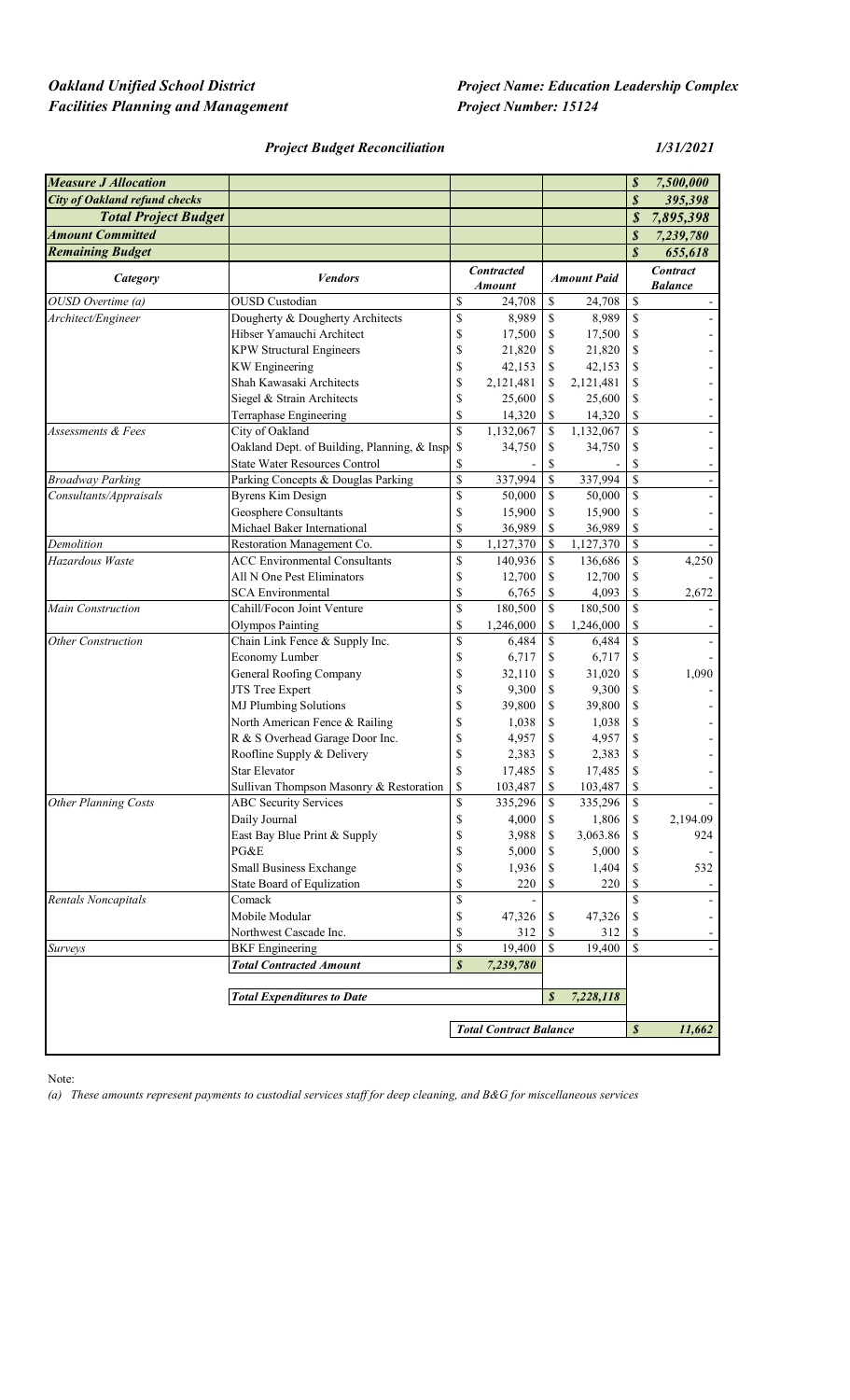# $Oakland$  Unified School District  $Facilities$  **Planning and Management**

| <b>Project Name: Fremont HS Replacement</b> |
|---------------------------------------------|
| <b>Project Number: 13158</b>                |

*Project Budget Reconciliation 1/31/2021*

| <b>Measure J Allocation</b> |                                                                                                        |                               |                                    |               |                    | \$                         | 117,000,000             |
|-----------------------------|--------------------------------------------------------------------------------------------------------|-------------------------------|------------------------------------|---------------|--------------------|----------------------------|-------------------------|
| <b>Measure B Allocation</b> |                                                                                                        |                               |                                    |               |                    | $\boldsymbol{\mathcal{S}}$ | 3,800,000               |
| <b>Fund 25 Allocation</b>   |                                                                                                        |                               |                                    |               |                    | $\boldsymbol{s}$           | 12,400,000              |
| <b>Total Project Budget</b> |                                                                                                        |                               |                                    |               |                    | \$                         | 133,200,000             |
| <b>Amount Committed</b>     |                                                                                                        |                               |                                    |               |                    | \$                         | 111,142,143             |
| <b>Remaining Budget</b>     |                                                                                                        |                               |                                    |               |                    | $\boldsymbol{\mathcal{S}}$ | 22,057,857              |
| Category                    | <b>Vendors</b>                                                                                         |                               | <b>Contracted</b><br><b>Amount</b> |               | <b>Amount Paid</b> |                            | <b>Contract Balance</b> |
| OUSD Overtime (a)           | <b>OUSD</b> Custodian                                                                                  | \$                            | 40,963                             | \$            | 40,963             | \$                         |                         |
| Architect/Engineer          | Jensen Hughes                                                                                          | \$                            | 103,370                            | \$            | 68,362             | \$                         | 35,008                  |
|                             | <b>LCA</b> Architects                                                                                  | \$                            | 9,156,465                          | \$            | 8,650,940          | \$                         | 505,525                 |
|                             | Sandis Civil Engineers                                                                                 | \$                            | 123,860                            | \$            | 123,860            | \$                         |                         |
|                             | Johnson Control (Simplex Grinnell)                                                                     | \$                            | 234,467                            | \$            | 8,221              | \$                         | 226,246                 |
|                             | Syska Hennessy                                                                                         | \$                            | 13,250                             | \$            | 8,500              | \$                         | 4,750                   |
|                             | The Integral Group, Inc.                                                                               | \$                            | 344,411                            | \$            | 260,820            | \$                         | 83,591                  |
|                             | ZFA                                                                                                    | \$                            | 10,000                             | \$            | 2,040              | \$                         | 7,960                   |
| Assessments & Fees          | Alameda County Clerk Recorder                                                                          | \$                            | 3,128                              | \$            | 3,128              | \$                         |                         |
|                             | CHPS (The Collaborative for High Performa                                                              | <sup>\$</sup>                 | 2,700                              | \$            | 2,700              | \$                         |                         |
|                             | City of Oakland                                                                                        | \$                            | 13,600                             | S             | 13,600             | \$                         |                         |
|                             | <b>State Water Resources Control Board</b>                                                             | \$                            | 1,349                              | \$            | 1,349              | \$                         |                         |
| Consultants                 | <b>ACC Environmental Consultants</b>                                                                   | \$                            | 251,128                            | <sup>\$</sup> | 196,810            | <sup>\$</sup>              | 54,318                  |
|                             | McCarthy/Turner Joint Venture (Community \$                                                            |                               | 49,000                             | \$            | 49,000             | \$                         |                         |
|                             | Michael Baker International (CEQA Consult \$                                                           |                               | 47,019                             | \$            | 47,019             | \$                         |                         |
|                             | MK Think (Strategic Consulting Services)                                                               | \$                            | 17,004                             | S             | 17,004             | \$                         |                         |
| <b>DSA Fees</b>             | Division of State Architect                                                                            | \$                            | 481,040                            | \$            | 481,040            | \$                         |                         |
| Furniture & Equipment       | K-Log                                                                                                  | \$                            | 20,000                             | \$            | 19,122             | \$                         | 878                     |
|                             | Krueger International                                                                                  | \$                            | 357,022                            | \$            | 272,150            | \$                         | 84,872                  |
|                             | Metro Contract Group                                                                                   | \$                            | 623,807                            | \$            | 601,957            | \$                         | 21,850                  |
|                             | School Outfitters                                                                                      | \$                            | 49,999                             | \$            | 49,999             | \$                         |                         |
| Hazardous Waste             | Dept. of Toxics & Subst. Control                                                                       | \$                            | 85,029                             | \$            | 85,029             | $\mathbb{S}$               |                         |
| <b>Improvement of Sites</b> | <b>Alameda Electrical Distributors</b>                                                                 | \$                            | 12,700                             | \$            | 12,570             | \$                         | 130                     |
|                             | North American Fence                                                                                   | \$                            | 14,241                             | \$            | 12,241             | \$                         | 2,000                   |
| Inspector of Record         | <b>KDI</b>                                                                                             | \$                            | 1,368,500                          | \$            | 1,229,376          | $\mathsf{\$}$              | 139,124                 |
| Main Construction           | Cahill/Focon Joint Venture                                                                             | \$                            | 95,706,016                         | $\mathbb S$   | 87,829,656         | $\mathbb S$                | 7,876,360               |
| Moving:                     | Crown Worldwide Moving & Storage                                                                       | \$                            | 16,967                             | $\mathbf S$   | 16,967             | \$                         |                         |
|                             | Nor-cal Moving Services                                                                                | \$                            | 29,988                             |               |                    | \$                         | 29,988                  |
|                             | Valley Relocation                                                                                      | \$<br>\$                      | 85,000                             | \$<br>\$      | 76,500<br>944      | \$<br>$\mathcal{S}$        | 8,500<br>56             |
| <b>Other Construction</b>   | First Alarm Security & Patrol<br>Illuminaries                                                          | \$                            | 1,000<br>59,000                    | \$            | 59,000             | \$                         |                         |
|                             | McCarthy/Turner Joint Venture (Constructal \$                                                          |                               | 70,805                             | \$            | 70,805             |                            |                         |
|                             | Service Metal Products                                                                                 | \$                            | 8,000                              | \$            | 7,980              | \$                         | 20                      |
|                             | Star Elevator                                                                                          | \$                            | 52,908                             | \$            | 27,999             | \$                         | 24,909                  |
|                             | UBU Sports, Inc.                                                                                       | \$                            | 6,500                              | \$            | 6,281              | \$                         | 219                     |
| <b>Other Planning Costs</b> | Alvarado Manufacturing (Stainless steel rails \$                                                       |                               | 1,623                              | \$            | 1,623              | \$                         |                         |
|                             | <b>ARC Imaging Resources</b>                                                                           | S                             | 147                                | \$            | 147                | \$                         |                         |
|                             | Bay Area News Group                                                                                    | \$                            | 5,000                              | \$            | 2,651              | \$                         | 2,349                   |
|                             | Daily Journal Corporation                                                                              | \$                            | 1,970                              | \$            | 1,215              | \$                         | 755                     |
|                             | East Bay Blue Print                                                                                    | \$                            | 4,208                              | \$            | 1,708              | \$                         | 2,500                   |
|                             | J.T.S Tree Service, Inc.                                                                               | \$                            | 10,000                             | \$            | 8,050              | \$                         | 1,950                   |
|                             | Kelly Moore (Painting Materials)                                                                       | \$                            | 3,000                              | \$            | 2,596              | \$                         | 404                     |
|                             | Pacific Gas & Electric                                                                                 | \$                            | 2,500                              | \$            | 2,500              | \$                         |                         |
|                             | <b>Small Business Exchange</b>                                                                         | \$                            | 2,500                              | \$            | 468                | \$                         | 2,032                   |
|                             | WHCI Plumbing Supply Co.                                                                               | \$                            | 1,293                              | \$            | 1,293              | \$                         |                         |
| Preliminary Fees            | Hertz Environmental                                                                                    | \$                            | 50,000                             | \$            | 39,672             | \$                         | 10,328                  |
| <b>Supplies</b>             | Diversified Flooring Services                                                                          | \$                            | 28,250                             | \$            | 28,250             | $\mathbb{S}$               |                         |
| Testing                     | Consolidated Engineering Laboratories                                                                  | \$                            | 87,349                             | \$            | 87,349             | <sup>\$</sup>              |                         |
|                             | Ninyo & Moore (Inspection & Testing)                                                                   | \$                            | 1,484,067                          | \$            | 1,024,656          | \$                         | 459,411                 |
|                             | $\boldsymbol{s}$<br><b>Total Contracted Amount</b><br>111,142,143<br><b>Total Expenditures to Date</b> |                               |                                    |               |                    |                            |                         |
|                             |                                                                                                        |                               |                                    |               | 101,556,110        |                            |                         |
|                             |                                                                                                        | <b>Total Contract Balance</b> |                                    |               | \$                 | 9,586,033                  |                         |
|                             |                                                                                                        |                               |                                    |               |                    |                            |                         |

Note:

*(a) These amounts represent payments to custodial services staff for deep cleaning, and B&G for miscellaneous services*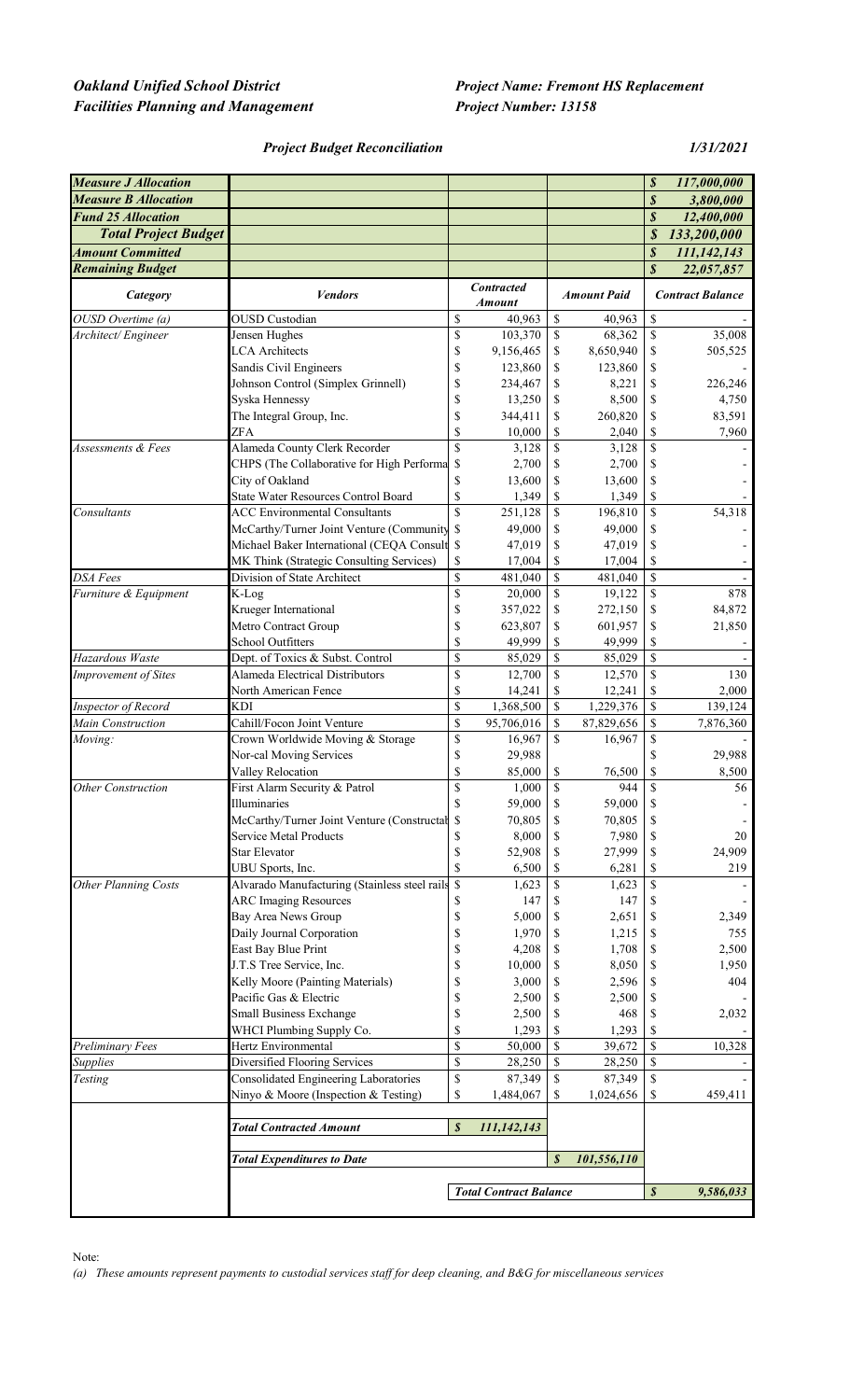# *Facilities Planning and Management Project Number: 13134*

# *Project Budget Reconciliation 1/31/2021*

| <b>Measure J Allocation</b>          |                                                              |                                                                       |                   |                             |                    |                          | \$37,000,000    |
|--------------------------------------|--------------------------------------------------------------|-----------------------------------------------------------------------|-------------------|-----------------------------|--------------------|--------------------------|-----------------|
| <b>Measure B Allocation</b>          |                                                              |                                                                       |                   |                             |                    |                          | \$11,800,000    |
| <b>Fund 25 Allocation</b>            |                                                              |                                                                       |                   |                             |                    |                          | \$10,000,000    |
| <b>Total Project Budget</b>          |                                                              |                                                                       |                   |                             |                    |                          | \$58,800,000    |
| <b>Amount Committed</b>              |                                                              |                                                                       |                   |                             |                    |                          | \$57,915,382    |
| <b>Remaining Budget/Contingency</b>  |                                                              |                                                                       |                   |                             |                    | \$                       | 884,618         |
|                                      |                                                              |                                                                       | <b>Contracted</b> |                             |                    |                          | <b>Contract</b> |
| Category                             | <b>Vendors</b>                                               |                                                                       | Amount            |                             | <b>Amount Paid</b> |                          | <b>Balance</b>  |
| Food Service (a)                     | <b>OUSD Nutrition Services</b>                               | \$                                                                    | 3,494             | \$                          | 3,494              | \$                       |                 |
| Noon Supervisors Salary/Benefits     | Noon Supervisors                                             | \$                                                                    | 322,422           | $\mathbb{S}$                | 290,079            | $\$$                     | 32,344          |
| Custodian Salary/Benefits: (b)       | <b>OUSD</b> Custodian                                        | \$                                                                    | 22,814            | \$                          | 22,408             | \$                       | 406             |
| Architect/Engineer                   | Simplex Grinnell/Johnson Control                             | \$                                                                    | 44,502            | $\mathcal{S}$               | 44,502             | \$                       |                 |
|                                      | <b>KW</b> Engineering                                        | \$                                                                    | 273,907           | \$                          | 200,385            | \$                       | 73,522          |
|                                      | Rockridge Geotechnical                                       | \$                                                                    | 19,175            | \$                          | 2,290              | \$                       | 16,885          |
|                                      | Sandis Civil Engineers                                       | \$                                                                    | 6,810             | S                           | 6,145              | \$                       | 665             |
|                                      | Hardison Komastsu Ivelich & Tucker<br>Kittelson & Associates | \$                                                                    | 3,844,563         | \$                          | 3,249,410          | \$                       | 595,153         |
| Consultants                          |                                                              | \$                                                                    | 52,745            | <sup>\$</sup>               | 48,283             | \$                       | 4,462           |
|                                      | Wilson, Ihrig & Associates<br>Niam Consulting                | \$<br>\$                                                              | 91,990<br>8,056   | \$<br>S                     | 88,507<br>8,056    | \$<br>\$                 | 3,483           |
|                                      | Communities in collaboration                                 | \$                                                                    | 234,200           | S                           | 210,472            | \$                       | 23,728          |
|                                      | <b>ACC Environmental Consultants</b>                         | \$                                                                    | 87,950            | S                           | 85,990             | \$                       | 1,960           |
|                                      | City of Oakland                                              | \$                                                                    | 324,016           | \$                          | 243,845            | \$                       | 80,171          |
| DSA Fees/Assessments &Fees           | Division of State Architects                                 | \$                                                                    | 214,450           | $\mathbb{S}$                | 214,450            | \$                       |                 |
|                                      | Alameda County Health Care                                   | \$                                                                    | 1,485             | S                           | 1,485              | \$                       |                 |
|                                      | <b>CHPS</b>                                                  | \$                                                                    | 4,500             | S                           | 4,500              | \$                       |                 |
|                                      | <b>State Water Resources Control</b>                         | \$                                                                    | 1,452             | \$                          | 1,452              | \$                       |                 |
|                                      | East Bay Municipal Utility District                          | \$                                                                    | 369               | \$                          | 369                | \$                       |                 |
| Equipment                            | DeSilva Enterprises                                          | \$                                                                    | 5,100             | $\mathbb{S}$                | 5,100              | $\overline{\mathcal{S}}$ |                 |
| Hazardous Waste                      | <b>ACC Environmental Consultants - Haz</b>                   | \$                                                                    | 71,075            | \$                          | 71,075             | $\overline{\mathcal{S}}$ |                 |
|                                      | State Board of Equalization                                  | \$                                                                    | 4,395             | \$                          | 4,395              | \$                       |                 |
| Inspector                            | Anthonio Inc.                                                | \$                                                                    | 1,187,180         | $\mathbf S$                 | 1,174,764          | $\overline{\mathcal{S}}$ | 12,416          |
| Main Construction-Increment 1, 2 & 3 | Adco/Turner Group/Alten JV                                   | \$                                                                    | 46,184,719        | $\mathbf S$                 | 43,643,550         | \$                       | 2,541,169       |
|                                      | Arntz/Focon JV                                               | \$                                                                    | 40,000            | \$                          | 40,000             | \$                       |                 |
| Moving Expense                       | Nor-cal Moving Services                                      | \$                                                                    | 145,170           | $\mathbb{S}$                | 135,807            | \$                       | 9,363           |
| Network Equipment                    | On Time Marketing                                            | \$                                                                    | 75,000            | $\mathbb{S}$                | 75,000             | \$                       |                 |
| <b>Other Construction</b>            | Rook Electric                                                | \$                                                                    | 63,200            | \$                          | 63,200             | \$                       |                 |
|                                      | Summerhill Electric                                          | \$                                                                    | 34,584            | \$                          | 34,584             | \$                       |                 |
|                                      | <b>Berkeley Cement</b>                                       | \$                                                                    | 50,284            | $\mathbb{S}$                | 50,284             | \$                       |                 |
|                                      | Redgwick Construction<br>North American Fence and Railing    | \$<br>\$                                                              | 119,951<br>26,879 | $\sqrt{S}$<br>-S            | 119,951<br>26,879  | \$<br>\$                 |                 |
|                                      | Digital Design Communications                                | \$                                                                    | 5,928             | S                           | 5,928              | \$                       |                 |
| Other Planning Cost                  | Alameda Electrical Distribution                              | $\mathbb{S}% _{t}\left( t\right) \equiv\mathbb{S}_{t}\left( t\right)$ | 1,644             | $\mathbb{S}$                | 1,644              | $\mathbb{S}$             |                 |
|                                      | Clark Pest Control                                           | $\mathbb S$                                                           | 1,350             | -S                          | 1,350              | \$                       |                 |
|                                      | Daily Journal Corporation                                    | $\mathbb S$                                                           | 580               | S                           | 580                | \$                       |                 |
|                                      | Diversified Flooring Services                                | \$                                                                    | 2,800             | S                           | 2,800              | \$                       |                 |
|                                      | East Bay Blue Print and Supply                               | \$                                                                    | 4,355             | <sup>\$</sup>               | 4,156              | \$                       | 200             |
|                                      | Fine Line Stripping                                          | \$                                                                    | 4,785             | \$                          | 4,785              | \$                       |                 |
|                                      | Gerald D. Smith                                              | \$                                                                    | 3,410             | S                           | 3,023              | \$                       | 388             |
|                                      | Glenview Key and Lock                                        | \$                                                                    | 3,754             | S                           | 3,754              | \$                       |                 |
|                                      | J.T.S.Tree Service                                           | \$                                                                    | 14,750            | <sup>S</sup>                | 14,750             | \$                       |                 |
|                                      | Malibou Blue Inc. DBA Junk King                              | \$                                                                    | 1,200             | <sup>\$</sup>               | 1,200              | \$                       |                 |
|                                      | Northern Safety & Industrial                                 | \$                                                                    | 4,698             | S                           | 4,698              | \$                       |                 |
|                                      | Office Installers Unlimited                                  | \$                                                                    | 950               | \$                          | 950                | \$                       |                 |
|                                      | DeSilva Enterprises                                          | \$                                                                    | 2,870             | \$                          | 2,870              | \$                       |                 |
|                                      | Waste Management of Alameda County                           | \$                                                                    | 1,845             | \$                          | 1,845              | \$                       |                 |
| Preliminary Fees                     | Adco/Turner Group/Alten J V - Prelim                         | $\mathbb{S}% _{t}\left( t\right) \equiv\mathbb{S}_{t}\left( t\right)$ | 194,676           | \$                          | 194,676            | \$                       |                 |
|                                      | ENGEO Inc.                                                   | \$                                                                    | 254,560           | -S                          | 224,284            | \$                       | 30,276          |
|                                      | Applied Materials & Engineering - Prelim                     | \$                                                                    | 30,150            | S                           | 30,150             | \$                       |                 |
| Printing & Mailing                   | <b>OUSD Mailing Room</b>                                     | \$                                                                    | 500               | \$                          | 500                | \$                       |                 |
| Rentals Noncapitals                  | Hanson & Fitch                                               | \$                                                                    | 13,600            | $\mathbb{S}$<br>$\mathbf S$ | 12,478             | $\mathbb{S}$             | 1,121           |
| Furniture                            | One Work Place<br>Kister, Savio & Rei Inc.                   | \$<br>\$                                                              | 702,621           | $\mathbf S$                 | 540,029            | $\mathbb{S}$<br>\$       | 162,591         |
| Surveys                              | Applied Materials & Engineering                              | \$                                                                    | 13,620<br>462,424 | \$                          | 13,620<br>462,424  | \$                       |                 |
| Testing                              | Jensen Hughes                                                | \$                                                                    | 12,500            | \$                          | 6,250              | $\mathbb{S}$             | 6,250           |
|                                      | Hertz Environmental                                          | \$                                                                    | 40,000            | $\mathbf S$                 | 32,250             | $\mathbb{S}$             | 7,750           |
| Transportation                       | Michael's Transportation                                     | \$                                                                    | 2,491,240         | <sup>\$</sup>               | 2,175,455          | \$                       | 315,786         |
| <b>Utility</b>                       | Pacific Gas and Electric                                     | \$                                                                    | 78,135            | \$                          | 78,135             | \$                       |                 |
|                                      |                                                              |                                                                       |                   |                             |                    |                          |                 |
|                                      | <b>Total Contracted Amount</b>                               | $\pmb{\mathcal{S}}$                                                   | 57,915,382        |                             |                    |                          |                 |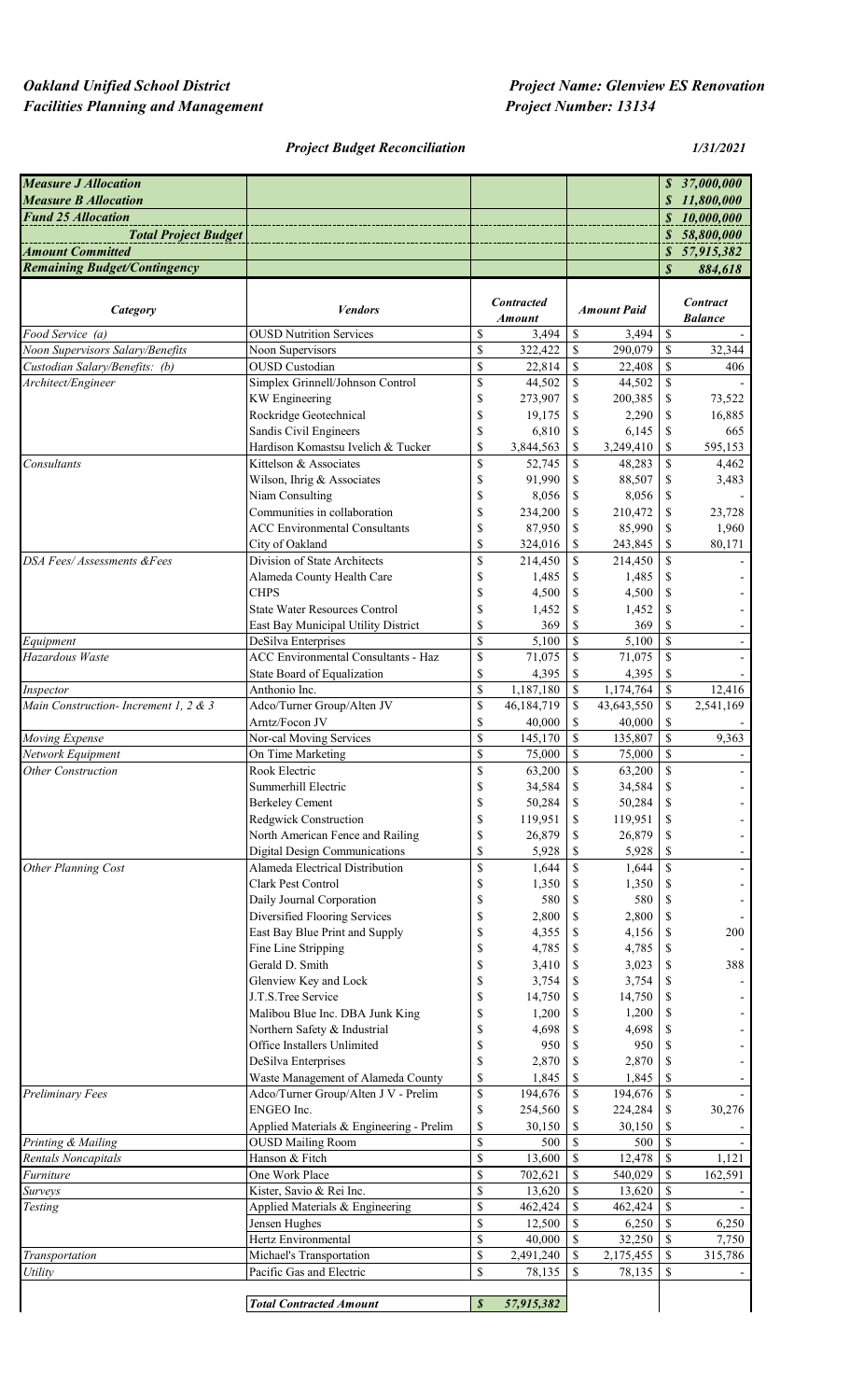| Category | <b>Vendors</b><br><b>Total Project Expenditures to Date</b> | <b>Contracted</b><br><b>Amount Paid</b><br><b>Amount</b><br>53,995,293<br>- 77 |  |  | <b>Contract</b><br><b>Balance</b> |
|----------|-------------------------------------------------------------|--------------------------------------------------------------------------------|--|--|-----------------------------------|
|          |                                                             | <b>Total Contract Balance</b>                                                  |  |  | 3,920,089                         |
|          |                                                             |                                                                                |  |  |                                   |

*Notes:*

*(a) Catering for Community Engagement Meetings*

*(b) These amounts represent payments to custodial services staff for deep cleaning and B&G for miscellaneous services*